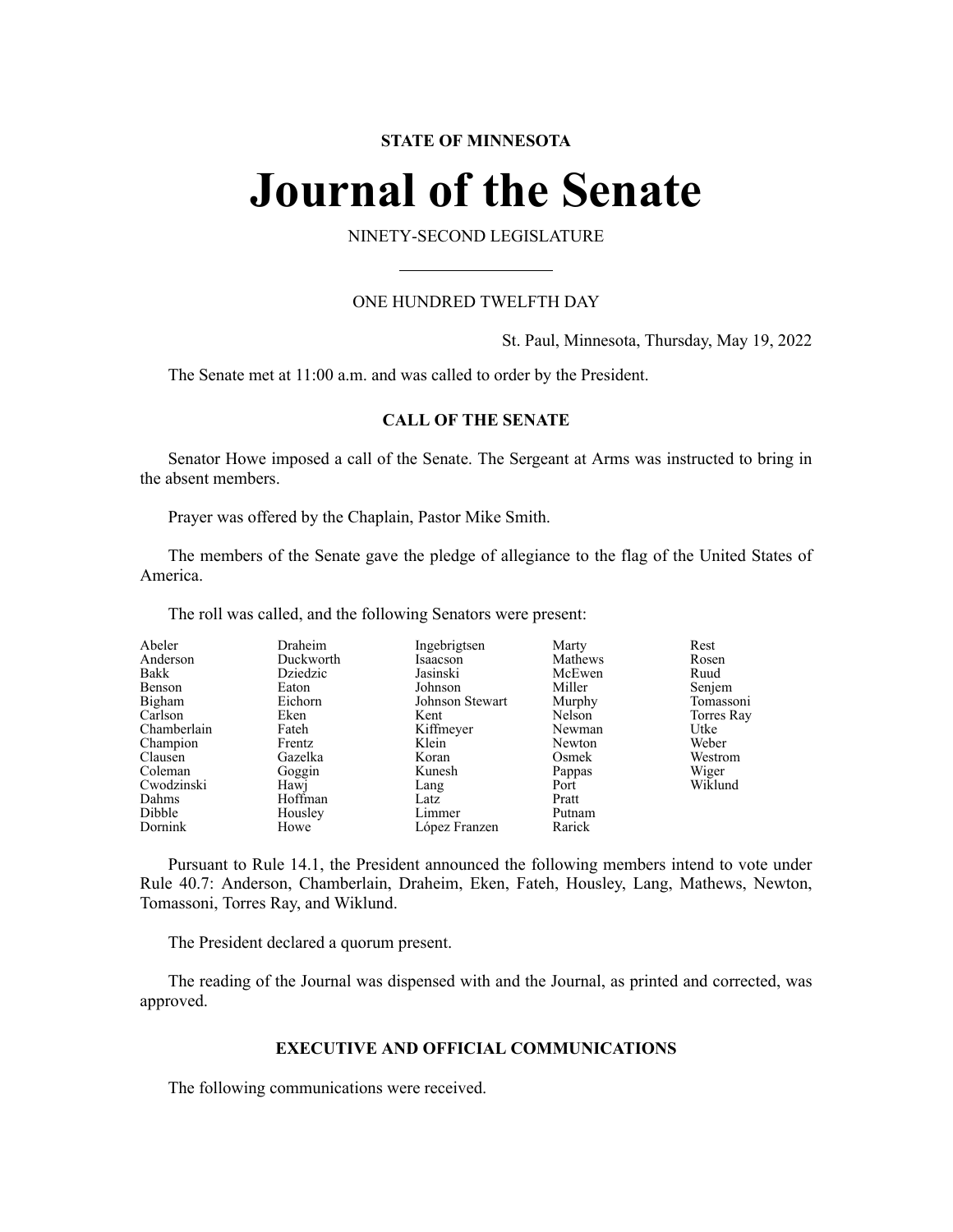The Honorable David J. Osmek President of the Senate

Dear Senator Osmek:

The following appointment is hereby respectfully submitted to the Senate for confirmation asrequired by law:

# WORKERS' COMPENSATION COURT OF APPEALS

Thomas Christenson, 50 Groveland Ter., C105, Minneapolis, in the county of Hennepin, effective April 27, 2022, for a term expiring on January 3, 2028.

(Referred to the Committee on Jobs and Economic Growth Finance and Policy.)

May 4, 2022

The Honorable David J. Osmek President of the Senate

Dear Senator Osmek:

The following appointments are hereby respectfully submitted to the Senate for confirmation as required by law:

# MINNESOTA RURAL FINANCE AUTHORITY

Harold Wolle, Jr., 16595 - 473rd Ave., Madelia, in the county of Blue Earth, effective May 4, 2022, for a term expiring on January 5, 2026.

Shelly DePestel, 18942 County Rd. 18, Lewiston, in the county of Winona, effective May 4, 2022, for a term expiring on January 5, 2026.

(Referred to the Committee on Agriculture and Rural Development Finance and Policy.)

Sincerely, Tim Walz, Governor

# **MESSAGES FROM THE HOUSE**

Mr. President:

I have the honor to announce the passage by the House of the following Senate File, herewith returned: S.F. No. 3288.

Patrick D. Murphy, Chief Clerk, House of Representatives

Returned May 18, 2022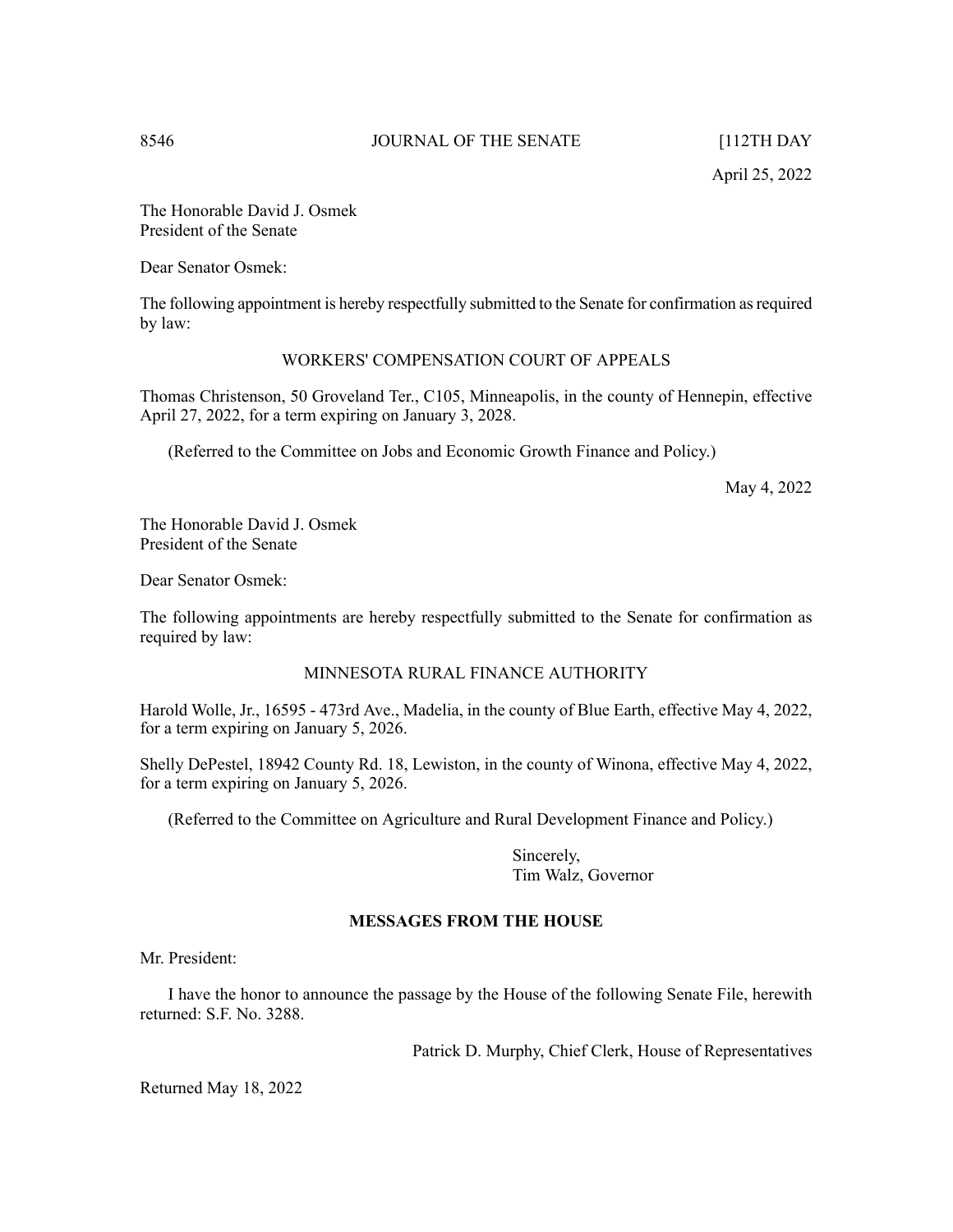Mr. President:

I have the honor to announce the passage by the House of the following House Files, herewith transmitted: H.F. Nos. 3255, 3400, and 3955.

Patrick D. Murphy, Chief Clerk, House of Representatives

Transmitted May 18, 2022

#### **FIRST READING OF HOUSE BILLS**

The following bills were read the first time.

**H.F. No. 3255:** A bill for an act relating to commerce; making technical changes to various provisions administered by the Department of Commerce; updating references to federal law; amending Minnesota Statutes 2020, sections 47.08; 47.16, subdivisions 1, 2; 47.172, subdivision 2; 47.28, subdivision 3; 47.30, subdivision 5; 55.10, subdivision 1; 65B.84, subdivision 2; 80A.61; 80C.05, subdivision 2; 239.761, subdivisions 3, 4; 239.791, subdivision 2a; 296A.01, subdivision 23.

Referred to the Committee on Rules and Administration for comparison with S.F. No. 3243, now on General Orders.

**H.F. No. 3400:** A bill for an act relating to business organizations; governing fraudulent business filings; amending Minnesota Statutes 2020, sections 336.9-510; 336.9-516; proposing coding for new law in Minnesota Statutes, chapter 336.

Referred to the Committee on Rules and Administration for comparison with S.F. No. 3920, now on General Orders.

**H.F. No. 3955:** A bill for an act relating to private detectives; modifying license requirements; amending Minnesota Statutes 2020, section 326.3361, subdivision 2.

Referred to the Committee on Rules and Administration for comparison with S.F. No. 3749, now on General Orders.

# **REPORTS OF COMMITTEES**

Senator Miller moved that the Committee Reports at the Desk be now adopted. The motion prevailed.

#### **Senator Miller, from the Committee on Rules and Administration, to which was referred**

**H.F. No. 1829** for comparison with companion Senate File, reports the following House File was found not identical with companion Senate File as follows:

| <b>GENERAL ORDERS</b> |          | <b>CONSENT CALENDAR</b> |          | <b>CALENDAR</b> |          |
|-----------------------|----------|-------------------------|----------|-----------------|----------|
| H.F. No.              | S.F. No. | H.F. No.                | S.F. No. | <b>H.F. No.</b> | S.F. No. |
| 1829                  | 1450.    |                         |          |                 |          |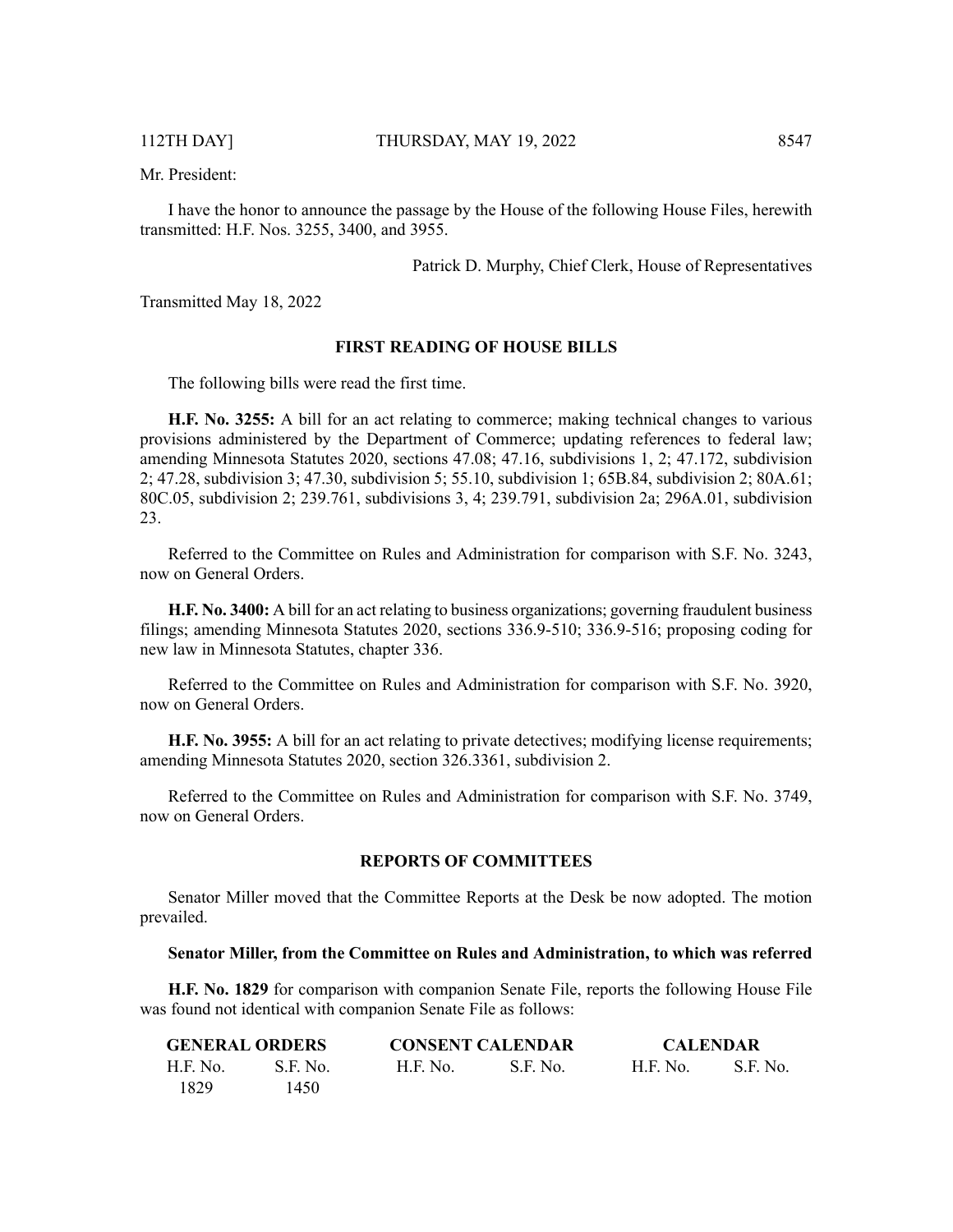### 8548 **JOURNAL OF THE SENATE** [112TH DAY

Pursuant to Rule 45, the Committee on Rules and Administration recommends that H.F. No. 1829 be amended as follows:

Delete all the language after the enacting clause of H.F. No. 1829, the first engrossment; and insert the language after the enacting clause of S.F. No. 1450, the first engrossment; further, delete the title of H.F. No. 1829, the first engrossment; and insert the title of S.F. No. 1450, the first engrossment.

And when so amended H.F. No. 1829 will be identical to S.F. No. 1450, and further recommends that H.F. No. 1829 be given its second reading and substituted for S.F. No. 1450, and that the Senate File be indefinitely postponed.

Pursuant to Rule 45, this report was prepared and submitted by the Secretary of the Senate on behalf of the Committee on Rules and Administration. Amendments adopted. Report adopted.

# **Senator Miller, from the Committee on Rules and Administration, to which was referred**

**H.F. No. 2354** for comparison with companion Senate File, reports the following House File was found identical and recommends the House File be given its second reading and substituted for its companion Senate File as follows:

| <b>GENERAL ORDERS</b> |          | <b>CONSENT CALENDAR</b> |                 | <b>CALENDAR</b> |          |
|-----------------------|----------|-------------------------|-----------------|-----------------|----------|
| H.F. No.              | S.F. No. | H.F. No.                | <b>S.F. No.</b> | <b>H.F. No.</b> | S.F. No. |
| 2354                  | 2352     |                         |                 |                 |          |

and that the above Senate File be indefinitely postponed.

Pursuant to Rule 45, this report was prepared and submitted by the Secretary of the Senate on behalf of the Committee on Rules and Administration. Report adopted.

#### **Senator Miller, from the Committee on Rules and Administration, to which was referred**

**H.F. No. 2665** for comparison with companion Senate File, reports the following House File was found identical and recommends the House File be given its second reading and substituted for its companion Senate File as follows:

| <b>GENERAL ORDERS</b> |          | <b>CONSENT CALENDAR</b> |            | <b>CALENDAR</b> |          |
|-----------------------|----------|-------------------------|------------|-----------------|----------|
| H.F. No.              | S.F. No. | H.F. No.                | - S.F. No. | H.F. No.        | S.F. No. |
| 2665                  | 3853     |                         |            |                 |          |

and that the above Senate File be indefinitely postponed.

Pursuant to Rule 45, this report was prepared and submitted by the Secretary of the Senate on behalf of the Committee on Rules and Administration. Report adopted.

### **SECOND READING OF HOUSE BILLS**

H.F. Nos. 1829, 2354, and 2665 were read the second time.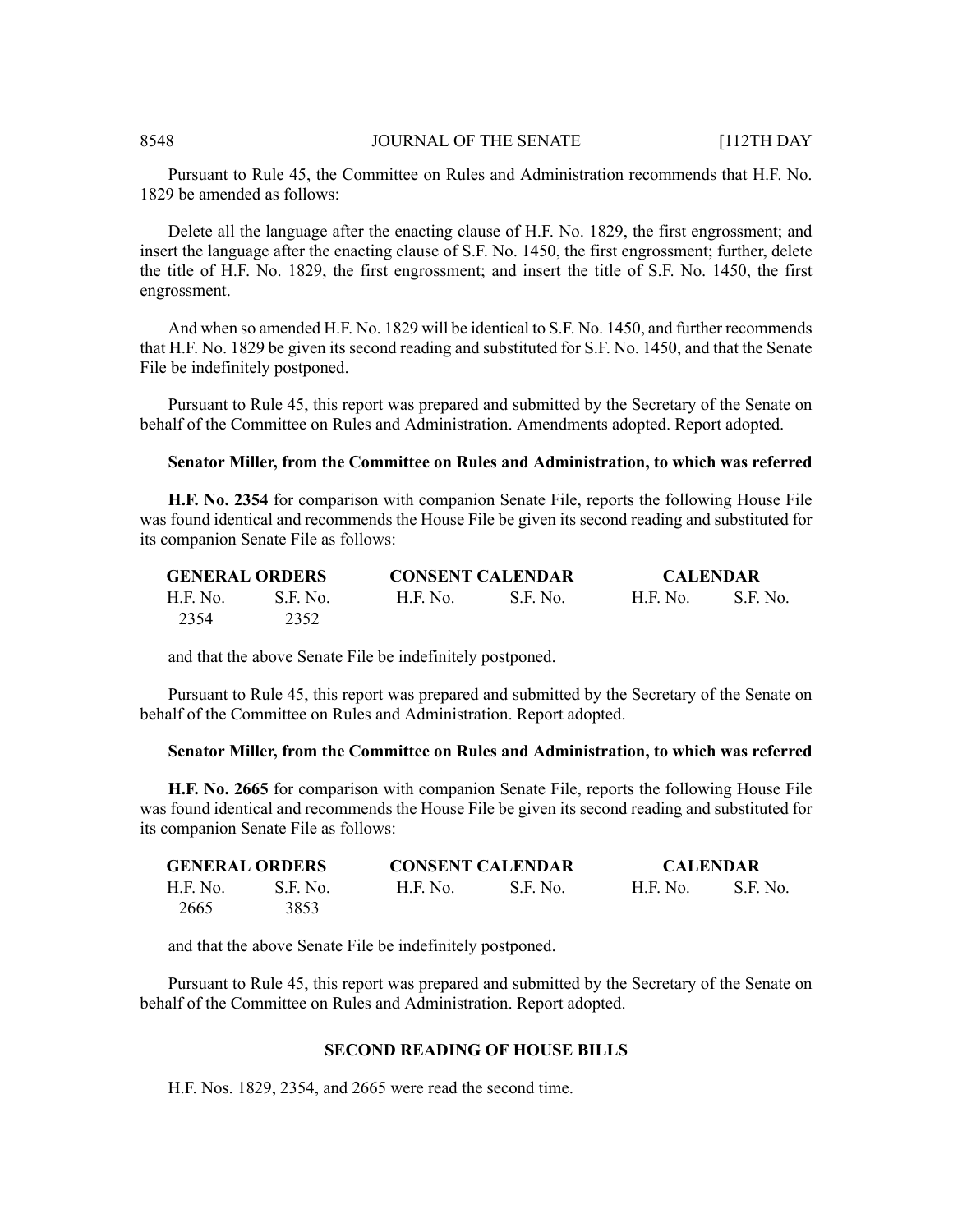# **INTRODUCTION AND FIRST READING OF SENATE BILLS**

The following bills were read the first time.

#### **Senator Pratt introduced--**

**S.F. No. 4602:** A bill for an act relating to unemployment insurance; making technical corrections to an appropriation for repayment and replenishment of the unemployment insurance trust fund; amending Laws 2022, chapter 50, article 1, section 1.

Referred to the Committee on Jobs and Economic Growth Finance and Policy.

#### **Senator Housley introduced--**

**S.F. No. 4603:** A bill for an act relating to capital investment; Brown's Creek State Trail capital improvements; authorizing the sale and issuance of state bonds.

Referred to the Committee on Capital Investment.

# **MOTIONS AND RESOLUTIONS**

Senator Chamberlain moved that the name of Senator Duckworth be added as a co-author to S.F. No. 3534. The motion prevailed.

#### **Senator López Franzen introduced --**

**Senate Resolution No. 143:** A Senate resolution commending Leticia Guadarrama for more than 30 years of dedicated service to the teaching profession.

Referred to the Committee on Rules and Administration.

# **CALL OF THE SENATE**

Senator Dibble imposed a call of the Senate for the balance of the proceedings on S.F. No. 1871. The Sergeant at Arms was instructed to bring in the absent members.

Senator Dibble moved that S.F. No. 1871 be withdrawn from the Committee on Health and Human Services Finance and Policy, given a second reading, and placed on General Orders.

The question was taken on the adoption of the motion.

The roll was called, and there were yeas 34 and nays 31, as follows:

Those who voted in the affirmative were:

| Bigham     | Duckworth | Hawj            | Klein         | Murphy |
|------------|-----------|-----------------|---------------|--------|
| Carlson    | Dziedzic  | Hoffman         | Kunesh        | Newton |
| Champion   | Eaton     | Housley         | Latz          | Pappas |
| Clausen    | Eken      | Isaacson        | López Franzen | Port   |
| Cwodzinski | Fateh     | Johnson Stewart | Marty         | Putnam |
| Dibble     | Frentz    | Kent            | McEwen        | Rest   |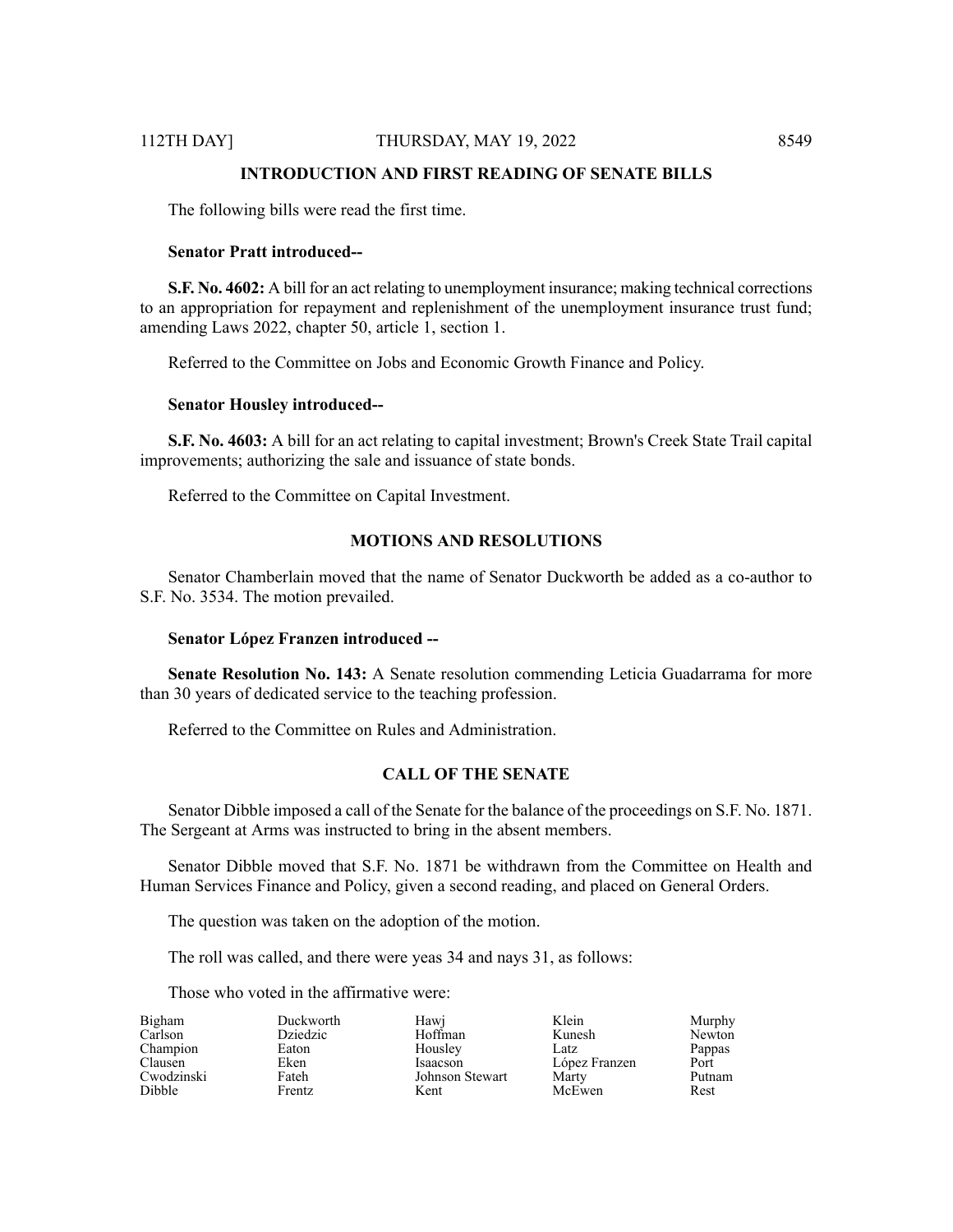Tomassoni Torres Ray Wiger Wiklund

Pursuant to Rule 40, Senator Jasinski cast the affirmative vote on behalf of the following Senators: Housley and Tomassoni.

Pursuant to Rule 40, Senator Hawj cast the affirmative vote on behalf of the following Senators: Eken, Fateh, Newton, Torres Ray, and Wiklund.

Those who voted in the negative were:

| Abeler<br>Anderson | <b>Draheim</b><br>Eichorn | Johnson<br>Kiffmeyer | Newman<br>Osmek | Utke<br>Weber |
|--------------------|---------------------------|----------------------|-----------------|---------------|
| Benson             | Gazelka                   | Koran                | Pratt           | Westrom       |
| Chamberlain        | Goggin                    | Lang                 | Rarick          |               |
| Coleman            | Howe                      | Limmer               | Rosen           |               |
| Dahms              | Ingebrigtsen              | Mathews              | Ruud            |               |
| Dornink            | Jasinski                  | Miller               | Senjem          |               |

Pursuant to Rule 40, Senator Jasinski cast the negative vote on behalf of the following Senators: Anderson, Chamberlain, Ingebrigtsen, Lang, and Mathews.

The motion did not prevail.

# **RECESS**

Senator Miller moved that the Senate do now recess subject to the call of the President. The motion prevailed.

After a brief recess, the President called the Senate to order.

# **CALL OF THE SENATE**

Senator Goggin imposed a call of the Senate. The Sergeant at Arms was instructed to bring in the absent members.

#### **MOTIONS AND RESOLUTIONS - CONTINUED**

Without objection, remaining on the Order of Business of Motions and Resolutions, the Senate reverted to the Orders of Business of Reports of Committees and Second Reading of House Bills.

#### **REPORTS OF COMMITTEES**

Senator Miller moved that the Committee Reports at the Desk be now adopted, with the exception of the report on H.F. No. 778. The motion prevailed.

# **Senator Rosen from the Committee on Finance, to which was referred**

**H.F. No. 778:** A bill for an act relating to gambling; authorizing and providing forsports betting; establishing licenses; prohibiting local restrictions; providing for taxation of sports betting; providing civil and criminal penalties; providing for amateur sports grants; requiring reports; appropriating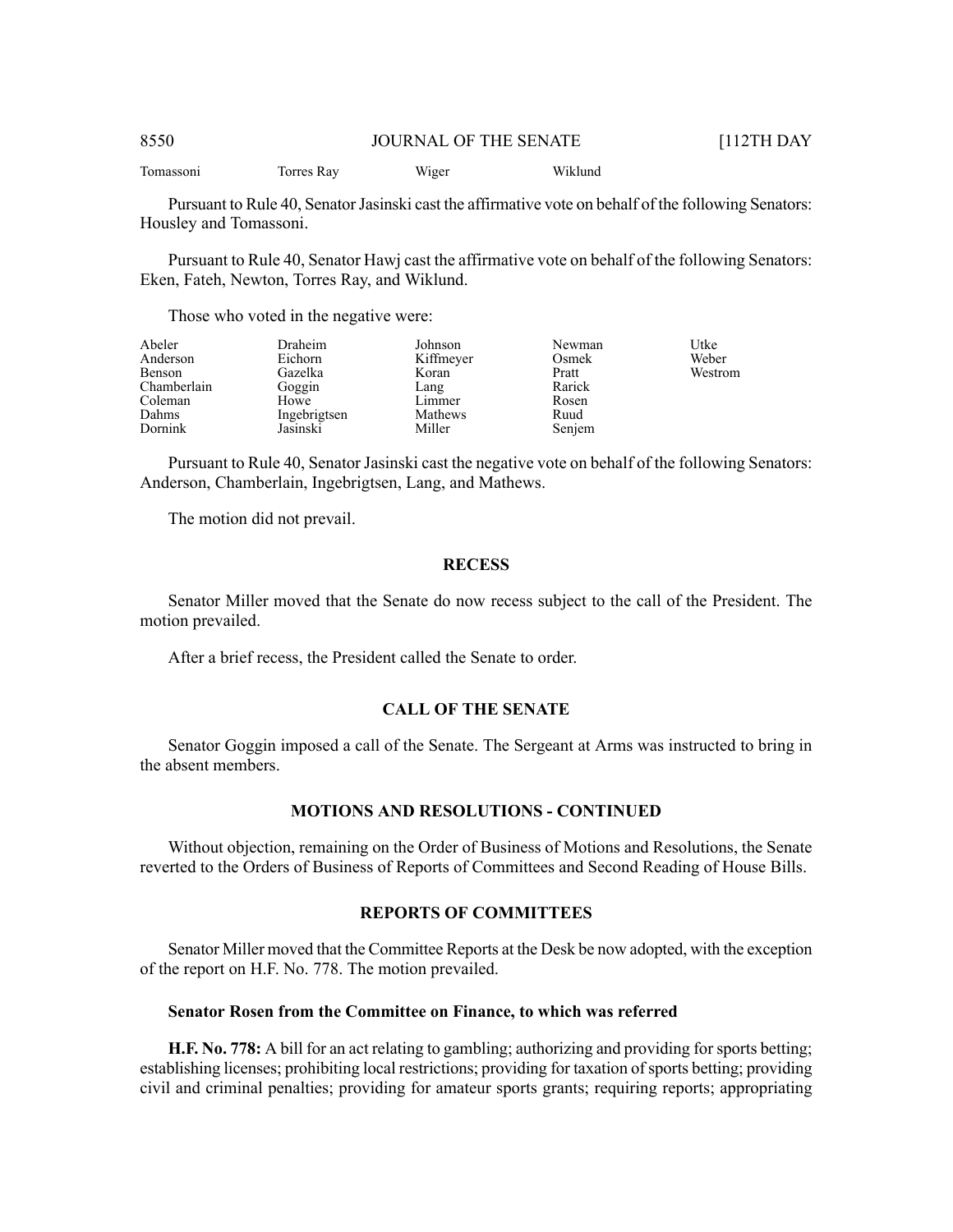### 112TH DAY] THURSDAY, MAY 19, 2022 8551

money; amending Minnesota Statutes 2020, sections 245.98, subdivision 2; 260B.007, subdivision 16; 609.75, subdivisions 3, 4, 7, by adding a subdivision; 609.755; 609.76, subdivision 2; proposing coding for new law in Minnesota Statutes, chapters 240A; 299L; 609; proposing coding for new law as Minnesota Statutes, chapter 297J.

Reports the same back with the recommendation that the bill be amended as follows:

Delete everything after the enacting clause and insert:

# **"ARTICLE 1**

# **LAWFUL SPORTS BETTING**

# Section 1. **[299L.10] DEFINITIONS.**

Subdivision 1. **Terms.** For the purposes of this chapter, the following terms have the meanings given them.

Subd. 2. **Athletic event.** "Athletic event" means a physical game, match, or contest, a series of games, matches, or contests, or a tournament between or among people or teams or by a person or team against a specified measure of performance, that is sanctioned by a professional sports organization or by a college or group of colleges; the selection of players by teams in a professional sports organization; and the nomination and selection of winners of awards given in the arts or sports. Athletic event does not include any of the following:

(1) horse racing as defined in section 240.01, subdivision 8;

(2) an esports or athletic competition, demonstration, activity, or tournament organized by an elementary, middle, or high school, or by any youth activity sports program, league, or clinic;

(3) a fantasy sports contest in which participants assemble teams of athletes or individuals and the winning outcome reflects the relative knowledge and skill of the participants and is determined predominantly by the accumulated statistical results of the performance of athletes or individuals in an actual event;

(4) the performance of an individual athlete participating in a single game or match of a collegiate team; or

(5) the performance of an individual athlete participating in an individual or team event governed by the International Olympic Committee.

Subd. 3. **Authorized participant.** "Authorized participant" means an individual who has a valid mobile sports betting account with a mobile betting operator and is at least 21 years of age.

Subd. 4. **Casino.** "Casino" means an establishment in which gaming is lawfully conducted by an Indian Tribe in the state of Minnesota pursuant to the Indian Gaming Regulatory Act and in accordance with a Tribal gaming ordinance and applicable Tribal-state compacts.

Subd. 5. **Class III gaming.** "Class III gaming" has the meaning given in United States Code, title  $25$ , section 2703.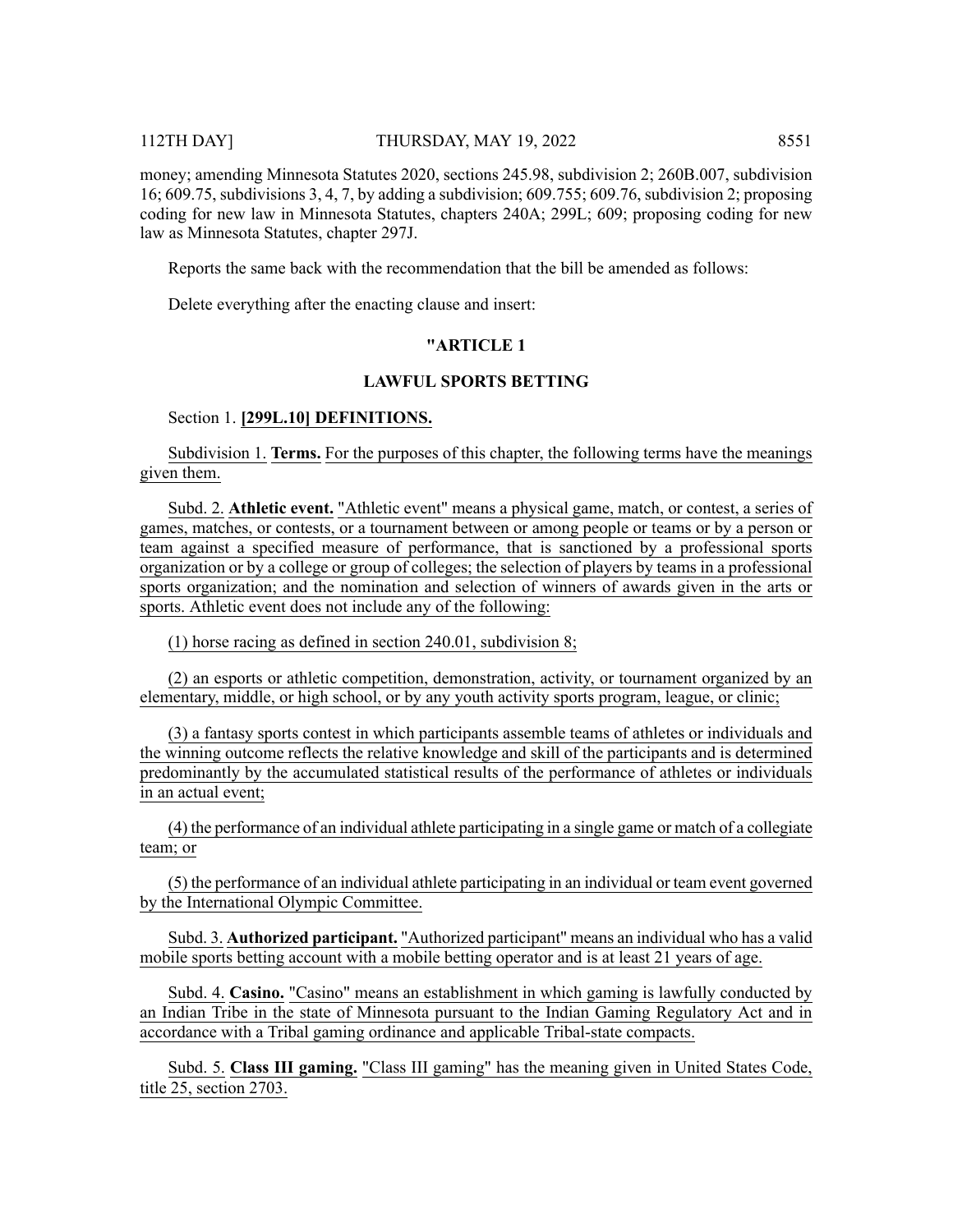Subd. 6. **College sports.** "College sports" means a sporting event in which at least one participant is a team or individual from a public or private institution of higher education.

Subd. 7. **Compact.** "Compact" means a Tribal-state compact governing the conduct of Class III gaming on Indian Lands that is negotiated under section 3.9221, any other state law, or pursuant to the Indian Gaming Regulatory Act, Public Law 100-497, and future amendments to it.

Subd. 8. **Esports event.** "Esports event" means a competition between individuals or teams using video games in a game, match, contest, or series of games, matches, or contests, or a tournament, or by a person or team against a specified measure of performance which is hosted at a physical location or online that meets the following conditions:

(1) the video game does not simulate the play of a game classified as Class I, II, or III under the Indian Gaming Regulatory Act, Public Law 100-497, and future amendments to it;

(2) spectators are allowed to watch the competition in real time in person or online; and

(3) the video game is approved by the commissioner to be an event eligible for wagering under sections 299L.10 to 299L.80.

Subd. 9. **Indian Tribe.** "Indian Tribe" means the following federally recognized Tribes and any instrumentality, political subdivision, legal entity, or other organization through which any of them conducts business:

(1) the Fond du Lac Band;

(2) the Grand Portage Band;

(3) the Mille Lacs Band;

(4) the White Earth Band;

(5) the Bois Forte Band;

(6) the Leech Lake Band;

(7) the Red Lake Nation;

(8) the Upper Sioux Community;

(9) the Lower Sioux Indian Community;

(10) the Shakopee Mdewakanton Sioux Community; and

(11) the Prairie Island Indian Community.

Subd. 10. **In-game betting.** "In-game betting" means placing a mobile sports betting wager after a sporting event has started but before the outcome of the wager is determined.

Subd. 11. **Mobile application.** "Mobile application" means an application on a mobile phone or other device through which an individual is able to place an internet sports betting wager.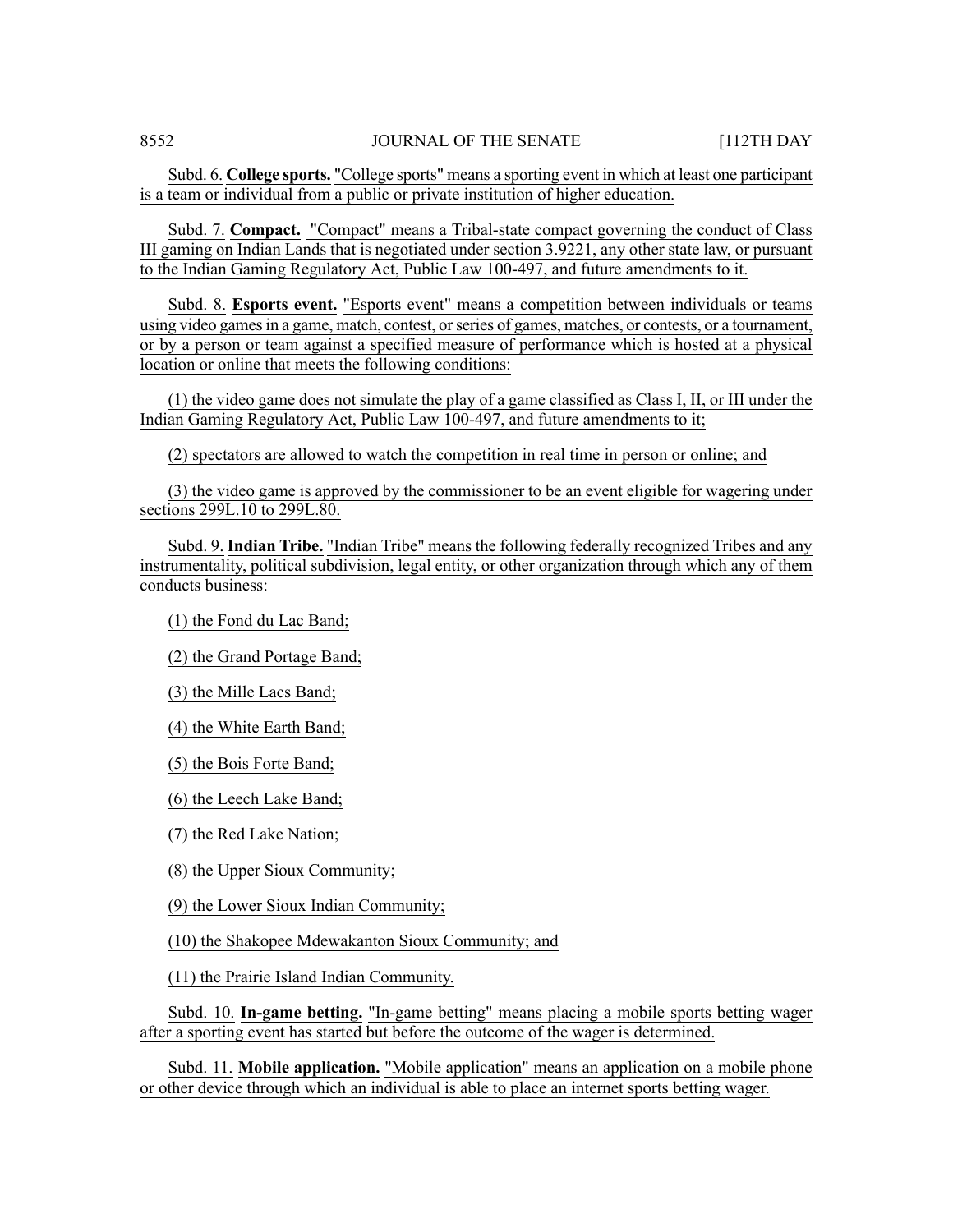Subd. 12. **Mobile sports betting.** "Mobile sports betting" means operating, conducting, or offering for play sports betting through the Internet.

Subd. 13. **Mobile sports betting account.** "Mobile sports betting account" means an electronic ledger in which all of the following types of transactions relative to an authorized participant are recorded:

(1) deposits and credits;

(2) withdrawals;

(3) mobile sports betting wagers;

(4) monetary value of winnings;

(5) service or other transaction related charges authorized by the authorized participant, if any;

(6) adjustments to the account;

(7) promotional activity; and

(8) responsible gaming parameters.

Subd. 14. **Mobile sports betting master licensee.** "Mobile sports betting master licensee" means an entity comprised of Indian Tribeslocated in Minnesota that islicensed pursuant to a master sports betting license and enters into operational agreements with mobile sports betting operators that operate, conduct, or offer mobile sports betting.

Subd. 15. **Mobile sports betting operator.** "Mobile sports betting operator" means an Indian Tribe or entity comprised of multiple Indian Tribes that receives a license from the commissioner to operate, conduct, or offer for play mobile sports betting under sections 299L.10 to 299L.80.

Subd. 16. **Mobile sports betting platform.** "Mobile sports betting platform" means an integrated system of hardware, software, or applications, including mobile applications and servers, through which a mobile sports betting operator operates, conducts, or offers sports betting through the Internet.

Subd. 17. **Mobile sports betting platform provider.** "Mobile sports betting platform provider" means a sports betting supplier that contracts with a mobile sports betting operator to provide a mobile sports betting platform.

Subd. 18. **Participant in a sporting event.** "Participant in a sporting event" means a person engaging in a sporting event as a player, coach, or official, or who is an owner or officer of a team engaging in a sporting event or the league or organization organizing the sporting event.

Subd. 19. **Racetrack.** "Racetrack" means a racetrack licensed under chapter 240.

Subd. 20. **Sporting event.** "Sporting event" means an athletic event, esports event, college sports event, or other event approved by the commissioner to be an event eligible for wagering under sections 299L.10 to 299L.80.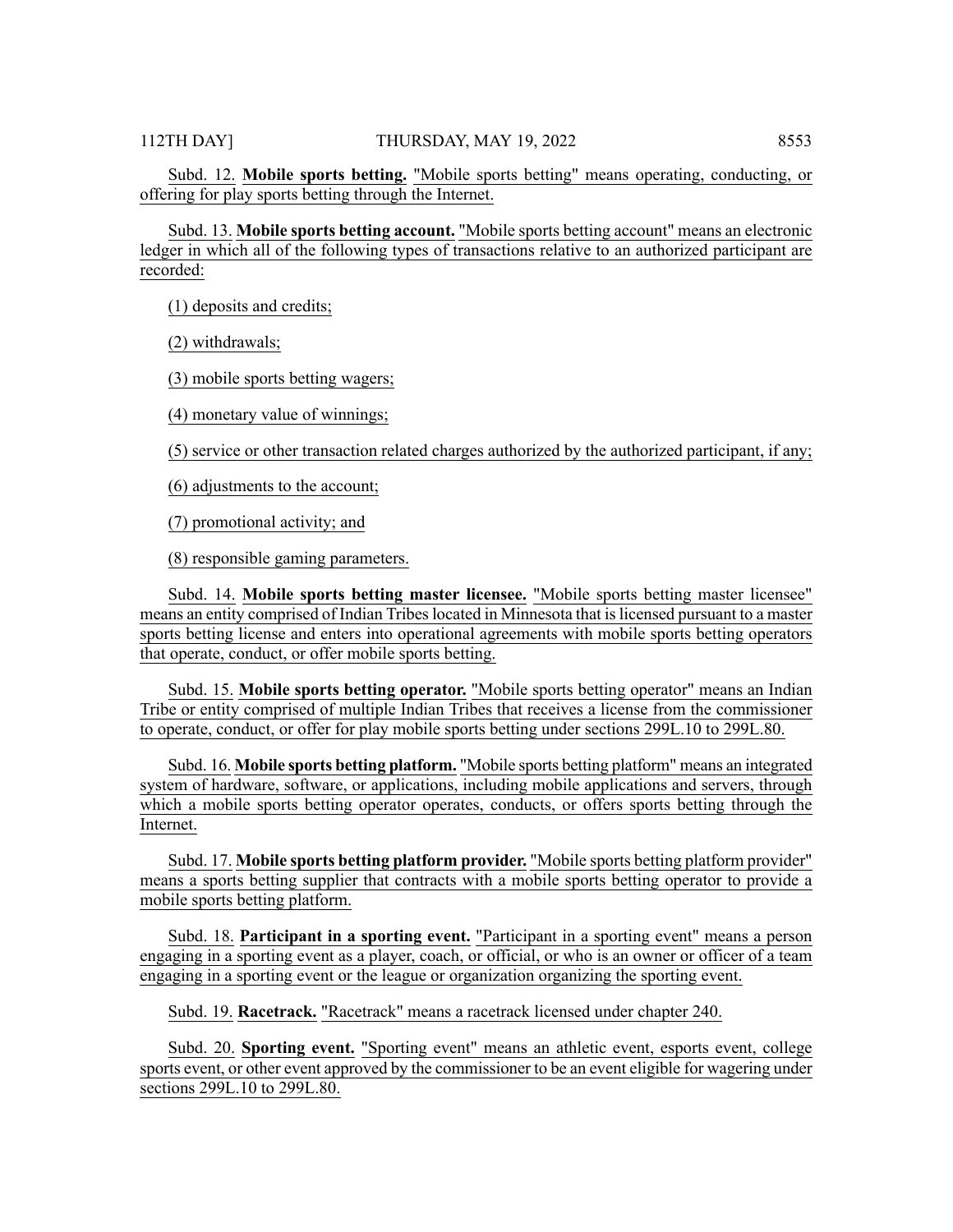Subd. 21. **Sports betting.** (a) "Sports betting" means wagering on the outcome of a sporting event or portions thereof or individual performance statistics therein that is:

(1) organized by a professionalsports organization, internationally recognized sports organization, amateur sports organization, or a postsecondary educational institution or group of postsecondary educational institutions; and

(2) approved by the commissioner to be an event eligible for wagering under this act.

(b) Sports betting includes but is not limited to single-game bets; futures bets; teaser bets; parlay bets; over-under bets; money line bets; in-game betting; in-play betting; proposition bets; straight bets; exchange wagering; futures bets placed on end of the season standings, awards, or statistics; and any other bets approved by the commissioner.

(c) A contract for insurance on the life or health of a participant in a sporting event is not sports betting regulated under sections 299L.10 to 299L.80.

(d) A private social bet as described in section 609.75, subdivision 3, clause (5), is not sports betting regulated under sections 299L.10 to 299L.80.

 $(e)$  A sports-themed tipboard, as described in section 349.12, subdivision 34, is not sports betting regulated under sections 299L.10 to 299L.80.

Subd. 22. **Sports betting supplier.** "Sports betting supplier" means a person that, either directly or indirectly, provides mobile sports betting operators and racetracks with services, goods,software, or any other product or information necessary to conduct sports betting or determine the outcome of wagers, including a person who provides data feeds and odds services, risk management providers, and integrity monitoring providers. Sports betting supplier does not include a sports governing body that provides raw statistical match data.

Subd. 23. **Wager.** "Wager" means a transaction between an individual and a licensed mobile sports betting operator in which an individual pays, deposits, or risks cash or a cash equivalent during sports betting on an uncertain outcome of a sporting event.

# Sec. 2. **[299L.11] SCOPE.**

Subdivision 1. **Lawful sports betting.** A person 21 years of age or older may participate in sports betting within the state provided the person places all wagers with an entity licensed under sections 299L.10 to 299L.80 and is not disqualified, prohibited, or excluded from placing a wager on a sporting event.

Subd. 2. **Unlawful sports betting.** It is unlawful to wager on a sporting event, or engage in sports betting except in compliance with the terms, conditions, limitations, and restrictions of sections 299L.10 to 299L.80 or the rules adopted under those sections, other than Class III sports betting conducted by an Indian Tribe pursuant to a Tribal-state compact.

Subd. 3. **Inapplicability to sports betting on Indian Lands.** Sections 299L.10 to 299L.80, except for any provisions authorizing the negotiations of Tribal-state compacts, do not apply to sports betting conducted exclusively on Indian Lands by an Indian Tribe conducted pursuant to a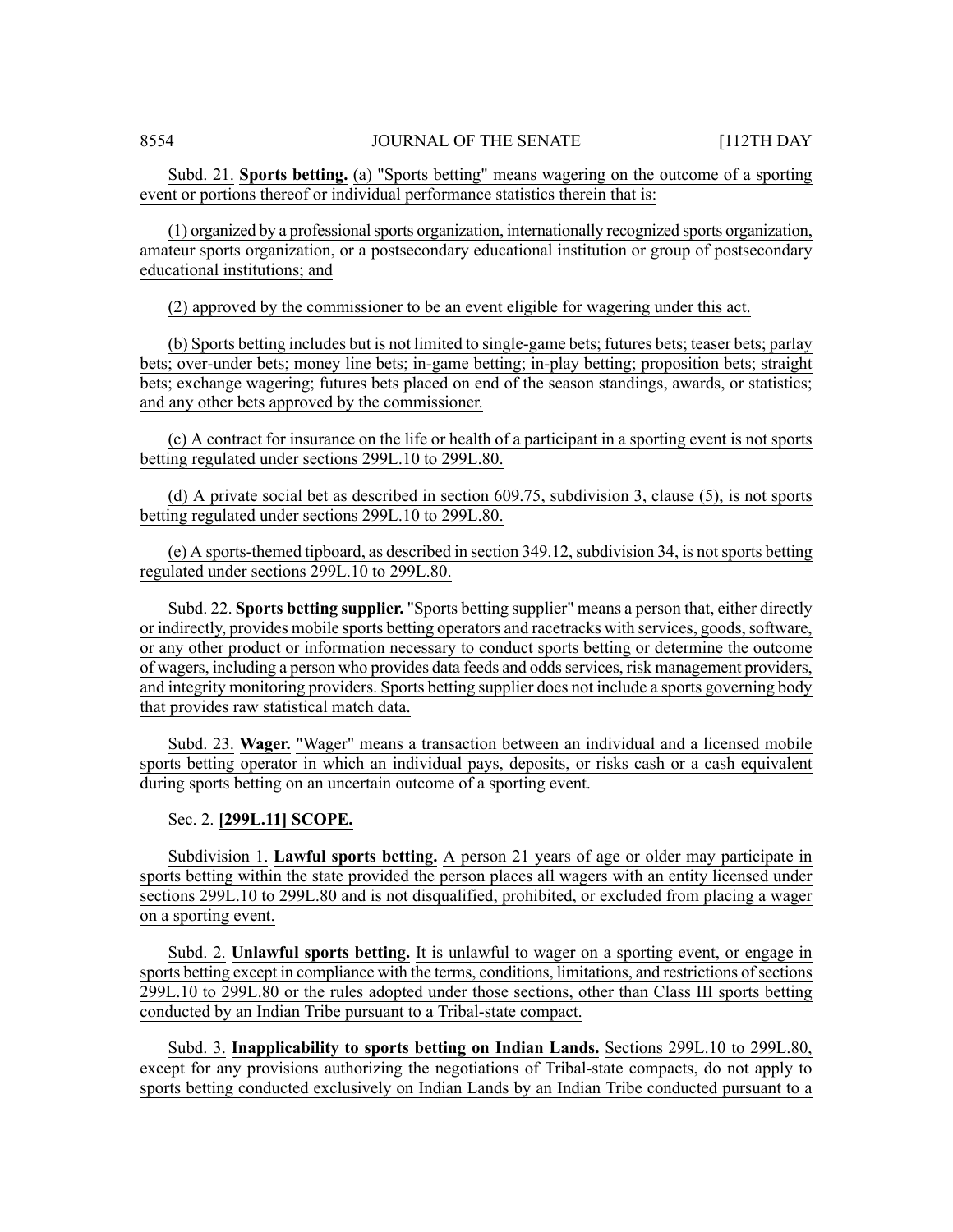Tribal gaming ordinance approved by the National Indian Gaming Commission and a Tribal-state compact.

# Sec. 3. **[299L.15] POWERS AND DUTIES OF COMMISSIONER.**

Subdivision 1. **Regulate sports betting.** The commissioner has the power and duty to regulate sports betting authorized under sections 299L.10 to 299L.80. In making rules, establishing policy, and regulating sports betting, the commissioner shall:

(1) ensure that sports betting is conducted in a fair and lawful manner;

(2) promote public safety and welfare; and

(3) ensure that sports betting is conducted in a manner that is transparent to authorized participants.

Subd. 2. **Rulemaking.** (a) The commissioner must adopt and enforce rules that are consistent with sections 299L.10 to 299L.80 and address the following subjects:

(1) the manner in which wagers are accepted and payouts are remitted;

(2) the manner in which betting lines are communicated to the public;

(3) the calculation of grosssports betting revenue and standardsfor daily counting and recording of cash and cash equivalents received in the conduct of sports betting;

(4) the method of accounting to be used by mobile sports betting operators and racetracks as to the conduct of sports betting;

(5) the types of records that shall be kept by master mobile sports betting licensees, mobile sports betting operators and racetracks as to the conduct of sports betting, mobile sports betting platform providers and service providers, and sports betting suppliers;

(6) the testing and auditing requirements for licensees, including requirements related to mobile sports betting accounts;

(7) the creation, funding, and use of mobile sports betting accounts, debit cards, and checks by authorized participants provided that the rules permit an authorized participant to fund a mobile sports betting account through a bonus or promotion, electronic bank transfer, an online or mobile payment system that supports online money transfers, a reloadable or prepaid card, and any other appropriate means approved by the commissioner other than the use of credit cards;

(8) the appropriate standards and practices to prevent and address compulsive and problem gambling;

(9) the appropriate standards and practices to prevent and address sports betting by individuals who are not authorized participants or who are otherwise disqualified, prohibited, or excluded from placing a wager on a sporting event;

(10) the sporting events on which wagers are authorized to be placed;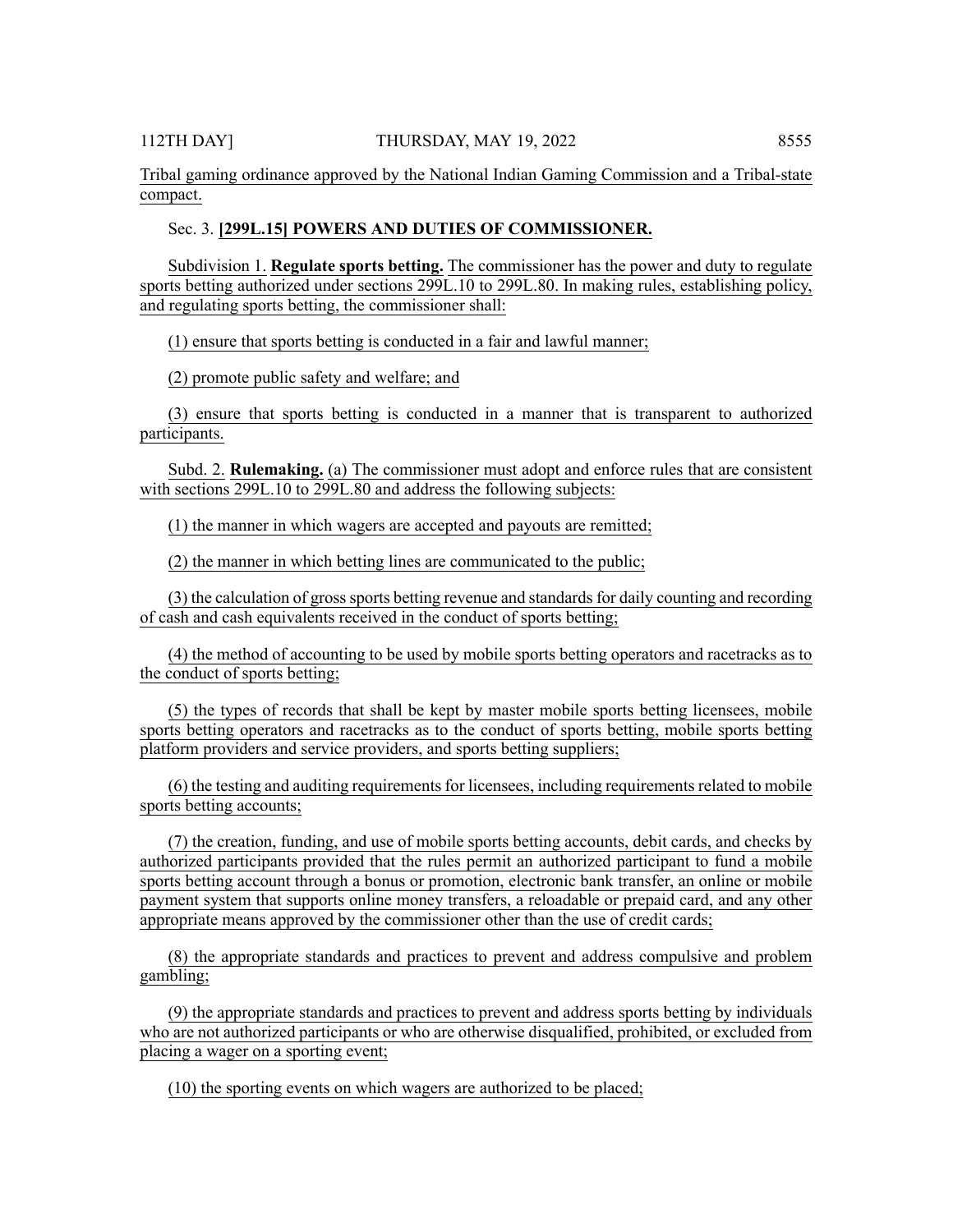(11) the requirements for obtaining and retaining master mobile sports betting licenses, mobile sports betting operator licenses, racetrack sports betting licenses, mobile sports betting platform provider and service provider licenses, and sports wagering supplier licenses, including requirements for criminal and financial background checks, financial disclosure and auditing requirements, data practices and security requirements, bonding or other surety requirements, and the conduct of inspections;

(12) the requirements for mobile sports betting platform provider and service provider licensees to provide equipment and supplies used in sports betting;

(13) the requirementsforsports wagering supplier licenseesto provide services, goods,software, or any other product or information necessary to conduct sports betting or determine the outcome of wagers;

(14) the requirements for employees of master mobile sports betting licensees, racetracks, and mobile sports betting operators whose exclusive or primary responsibilities involve sports betting, including minimum age requirements, criminal background checks, and retention of documents related to the employees;

(15) the appropriate limits, requirements, standards, and regulations related to marketing and advertising, developed in consultation with the state affiliate recognized by the National Council on Problem Gambling; and

(16) the limits and requirements related to advertising, including:

(i) rules that prohibit depicting an individual under age 21 engaging in sports betting;

(ii) rules that prohibit advertisement in any print publication or on radio, television, or any other medium if the targeted audience of that medium is reasonably expected to be individuals who are under age 21; and

(iii) rules that establish what warnings and other information an advertisement must contain.

(b) Rules for which notice is published in the State Register before January 1, 2023, may be adopted using the expedited rulemaking process in section 14.389.

(c) The commissioner shall regularly review and update rules designed to prevent and address compulsive and problem gambling to incorporate advances in the understanding of compulsive and problem gambling and updated best practices in the area.

Subd. 3. **Delegation.** The commissioner may delegate any of its authority under this chapter to the director if, in the judgment of the commissioner, doing so would promote the efficient administration of this chapter.

Subd. 4. **Requests for restrictions on wager types.** (a) A sports governing body may request that the commissioner prohibit wagers on a particular sporting event, or prohibit or restrict particular types of wagers.

(b) Requests from a sports governing body shall be made in the form and manner established by the commissioner.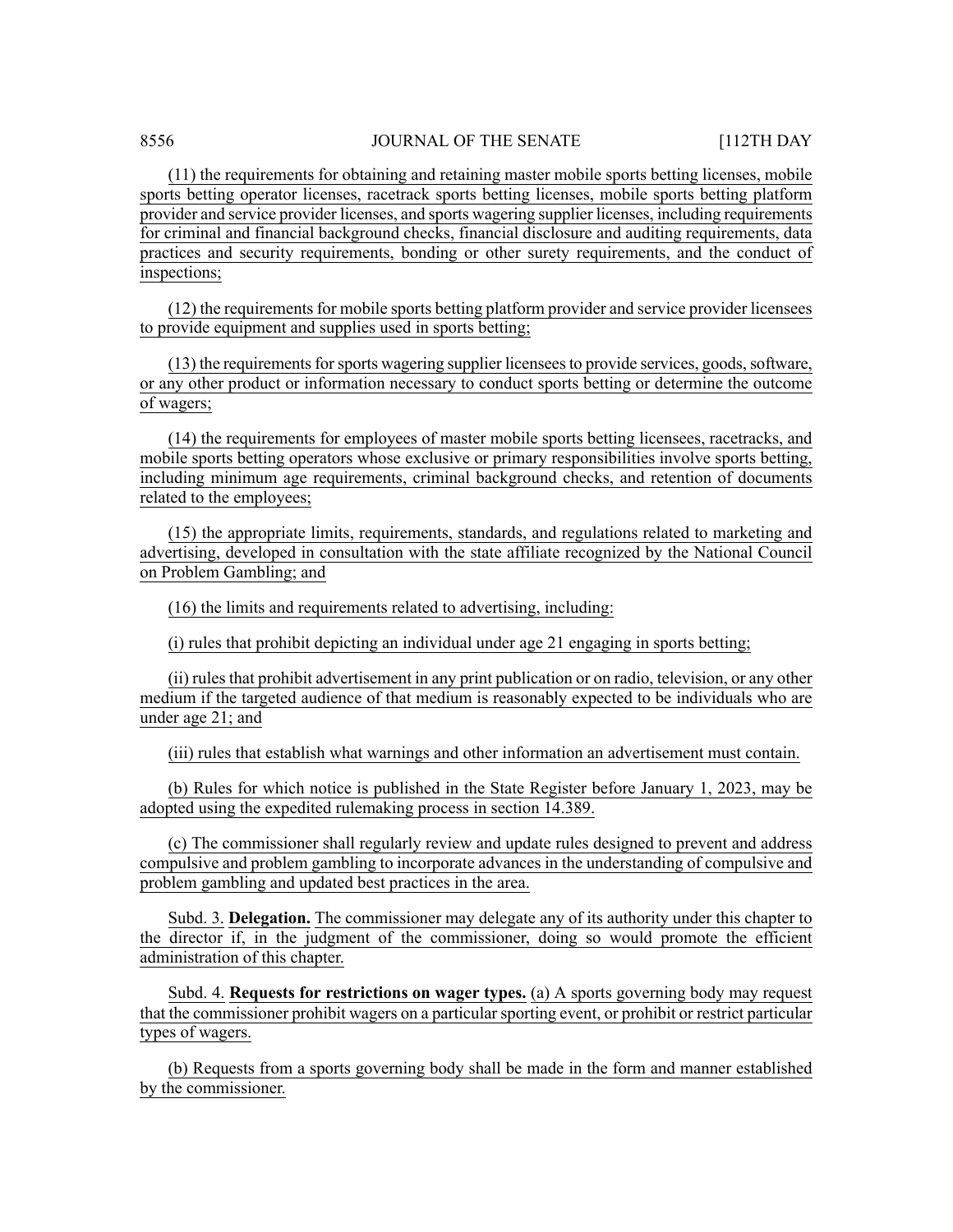(c) Upon receipt of a request made under this subdivision, the commissioner shall send written notice to every mobile sports betting operator and racetrack, provide mobile sports betting operators and racetracks with an opportunity to respond to the request, and consider any timely response submitted by a mobile sports betting operator or racetrack. The commissioner may not take action without providing mobile sports betting operators and racetracks with an opportunity to respond, but may establish reasonable deadlines for the response based on the nature of the request and any exigent circumstances that exist.

(d) If the commissioner determines that the sports governing body has shown good cause to support the requested prohibition or restriction, the commissioner shall adopt the prohibition or restriction and send notice of the prohibition or restriction to every mobile sports betting operator and racetracks. If the commissioner determines that the sports governing body has not shown good cause to support the requested prohibition or restriction, the commissioner shall provide the sports governing body with notice and an opportunity for a hearing to offer further evidence in support of its request. The commissioner shall provide the master mobile sports betting licensees and mobile sports betting operators and racetracks with notice of the hearing and an opportunity to participate.

# Sec. 4. **[299L.20] LICENSE TYPES; TRANSFERS PROHIBITED.**

(a) The commissioner shall issue the following licenses for sports betting:

(1) two master mobile sports betting licenses;

(2) up to 11 mobile sports betting operator licenses;

(3) up to two racetrack sports betting licenses;

(4) mobile sports betting platform provider and service provider licenses; and

(5) sports betting supplier licenses.

(b) Licenses issued under sections 299L.10 to 299L.80 may not be transferred.

# Sec. 5. **[299L.25] GENERAL LICENSING REQUIREMENTS; DISQUALIFICATIONS; BACKGROUND INVESTIGATIONS.**

Subdivision 1. **General requirements.** (a) A licensee or applicant must meet each of the following requirements, if applicable, to hold or receive a license issued under sections 299L.10 to 299L.80:

(1) have completed an application for licensure or application for renewal;

(2) have paid the applicable application and licensing fees;

(3) not be employed by any state agency with regulatory authority over mobile sports betting;

(4) not owe \$500 or more in delinquent taxes, as defined in section 270C.72;

(5) not have had a sales and use tax permit revoked by the commissioner of revenue within the past two years; and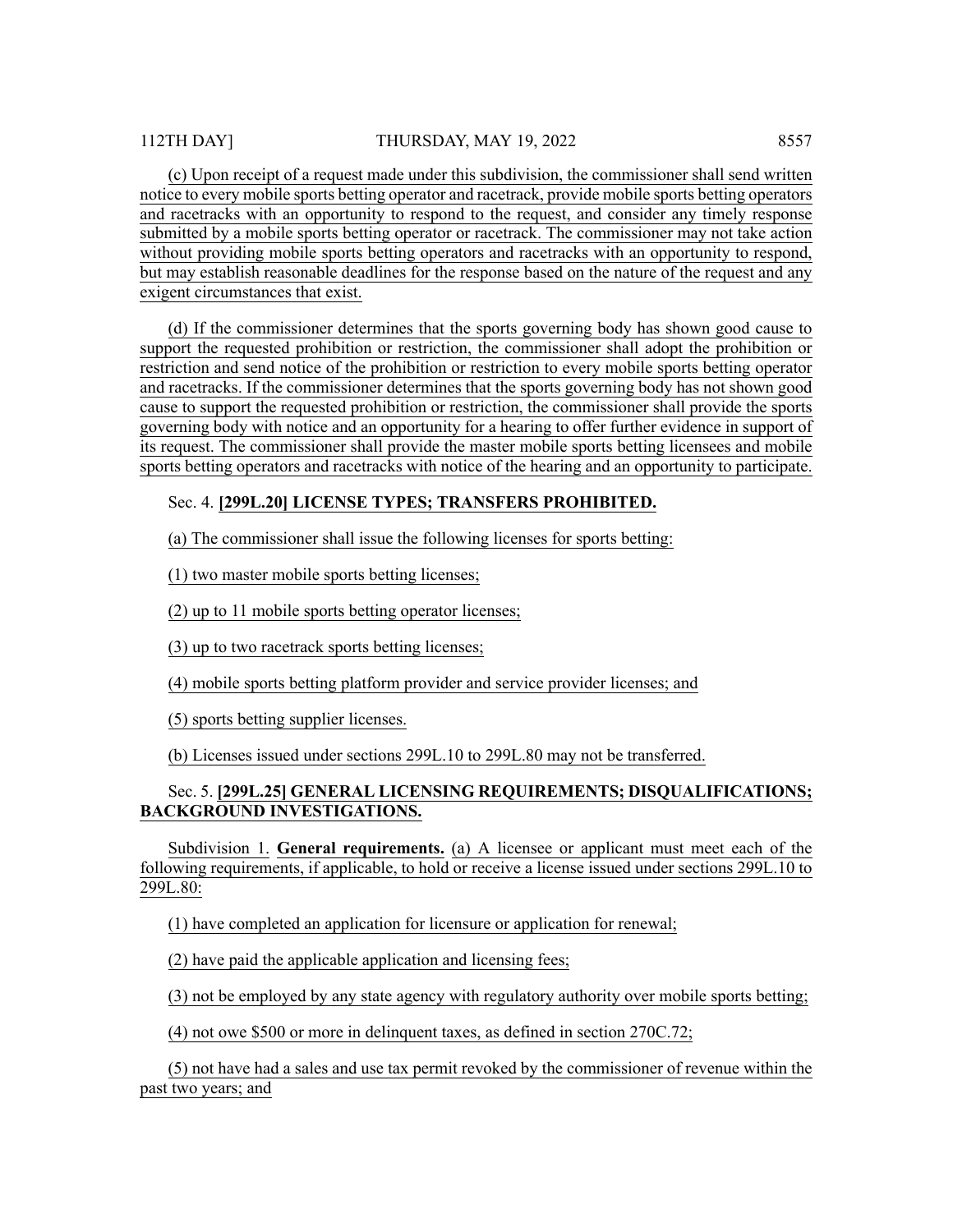(6) not have, after demand, failed to file tax returns required by the commissioner of revenue.

(b) The requirements under paragraph (a) apply to the applicant or licensee, or a director, officer, partner, member of the governing body for the applicant or licensee, person in a supervisory or management position of the applicant or licensee, or any direct or indirect holder of more than ten percent financial interest in the applicant or licensee.

Subd. 2. **Criminal offenses; disqualifications.** (a) No person may hold or receive a license issued under sections 299L.10 to 299L.80 if the person has been convicted of, or received a stay of adjudication for, a violation of a state or federal law that:

(1) is a felony, other than any act that would be a violation of section 152.025 under Minnesota law;

(2) is a crime involving gambling; or

(3) is a crime involving theft or fraud that would be a gross misdemeanor or felony under Minnesota law.

(b) The requirements under paragraph (a) apply to the applicant or licensee, or a director, officer, partner, member of the governing body for the applicant or licensee, person in a supervisory or management position of the applicant or licensee, or any direct or indirect holder of more than ten percent financial interest in the applicant or licensee.

Subd. 3. **Background investigation.** The commissionershall perform a background investigation on applicants for a license or license renewal and on each director, officer, partner, member of the governing body for the applicant or licensee, person in a supervisory or management position of the applicant or licensee, or any direct or indirect holder of more than ten percent financial interest in the applicant or licensee. The commissioner may request the director and the commissioner of revenue to assist in investigating the background of an applicant or a licensee under this section. The commissioner may charge an applicant an investigation fee to cover the cost of the investigation and shall from this fee reimburse the Division of Alcohol and Gambling Enforcement and the Department of Revenue for their respective shares of the cost of the investigation. The commissioner is authorized to have access to all data compiled by the Division of Alcohol and Gambling Enforcement on licensees and applicants.

Subd. 4. **Criminal history record check.** The commissioner must perform a criminal history record check on each officer, director, or stakeholder with more than ten percent interest in the licensee or applicant. The records check must include a criminal history check of the state and federal criminal records. The applicant or licensee must provide signed consent for the national criminal history records check and fingerprints for each person subject to a check under this subdivision. The director shall assist in performing the criminal history records check. The director may charge an applicant a fee to cover the cost of the criminal history record check, and shall from this fee reimburse the Division of Alcohol and Gambling Enforcement for its share of the cost of the investigation. The commissioner or the director mustsubmit the signed informed consent, fingerprints, and Bureau of Criminal Apprehension and Federal Bureau of Investigation feesto the superintendent of the Bureau of Criminal Apprehension who is authorized to exchange the fingerprints with the Federal Bureau of Investigation to obtain the applicant's national criminal history data. The superintendent of the Bureau of Criminal Apprehension shall retrieve Minnesota criminal history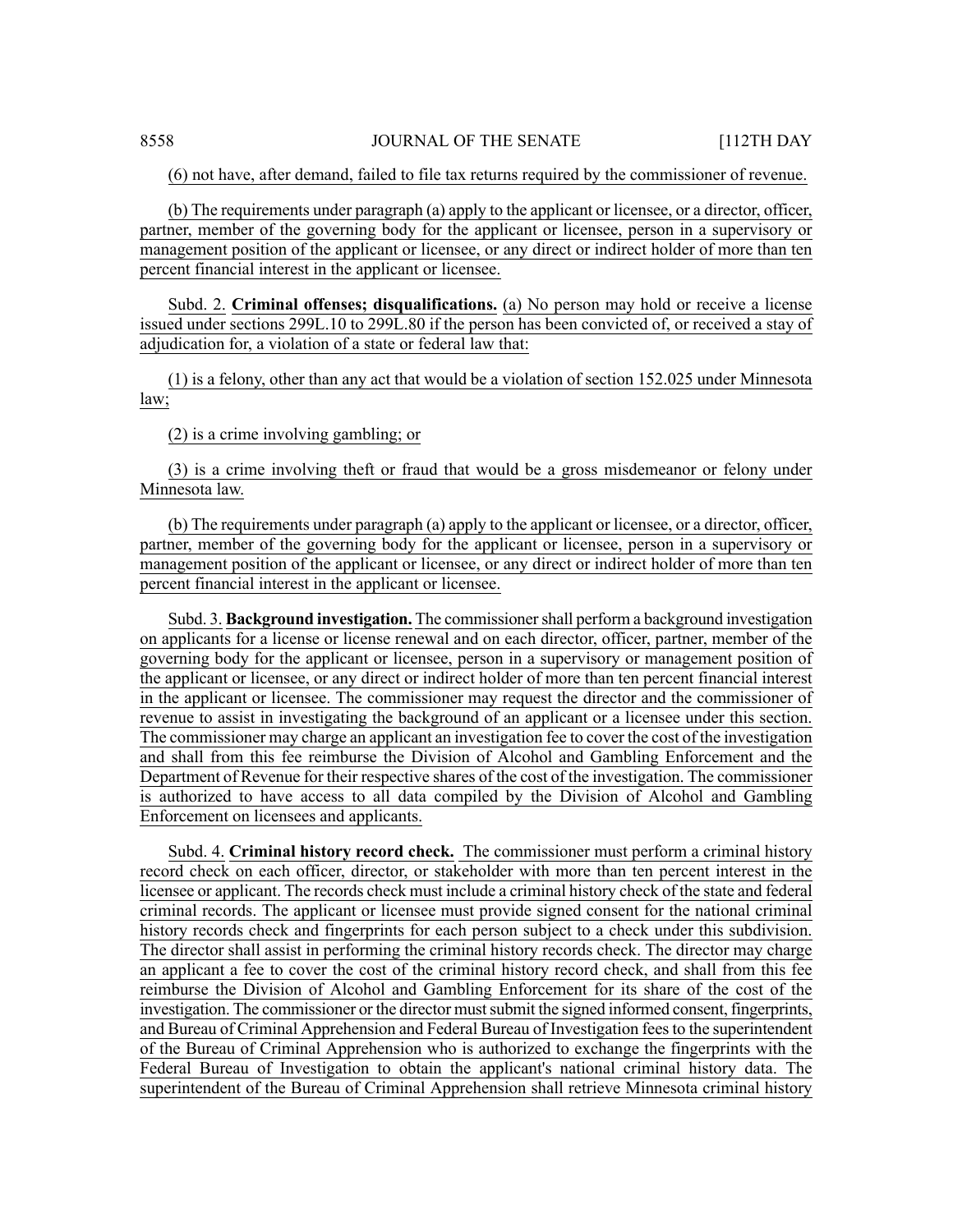data and shall provide the results of the state and federal criminal history record check to the director. The commissioner is authorized to have access to all criminal history data compiled on licensees and applicants by the Division of Alcohol and Gambling Enforcement, including criminal history data on each officer, director, or stakeholder with more than ten percent interest in the licensee or applicant.

# Sec. 6. **[299L.26] LICENSE APPLICATION AND RENEWAL; GENERAL REQUIREMENTS; PROCEDURE.**

Subdivision 1. **Application; contents.** An application for a license under sections 299L.10 to 299L.80 must be submitted on a form prescribed by the commissioner. At a minimum, the application must include:

(1) the name and address of the applicant and, if it is a corporation, the names of all officers, directors, and shareholders with more than ten percent interest in the corporation and any of its holding companies;

(2) the type of license being sought;

(3) if required by the commissioner, the names of any person holding directly, indirectly, or beneficially an interest of any kind in the applicant or any of its holding corporations, whether the interest is financial, administrative, policy making, or supervisory, provided that this provision does not extend to individual Tribal members whose only relation to the applicant is their membership in their respective Tribal Nations;

(4) an affidavit executed by the applicant setting forth that, to the best of the applicant's knowledge, no officer, director, or other person with a present direct or indirect financial or management interest in the applicant:

(i) is in default in the payment of an obligation or debt to the state;

(ii) has ever been convicted of a crime listed in section 299L.25, subdivision 2, paragraph (a), or has a state or federal charge for one of those crimes pending;

(iii) is or has been convicted of engaging in an illegal business;

(iv) has ever been found guilty of fraud or misrepresentation in connection with wagering; or

(v) has ever knowingly violated a rule or order of the commissioner or a law of Minnesota relating to wagering;

(5) an irrevocable consent statement, signed by the applicant, which states that suits and actions limited to the enforcement of this chapter may be commenced against the applicant by the commissioner in any court of competent jurisdiction in this state by the service on the secretary of state of any summons, process, or pleadings authorized by the laws of this state. If any summons, process, or pleadings is served upon the secretary of state, it must be by duplicate copies. One copy must be retained in the Office of the Secretary of State and the other copy must be forwarded immediately by certified mail to the address of the applicant, as shown by the records of the commissioner;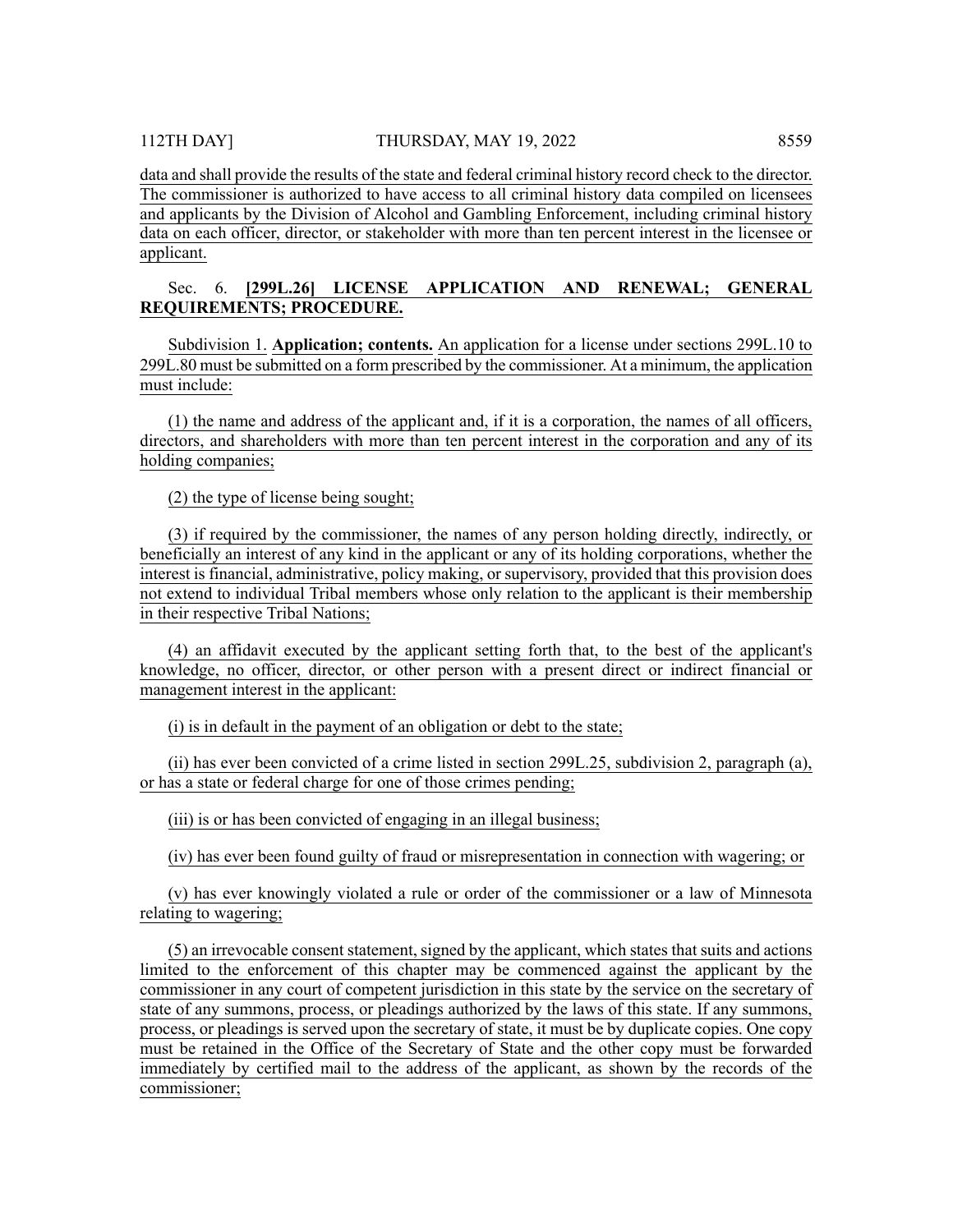(6) a declaration that the laws of the state of Minnesota will be followed, including any applicable provisions of the Minnesota Human Rights Act, chapter 363A; and

(7) any additional information required for the specific license the applicant is seeking.

Subd. 2. **Application; process.** (a) Applicants must submit all required information to the commissioner on the forms and in the manner prescribed by the commissioner.

(b) If the commissioner receives an application that fails to provide the required information, the commissioner shall issue a deficiency notice to the applicant. The applicant shall have ten business days from the date of the deficiency notice to submit the required information.

(c) Failure by an applicant to submit all required information will result in the application being rejected.

(d) Within 90 days of receiving a completed application, the commissioner shall issue the appropriate license or send the applicant a notice of rejection setting forth specific reasons why the commissioner did not approve the application.

(e) An applicant whose application is not approved may reapply at any time, but must submit a new application and pay an additional application fee.

# Sec. 7. **[299L.27] DUTY TO UPDATE.**

(a) During the pendency of an application and at any time after a license has been issued, an applicant or licensee shall notify the commissioner of any changes to the information provided under section 299L.25 or 299L.26.

(b) If a change in the officers, directors, shareholders, or other persons with a present or future direct or indirect financial or management interest in a licensee, or a change of ownership of more than ten percent of the shares of the licensee is made after the application for a license is filed or a license is issued, the applicant or licensee must notify the commissioner of the changes within ten days of their occurrence and submit a new affidavit as required by section 299L.26, subdivision 1, clause 4.

# Sec. 8. **[299L.28] MASTER MOBILE SPORTS BETTING LICENSE.**

Subdivision 1. **Issuance.** (a) The commissioner shall issue two master mobile sports betting licenses that are valid for 20 years as follows:

(1) one master mobile sports betting license to a Tribal entity that may only be comprised of the following Ojibwe Indian Tribes or an entity wholly owned by the Indian Tribe:

(i) the Bois Forte Band;

(ii) the Red Lake Nation;

(iii) the White Earth Band;

(iv) the Grand Portage Band;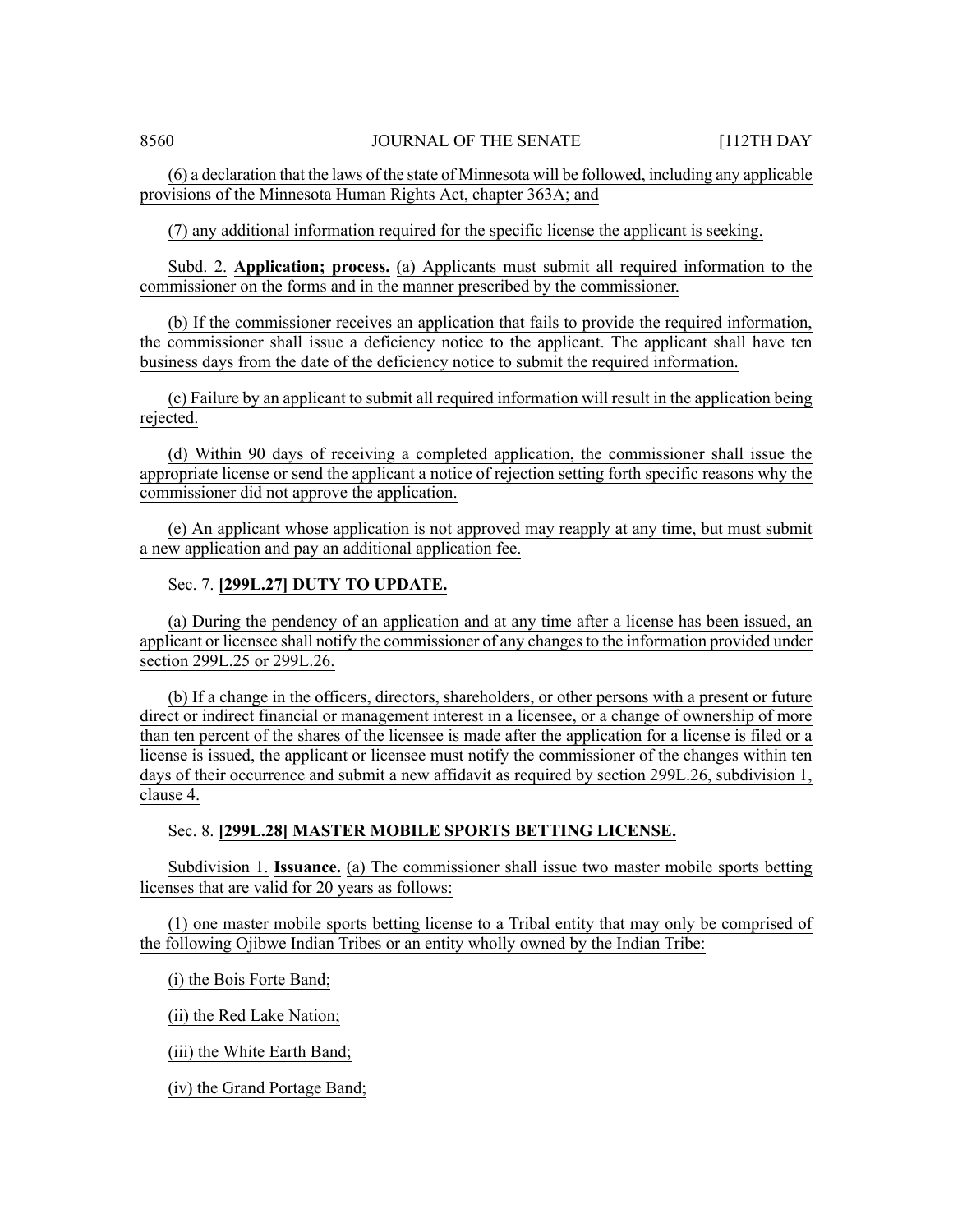(v) the Leech Lake Band;

(vi) the Fond du Lac Band; and

(vii) the Mille Lacs Band; and

(2) one master mobile sports betting license to a Tribal entity that may only be comprised of the following Dakota Indian Tribes or an entity wholly owned by the Indian Tribe:

(i) the Lower Sioux Indian Community;

(ii) the Upper Sioux Community;

(iii) the Shakopee Mdewakanton Sioux Community; and

(iv) the Prairie Island Indian Community.

(b) The commissioner may not issue a master mobile sports betting license under this section unless an operational agreement signed by both the Tribal entities identified in paragraph (a), clauses (1) and (2), has been filed with the commissioner. An operational agreement executed pursuant to this paragraph is not subject to section 13.05, subdivision 6 or 11.

(c) A master mobile sports betting license issued under this subdivision is renewable every 20 years under conditions required by rule adopted pursuant to section 299L.15.

Subd. 2. **Authorized actions.** (a) A master mobile sports betting license entitles the licensee to coordinate mobile sports betting in Minnesota and contract through an inter-Tribal compact with a mobile sports betting operator.

(b) A master mobile sports betting licensee licensed undersubdivision 1, clause (1), may contract with up to seven mobile sports betting operators. A master sports betting licensee licensed under subdivision 1, clause (2), may contract with up to four mobile sports betting operators.

(c) A master mobile sports betting licensee may contract with a mobile sports betting operator before the mobile sports betting operator is licensed, but may not coordinate or facilitate the acceptance of wagers through an unlicensed mobile sports betting operator.

Subd. 3. **Licensing requirements.** A master mobile sports betting licensee must:

(1) be an organization comprised of two or more Indian Tribes;

(2) submit a completed application and all required documents or other materials pursuant to sections 299L.25 and 299L.26 and any relevant rules;

(3) not be disqualified under section 299L.25 or any relevant rules; and

(4) meet any other conditions required by rule adopted pursuant to section 299L.15.

# Sec. 9. **[299L.29] MOBILE SPORTS BETTING OPERATOR LICENSE.**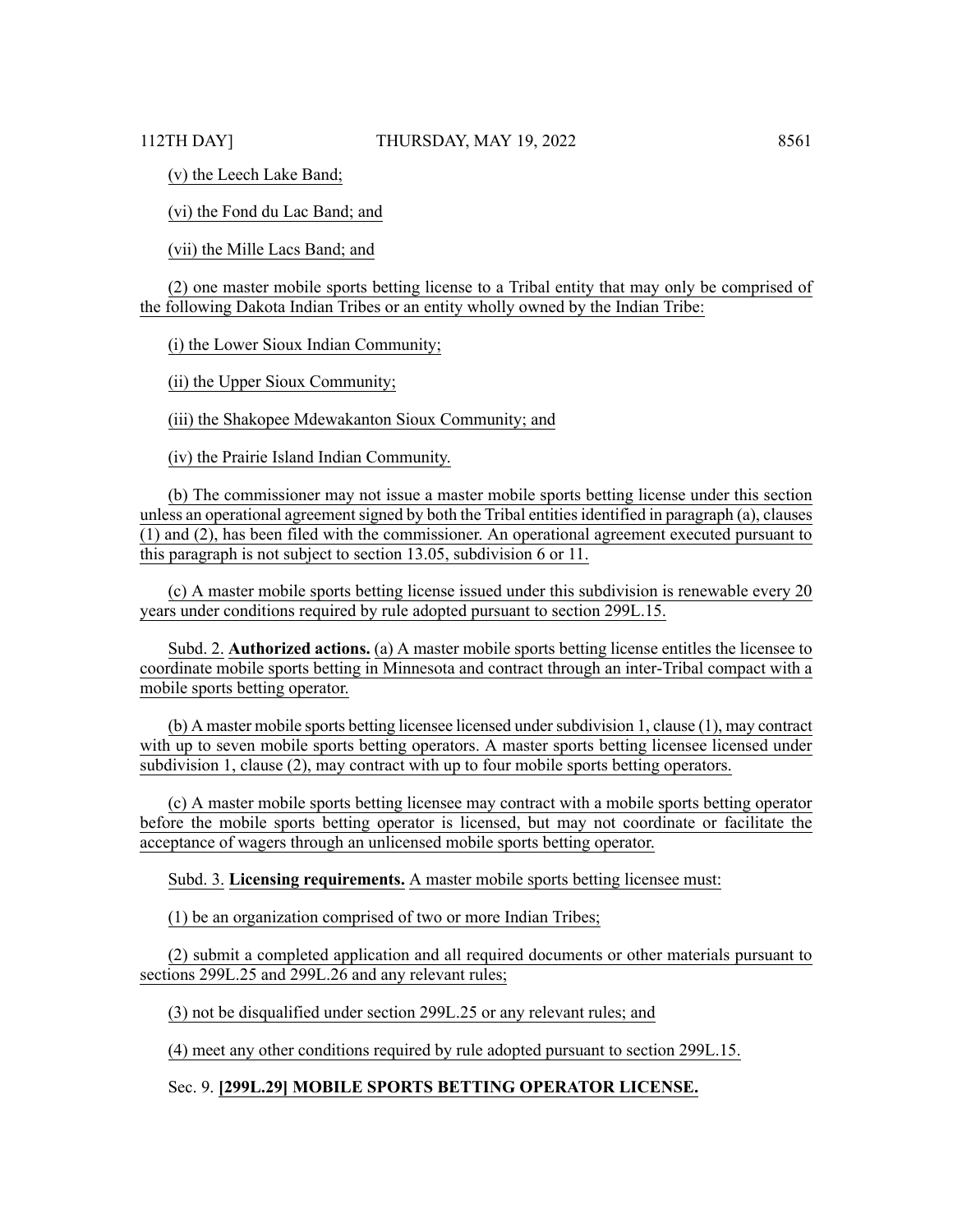Subdivision 1. **Issuance.** The commissioner may issue up to 11 mobile sports betting operator licenses that are valid for one year. A mobile sports betting operator license may be renewed under conditions required by rule adopted pursuant to section 299L.15.

Subd. 2. **Authorized actions.** A mobile sports betting operator license entitles the licensee to:

(1) contract through an inter-Tribal compact with a master mobile sports betting licensee to operate, conduct, or offer for play mobile sports betting in Minnesota;

(2) contract with licensed mobile sports betting platform providers and service providers to facilitate the acceptance of wagers on behalf of the mobile sports betting operator;

(3) contract with licensed sports betting suppliers; and

(4) perform any other actions approved by the commissioner to ensure that mobile sports betting is conducted in a fair, lawful, and transparent manner.

Subd. 3. **Licensing requirements.** A mobile sports betting operator must:

(1) be an entity wholly owned and controlled by an Indian Tribe or an entity wholly owned and controlled by multiple Indian Tribes;

(2) submit a completed application and all required documents or other materials pursuant to sections 299L.25 and 299L.26 and any relevant rules;

(3) submit a detailed plan and specifications for the implementation of mobile sports betting;

(4) include mechanisms on its mobile sports betting platform that are designed to detect and prevent the unauthorized use of internet sports betting accounts and to detect and prevent fraud, money laundering, and collusion, or require a contracted mobile sports betting platform provider to include those mechanisms;

(5) submit a statement of the assets and liabilities of the mobile sports betting operator to the commissioner;

(6) have entered into an inter-Tribal compact with a master mobile sports betting licensee to operate, conduct, or offer for play mobile sports betting in Minnesota;

(7) not be disqualified under section 299L.25 or any relevant rules;

(8) pay an annual licensing fee in the amount of \$2,125; and

(9) meet any other conditions required by rule adopted pursuant to section 299L.15.

Subd. 4. **Reporting.** A mobile sports betting operator must report to the commissioner monthly on wagers placed and redeemed during the reporting month and outstanding at the time of the report.

# Sec. 10. **[299L.295] RACETRACK SPORTS BETTING LICENSE.**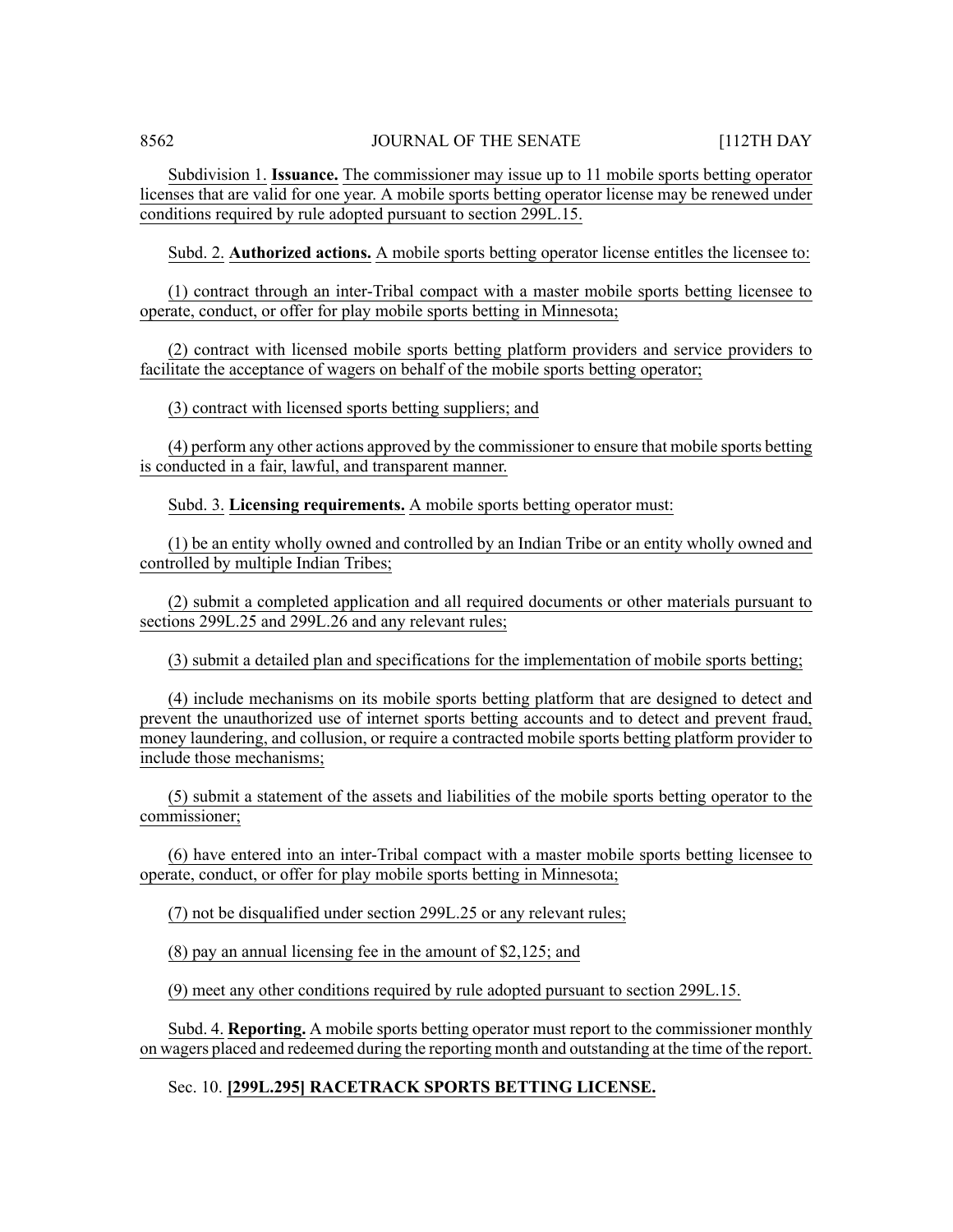Subdivision 1. **Issuance.** (a) The commissioner may issue up to two racetrack sports betting licenses. A license under this section permits a racetrack to accept wagers on the premises of the racetrack.

(b) A license under this section also permits the racetrack to operate, conduct, or offer for play mobile sports betting in Minnesota as a mobile sports betting operator.

Subd. 2. **Authorized actions.** A racetrack sports betting license entitles the licensee to:

(1) contract with licensed mobile sports betting platform providers and service providers to facilitate the acceptance of wagers on behalf of the racetrack;

(2) contract with licensed sports betting suppliers; and

(3) perform any other activities approved by the commissioner to ensure that sports betting is conducted in a fair, lawful, and transparent manner.

Subd. 3. **Licensing requirements.** To be eligible to be licensed under this section, the racetrack must:

(1) submit a completed application and all required documents or other materials under sections 299L.25 and 299L.26 and applicable rules;

(2) submit a detailed plan and specifications for the implementation of sports betting on the premises of the racetrack, including protocols for detecting fraud, money laundering, and collusion;

(3) submit a statement of the assets and liabilities of the racetrack;

(4) not be disqualified under section 299L.25 or applicable rules;

(5) pay an annual licensing fee in the amount of \$2,125; and

(6) meet conditions required by rule adopted under section 299L.15.

A racetrack sports betting license under this section is valid for one year and may be renewed under conditions required by rule adopted under section 299L.15.

Subd. 4. **Reporting.** A racetrack licensed for sports betting under this section must report to the commissioner monthly on wagers placed and redeemed during the reporting month and outstanding at the time of the report.

# Sec. 11.**[299L.30]MOBILESPORTSBETTINGPLATFORMPROVIDER AND SERVICE PROVIDER LICENSE.**

Subdivision 1. **Issuance.** The commissioner may issue mobile sports betting platform provider and service provider licenses that are valid for one year. A mobile sports betting platform provider and service provider license may be renewed under conditions required by rule adopted pursuant to section 299L.15.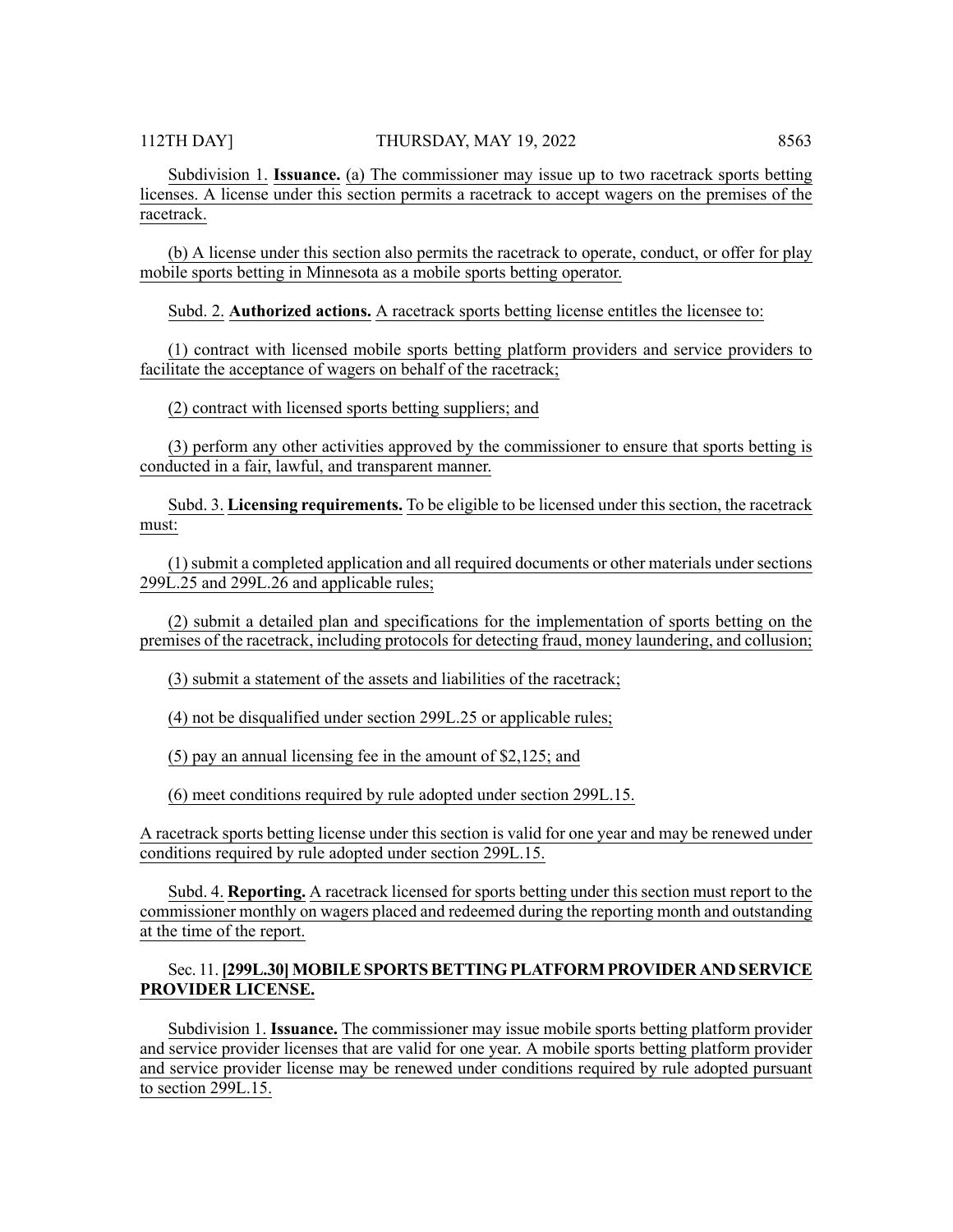Subd. 2. **Authorized actions.** A mobile sports betting platform provider or service provider license entitles the licensee to provide sports betting platforms, sports betting technology, sports betting applications, or associated mobile sports betting hardware, software, or equipment to mobile sports betting operators.

Subd. 3. **Licensing requirements.** A mobile sports betting operator platform provider orservice provider must:

(1) submit a completed application and all required documents or other materials pursuant to sections 299L.25 and 299L.26 and any relevant rules;

(2) not be disqualified under section 299L.25 or any relevant rules;

(3) pay an application fee of \$6,000 with submission of an application;

(4) pay a licensing fee after the application is approved in the amount of \$38,250 or a license renewal fee of \$8,500; and

(5) meet any other conditions required by rule adopted pursuant to section 299L.15.

# Sec. 12. **[299L.31] SPORTS BETTING SUPPLIER LICENSE.**

Subdivision 1. **Issuance.** The commissioner may issue sports betting supplier licenses that are valid for one year. A sports betting supplier license may be renewed under conditions required by rule adopted pursuant to section 299L.15.

Subd. 2. **Authorized actions.** A sports betting supplier license entitles the licensee to either directly or indirectly provide mobile sports betting operators with information and support necessary to offer mobile sports betting. Information and support may be provided in the form of services, goods, or software, and may include data feeds and odds services, risk management, and integrity monitoring.

Subd. 3. **Licensing requirements.** (a) A mobile sports betting supplier must:

(1) submit a completed application and all required documents for the applicant's principal owners who directly own ten percent or more of the applicant and the applicant's officers;

(2) pay an application fee of \$6,000 with submission of an application;

(3) pay a licensing fee after the application is approved in the amount of \$38,250 or a license renewal fee of \$8,500; and

(4) meet any other conditions required by rule adopted pursuant to section 299L.15.

(b) Provided an application has been completed to the satisfaction of the commissioner, disclosure of the following public information may be waived:

(1) statutorily authorized pension investment boards that are direct or indirect shareholders of an applicant; and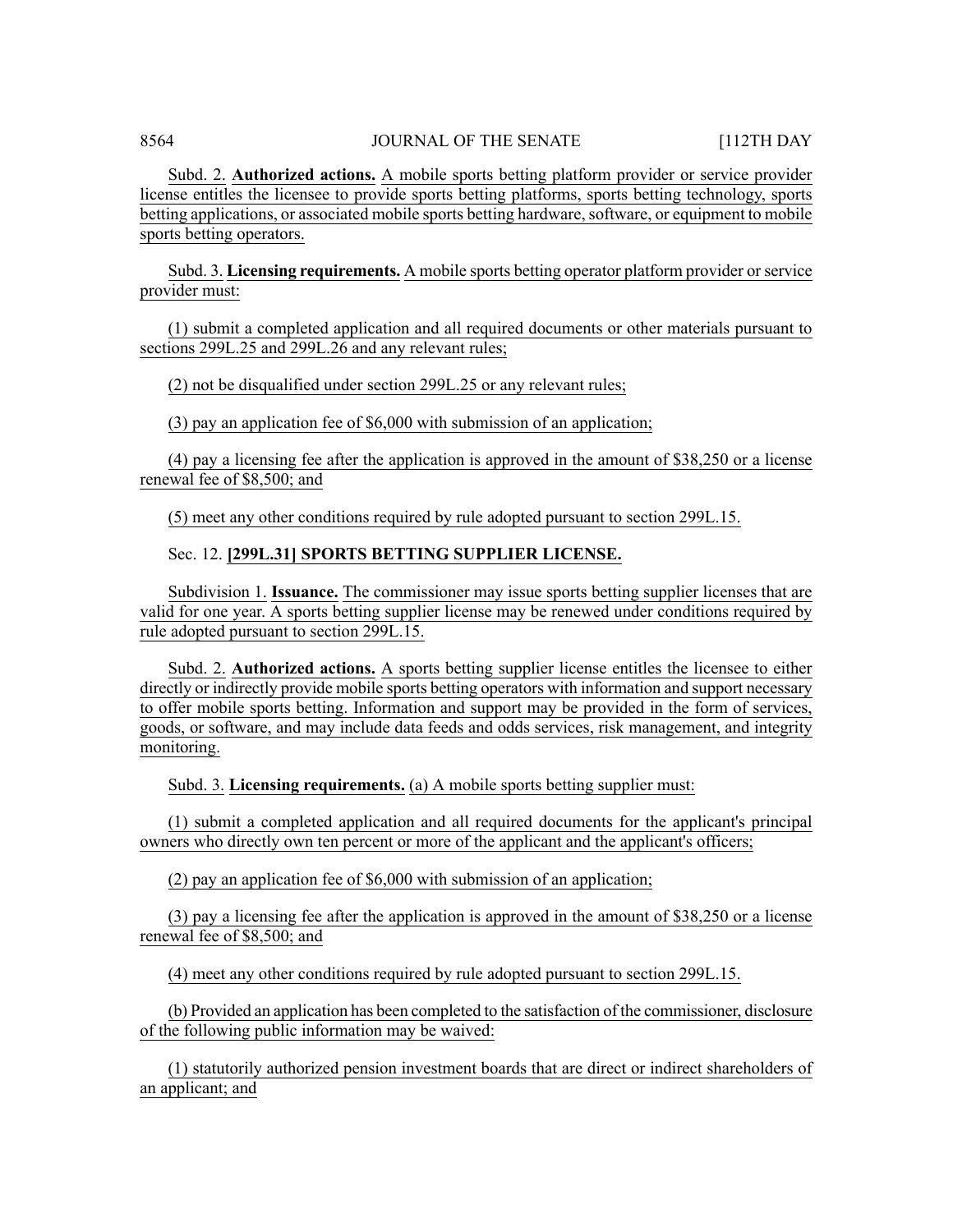(2) investment funds or entities registered with the Securities and Exchange Commission, including any investment advisors or entities under the management of an entity registered with the Securities and Exchange Commission, that are direct or indirect shareholders of the applicant.

# Sec. 13. **[299L.35] DEPOSIT AND APPROPRIATION OF FEES.**

Application, license, and renewal fees shall be deposited in the sports betting revenue account in the special revenue fund.

# Sec. 14. **[299L.36] ADVERTISING.**

Subdivision 1. **Prohibition on targeting individuals under age 21.** No licensee or other person shall publish or cause to be published an advertisement for sports betting that:

(1) depicts a person under age 21 engaging in sports betting or mobile sports betting;

(2) includes an image that is designed to be appealing to individuals under age 21 or encourage sports betting by individuals under age 21; or

(3) is in any print publication or on radio, television, or any other medium that appeals primarily to individuals who are under age 21.

Subd. 2. **Prohibition on targeting individuals prohibited from placing wagers.** No licensee or other person shall publish or cause to be published an advertisement for sports betting that specifically targets individuals who are disqualified, prohibited, or excluded from placing a wager on a sporting event for any reason, including being identified on the exclusion list identified in section 299L.45, subdivision 1. Licensees shall not target advertising and marketing to such persons through direct messaging, text, or e-mail.

Subd. 3. **Prohibition on false or misleading claims.** No licensee or other person shall publish or cause to be published an advertisement for sports betting that contains false or misleading claims or which contains statements, words, or pictures of an obscene, indecent, or immoral character, or such as would offend public morals or decency.

Sec. 15. **[299L.40] WAGERING.**

Subdivision 1. **Placing wagers.** An individual who is 21 years of age or older may place wagers pursuant to sections 299L.10 to 299L.80 provided the individual is not otherwise disqualified, prohibited, or excluded from doing so.

Subd. 2. **Wager type.** A racetrack, mobile sports betting operator, or mobile sports betting platform provider on behalf of a mobile sports betting operator may only accept wagers of a type previously approved by the commissioner. Wager types that the commissioner may approve include but are not limited to the following:

(1) a wager that a participant or participating team will win a sporting event or will win by a specified number of points;

(2) a wager as to whether the total points scored in a sporting event will be higher or lower than a number specified;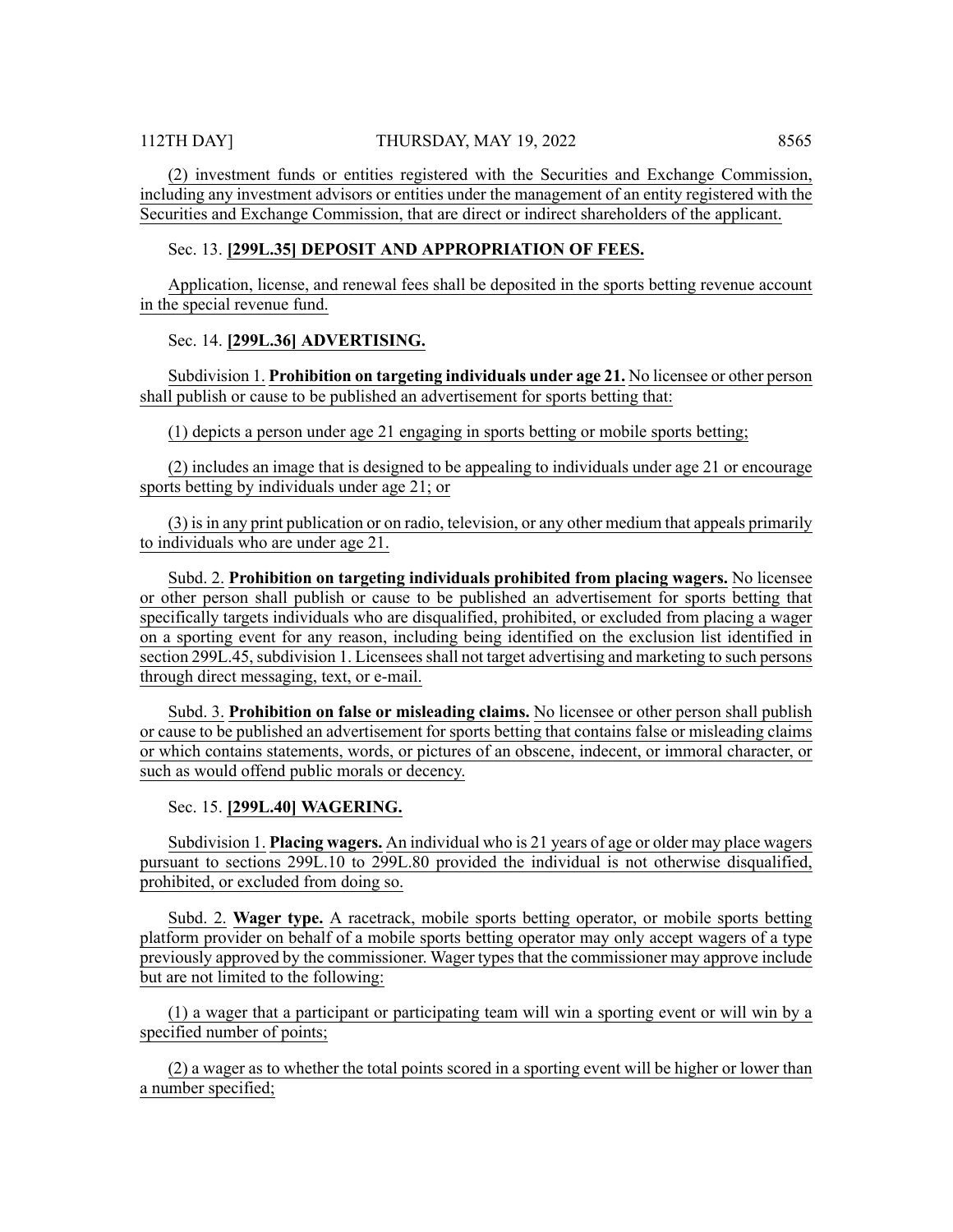(3) a wager on an outcome contingency or proposition incidental to a sporting event, series, tournament, or season for which the outcome is published in newspapers of general circulation or in records made publicly available by the league or governing body for the event;

(4) a wager on the outcome of a series of two or more sporting events or a series of two or more contingencies incidental to a sporting event;

(5) in-game betting or in-play betting;

(6) futures bets placed on end of the season standings, awards, or statistics; and

(7) a wager that a participant or participating team will win an esports event or will win by a specified number of points.

Subd. 3. **Mobile sports betting account; establishment.** An individual may establish a mobile sports betting account by electronic means from any location, and may fund an account by any means approved by the commissioner.

Subd. 4. **Consideration; mobile sports betting account.** (a) A racetrack, mobile sports betting operator, or mobile sports betting platform provider must not accept a wager unless the authorized participant provides consideration in the form of funds or other thing of value such as use of free bets or promotional credits from their mobile sports betting account at the time of making the wager.

(b) Consideration must be in the form of withdrawal from a mobile sports betting account maintained by the mobile sports betting operator or mobile sports betting platform provider for the benefit of and in the name of the wagerer.

(c) A racetrack, mobile sports betting operator, or mobile sports betting platform provider on behalf of a mobile sports betting operator shall verify an individual's age and identity before allowing that individual to place a wager and may utilize an approved identity verification service provider to confirm an individual's age and identity.

(d) A person shall have the right to withdraw the balance of funds in the mobile sports betting account in the person's name at any time with proof of identity, as determined by rules adopted pursuant to section 299L.15.

Subd. 5. **Wager location.** (a) Mobile sports betting wagers regulated under sections 299L.10 to 299L.80 may only be accepted from a person placing a wager online, through a website or mobile application, while the person placing the wager is physically within the state. The website or application may be hosted by a mobile sports betting operator operating in conjunction with a mobile sports betting platform provider. The incidental routing of a mobile sports wagershall not determine the location or locations in which the wager is initiated, received, or otherwise made.

(b) In-person wagers regulated under sections 299L.10 to 299L.80 may only be accepted by a person placing a wager at a racetrack licensed under this chapter to accept a wager.

Subd. 6. **Information provided at the time of wager.** A racetrack, mobile sports betting operator, or mobile sports betting platform provider must disclose the betting line and terms of a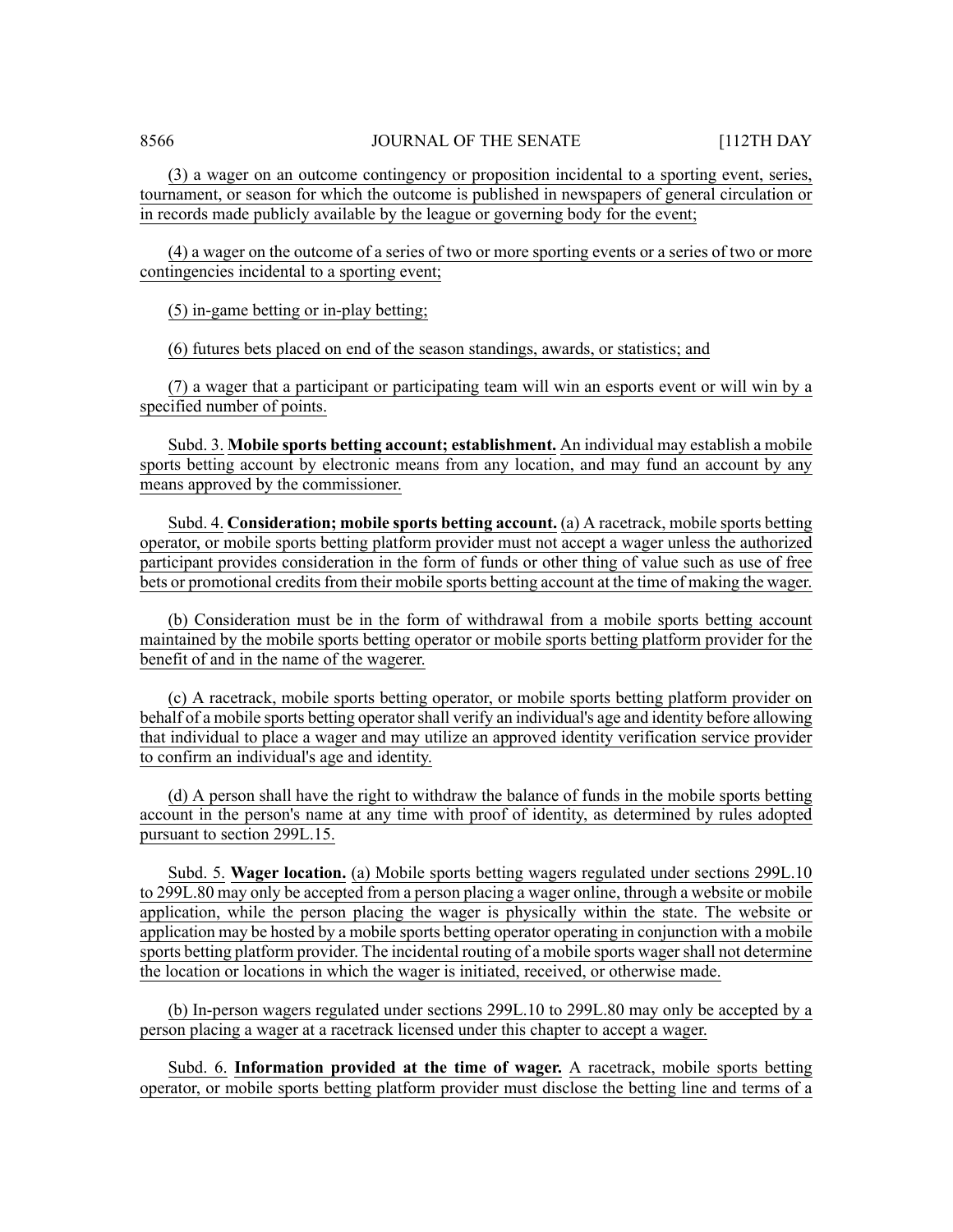wager prior to accepting a wager. Terms of the wager include the ratio of the amount to be paid for winning to the wagered amount.

Subd. 7. **Outcome determined.** A racetrack, mobile sports betting operator, or mobile sports betting platform provider must not accept a wager on the outcome of an event or proposition that has already been determined.

Subd. 8. **Receipt.** A racetrack or mobile sports betting operator must provide a person who places a wager with an electronic receipt at the time of sale that contains the following information:

(1) the sporting event or proposition that is the subject of the wager;

(2) the outcome that will constitute a win on the wager;

(3) the amount wagered; and

(4) the payout in the event of a winning wager.

Sec. 16. **[299L.45] EXCLUSION LIST AND PROHIBITION ON WAGERING.**

Subdivision 1. **Exclusion list.** (a) The commissioner shall maintain a list of persons who are not eligible to wager on sporting events through a mobile sports betting operator or racetrack. The list shall include the names of:

(1) persons who have themselves requested to be on the exclusion list;

(2) persons whose names have been submitted, for their protection, by their legal guardians; and

(3) persons whose names have been submitted by mobile sports betting operators, racetracks, mobile sports betting platform providers, or mobile sports betting vendors.

(b) A person who has requested to be on the exclusion list may specify a time limit of one, three, or five years for the person's name to be on the list. The commissioner will remove the person's name from the list at the conclusion of the specified time. A person may be removed from the list before the specified time by providing proof of completion of a class approved by the commission to address compulsive gambling.

(c) The information contained on the list is private data on individuals, as defined in section 13.02, subdivision 12, except the commissioner is permitted to share the list with mobile sports betting operators and racetracks as needed to prevent persons on the exclusion list from placing sports betting wagers.

(d) The commissioner must send by certified mail a written letter to any person that has been added to the list under paragraph (a), clause (2) or (3), providing notification that the person had been added to the exclusion list. The commissioner must send this notice within ten days of adding the person to the exclusion list.

Subd. 2. **Prohibited wagers.** The following individuals who are otherwise authorized to place wagers are prohibited from placing the wagers described: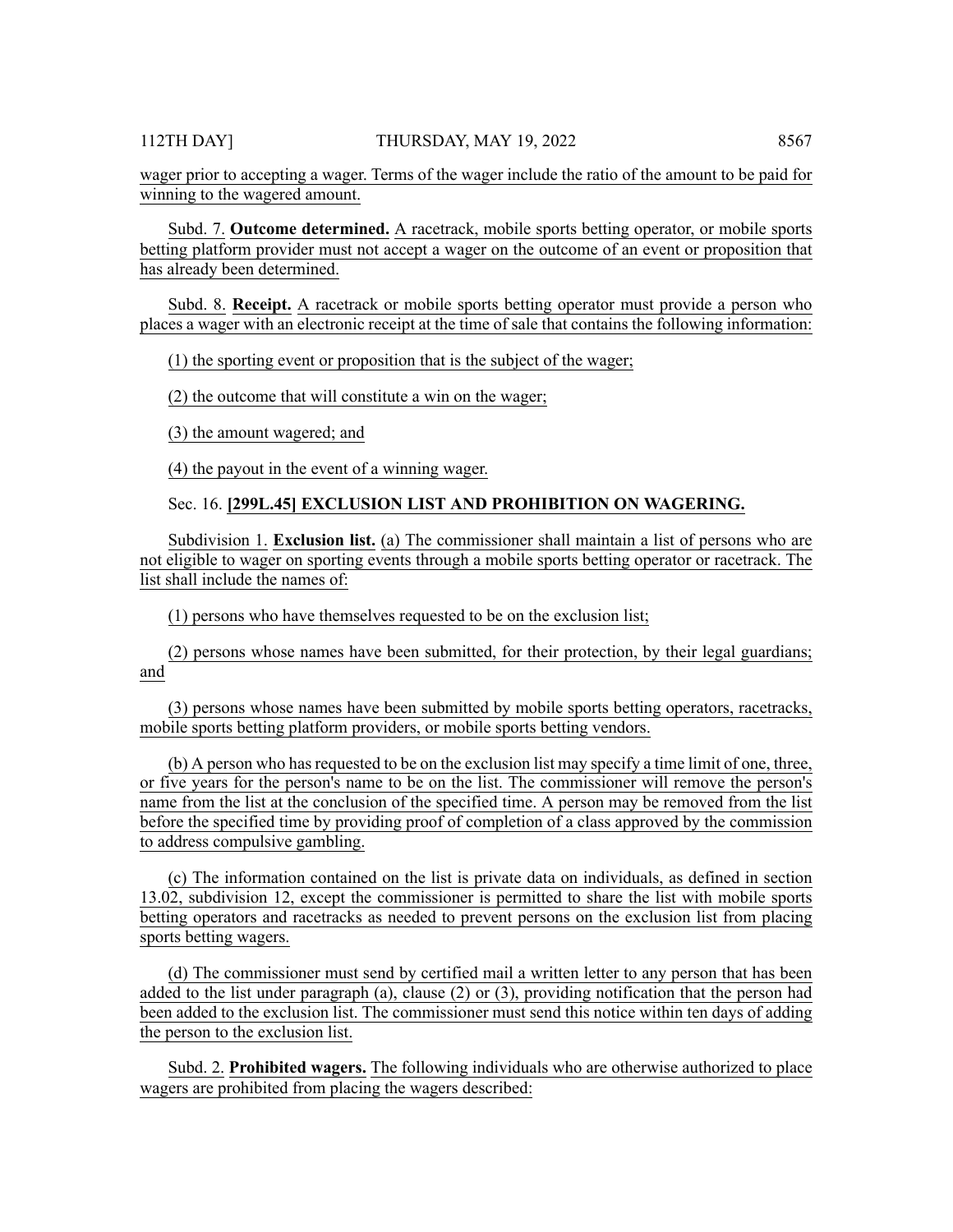(1) an individual who is prohibited from placing wagers by a mobile sports betting operator, a racetrack or mobile sports betting platform provider for good cause, including, but not limited to, any individual placing a wager as an agent or proxy on behalf of another may not place a wager of any kind;

(2) an individual who is an athlete, coach, referee, player, trainer, or team employee is prohibited from wagering on a sporting event overseen by that person's sports governing body;

(3) an individual who holds a position of authority sufficient to exert influence over the participants in a sporting event, including, but not limited to, a coach, manager, or owner is prohibited from wagering on that sporting event; and

(4) an individual who has accessto certain types of exclusive or nonpublic information regarding a sporting event is prohibited from wagering on that sporting event and any other sporting event overseen by the sports governing body of that sporting event.

Subd. 3. **Prohibition on accepting wagers.** (a) A racetrack, mobile sports betting operator, or mobile sports betting platform provider shall not knowingly accept a wager from a person on the exclusion list or allow a person on the exclusion list to establish a mobile sports betting account.

(b) A racetrack, mobile sports betting operator, or mobile sports betting platform provider shall not knowingly accept a wager prohibited under subdivision 2 from any individual who can reasonably be identified by publicly available information or by any lists provided to the commissioner.

(c) Knowingly accepting a wager from a person on the exclusion list is a license violation, subject to a penalty established by the commissioner.

# Sec. 17. **[299L.50] FINANCIAL RESPONSIBILITY.**

Subdivision 1. **Responsibility for satisfying winning wagers.** A wager on a sporting event placed with a mobile sports betting operator or racetrack is an enforceable contract. A racetrack, mobile sports betting operator, or mobile sports betting platform provider who accepts a wager bears all risk of loss to satisfy winnings on the wager. A wager that is not redeemed within one year of the outcome that is the subject of the wager may be canceled by the racetrack, mobile sports betting operator, or mobile sports betting platform provider.

Subd. 2. **Cash reserves.** (a) A racetrack or mobile sports betting operator shall, in conjunction with the mobile sports betting platform provider, maintain cash reserves in an amount that is not less than the greater of \$25,000 or the sum of the following three amounts:

(1) amounts held by the racetrack or mobile sports betting operator for the mobile sports betting accounts of authorized participants;

(2) amounts accepted by the racetrack or mobile sports betting operator as wagers on contingencies whose outcome have not been determined; and

(3) amounts owed but unpaid by the racetrack or mobile sports betting operator on winning wagers through the period established by the operator, subject to time limits set by the commissioner, for honoring winning wagers.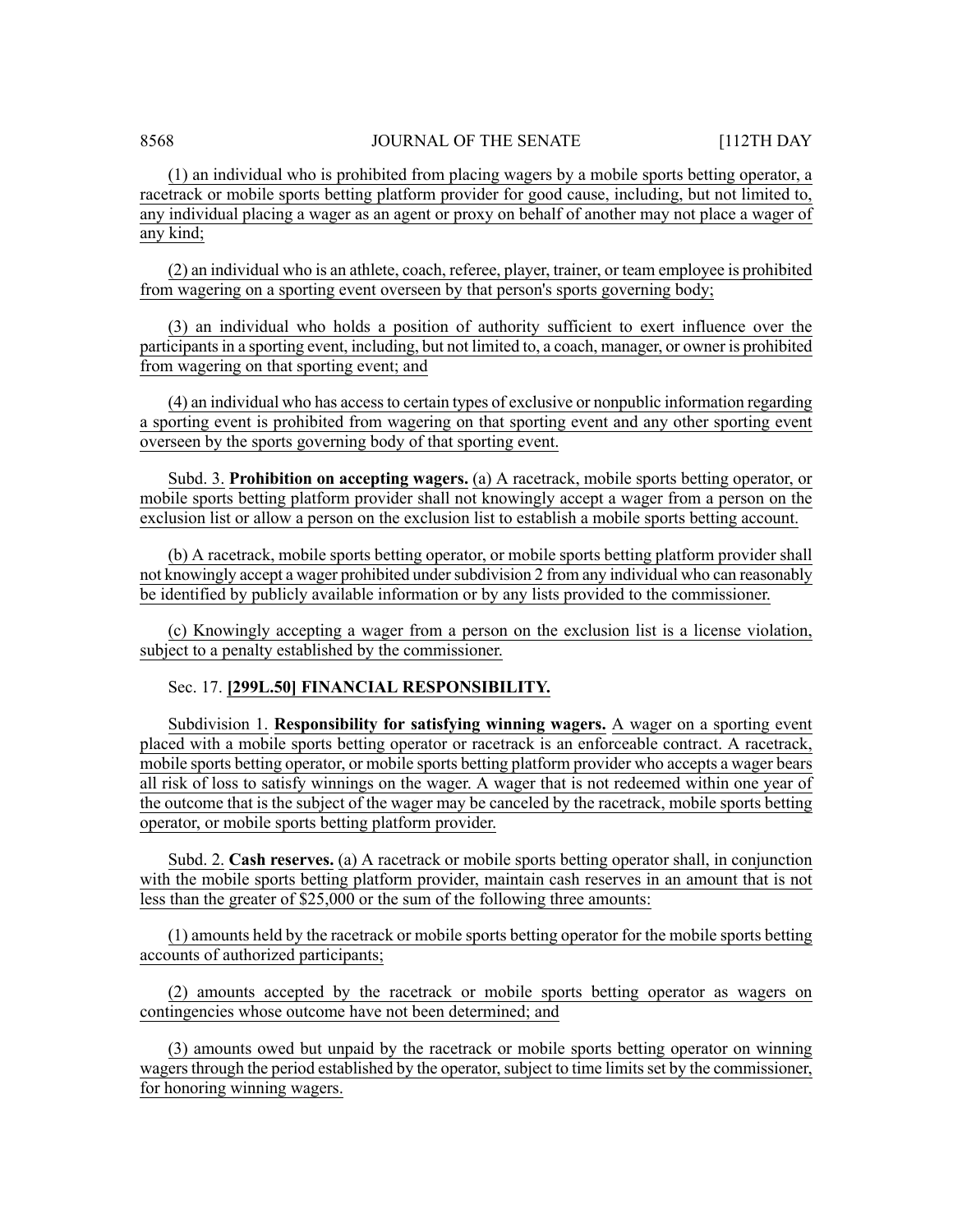(b) Such reserves shall be held in the form of cash or cash equivalents segregated from operational funds, payment processor reserves and receivables, any bond, an irrevocable letter of credit, or any combination thereof.

Subd. 3. **Bond.** A racetrack, mobile sports betting operator, or mobile sports betting platform provider shall be required to post a bond, securities, or an irrevocable letter of credit in an amount the commissioner deems necessary after taking into consideration the amount of the mobile sports betting operator's cash reserves, to protect the financial interests of people wagering on sporting events. If securities are deposited or an irrevocable letter of credit filed, the securities or letter of credit must be of a type or in the form provided under section 349A.07, subdivision 5, paragraphs (b) and (c).

### Sec. 18. **[299L.51] INTEGRITY MONITORING.**

Each racetrack, mobile sports betting operator, or mobile sports betting platform provider must contract with a licensed independent integrity monitoring provider in order to identify any unusual betting activity or patterns that may indicate a need for further investigation. The commissioner shall establish minimum standards requiring each racetrack, mobile sports betting operator, or mobile sports betting platform provider to participate in the monitoring system as part of that licensee's minimum internal control standards. The commissioner shall immediately report any suspicious wagering to the appropriate state or federal authorities.

#### Sec. 19. **[299L.55] INSPECTION AND AUDITING OF LICENSEES.**

Subdivision 1. **Inspection.** The commissioner, the commissioner of revenue, and the director are authorized to inspect the accounting records of licensees at any time provided the licensee is given notice at least 24 hours before the inspection. This provision only applies to mobile sports betting operations and the records of a racetrack that relate to sports betting and does not authorize the inspection of records related to Tribal gaming operations, Tribal governmental records, or Class III sports betting operations conducted exclusively on Indian Lands.

Subd. 2. **Annual audit.** To ensure compliance with this chapter and rules adopted under this chapter, a mobile sports betting operator and racetrack must contract with an independent third party to perform a financial audit, consistent with the standards established by the Public Company Accounting Oversight Board or using the Statements on Accounting standards issued by the Audit Standards Board of the American Institute of Certified Public Accountants. The mobile sports betting operator and racetrack must submit the audit to the commissioner for examination and inspection within 120 days of the end of its fiscal year.

# Sec. 20. **[299L.60] LICENSE VIOLATIONS; ENFORCEMENT.**

Subdivision 1. **Schedule of penalties.** The commissioner must adopt rules that provide a graduated schedule of penalties for violations of license requirements under statute or rule. The schedule must specify penalties that may range from warnings and probation periods to civil fines, temporary suspension of licenses, or revocation of licenses.

Subd. 2. **Authority to act.** (a) The commissioner may issue administrative orders, impose civil penalties, and suspend, revoke, or not renew a license issued pursuant to sections 299L.10 to 299L.80 if the commissioner determines that a licensee has committed or is about to commit a violation of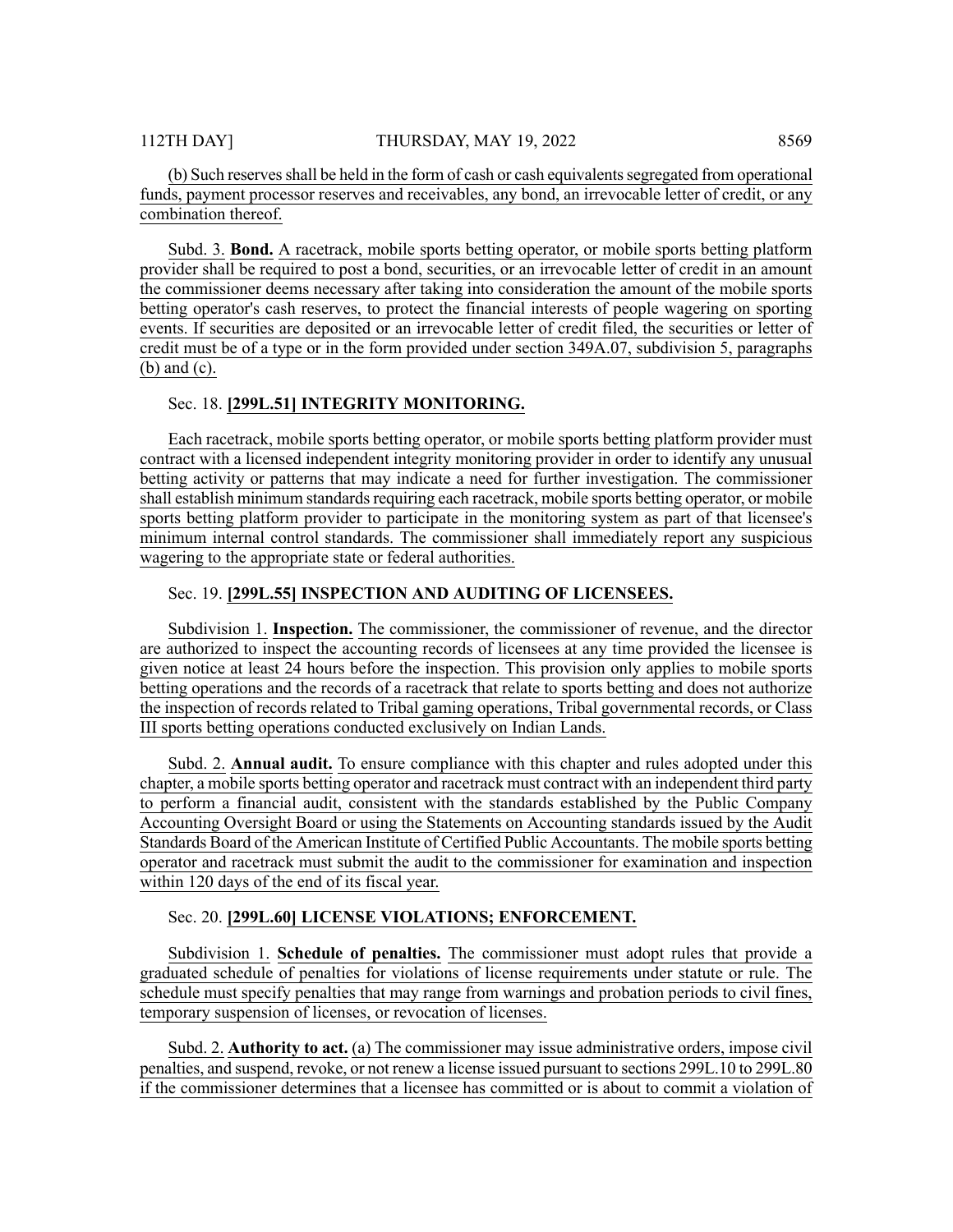those sections or rules adopted pursuant to those sections, or if the commissioner determines that the licensee is disqualified or ineligible to hold a license pursuant to section 299L.25 or 299L.26. A conviction for a violation of section 299L.80 is not required for the commissioner to take action on a violation.

(b) Enforcement actions, license suspensions, license revocations, or license nonrenewalsrelated to a specific mobile sports betting operator or racetrack shall not impact or limit the ability of another mobile sports betting operator or racetrack to conduct, offer, or offer for play mobile sports betting.

Subd. 3. **Temporary suspension.** (a) The commissioner may temporarily, without hearing, suspend the license and operating privilege of any licensee for a period of up to 90 days if there is clear and convincing evidence that:

(1) conduct of a licensee, or anticipated failure of a licensee to fulfill an obligation, requires immediate action to protect the public from harm;

(2) the licensee has not timely filed a tax return or paid the tax required under chapter 297J; or

(3) the licensee has not timely paid all fees due under sections 299L.10 to 299L.80.

(b) The commissioner shall notify the licensee of the violation that caused the temporary suspension and may lift the temporary suspension if the licensee corrects the violation.

(c) The commissioner may extend the period of suspension if the violation is not corrected, the commissioner notifies the business that it intends to revoke or not renew a license, and a contested case hearing has not taken place.

Subd. 4. **Notice of violation; administrative orders; request for reconsideration; demand for hearing.** (a) The commissioner may issue an administrative order to any licensee who has committed a violation. The order may require the licensee to correct the violation or to cease and desist from committing the violation and may impose civil penalties. The order must state the deficiencies that constitute a violation, the time by which the violation must be corrected, and the amount of any civil penalty.

(b) If the licensee believes the information in the administrative order is in error, the licensee may ask the commissioner to reconsider any parts of the order that are alleged to be in error. The request must be in writing, delivered to the commissioner by certified mail within seven days after receipt of the order, and provide documentation to support the allegation of error. The commissioner must respond to a request for reconsideration within 15 days after receiving the request. A request for reconsideration does not stay the order unless the commissioner issues a supplemental order granting additional time. The commissioner's disposition of a request for reconsideration is final.

(c) An administrative order that imposes a civil penalty of more than \$2,000 shall be treated as a contested case under chapter 14.

(d) A licensee may request a hearing on the administrative order within 30 days of the service of the order. The request must be in writing and delivered to the commissioner by certified mail. If the licensee does not request a hearing within 30 days, the order becomes final.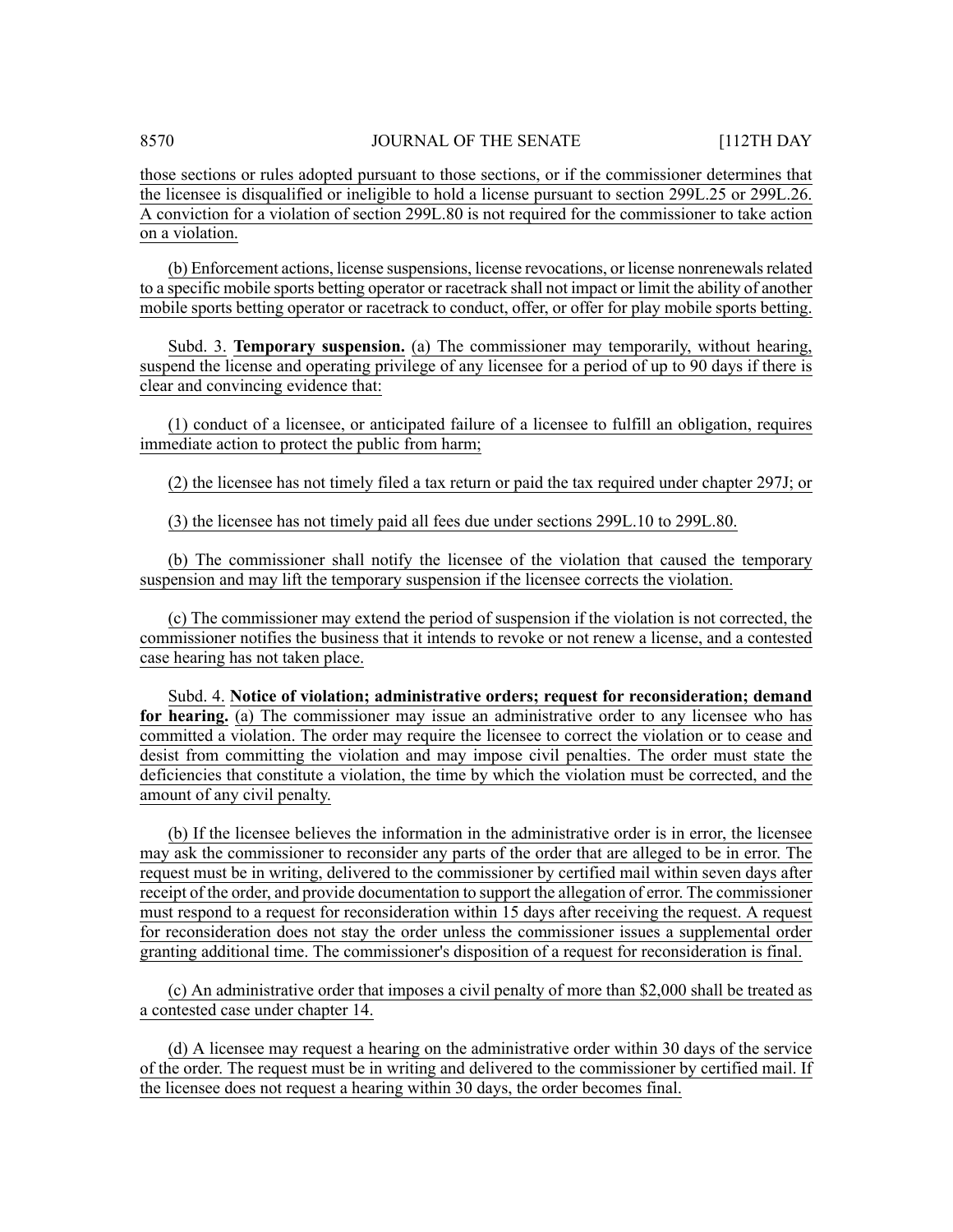(e) If the licensee requests a hearing, the hearing must be held not later than 30 days after the commissioner receives the request unless the licensee and the commissioner agree on a later date. After the hearing, the commissioner may enter an order making such disposition as the facts require. If the licensee fails to appear at the hearing after having been notified of it, the licensee is considered in default and the proceeding may be determined against the licensee on consideration of the administrative order, the allegations of which may be considered to be true. An action of the commissioner under this paragraph is subject to judicial review pursuant to chapter 14.

(f) Civil penalties collected by the commissioner shall be deposited in the general fund. Civil penalties may be recovered in a civil action in the name of the state brought in the district court.

Subd. 5. **Revocation, nonrenewal, civil penalties; contested case.** If the commissioner intends to revoke or not renew a license, or impose a civil penalty in excess of \$2,000, the commissioner shall provide the licensee with a statement of the complaints made against the licensee and shall initiate a contested case proceeding. The contested case shall be held pursuant to chapter 14.

Subd. 6. **Penalties.** In addition to penalties listed in this section, a person or licensee who violates the provisions of sections 299L.10 to 299L.80 is subject to any applicable criminal penalty.

# Sec. 21. **[299L.65] REPORTING.**

Subdivision 1. **Financial report.** By June 1 of each year, the commissioner mustsubmit a report to the chairs and ranking minority members of the legislative committees with jurisdiction over public safety, the legislative committees with jurisdiction over taxes, the committee in the house of representatives with jurisdiction over commerce, the committee in the senate with jurisdiction over state government finance and policy, the committee in the house of representatives with jurisdiction over ways and means, and the committee in the senate with jurisdiction over finance. The report must describe the activities of the commissioner with respect to wagering on sporting events and include summary financial information on sports betting and the regulated sports betting industry as a whole. The report must not include information or data on individuals or entities that is classified as private data under section 299L.70 or separately list the earnings, wagers, or tax revenue generated by or use identifying information for specific mobile sports betting operators or specific master mobile sports betting licensees.

Subd. 2. **License activity report.** By February 1 of each year beginning in 2023, the commissioner shall submit a report to the chairs and ranking minority members of the committees in the house of representatives and the senate with jurisdiction over public safety, the committee in the house of representatives with jurisdiction over commerce, and the committee in the senate with jurisdiction over state government finance and policy on the following:

(1) the status of applications for licenses issued by the commissioner, including the number of applications for each type of license, the number of licenses of each type issued, and the average time between receipt of a complete application and issuance of each type of license;

(2) an overview of the sports betting market, including but not limited to the actual and anticipated demand;

(3) the amount of revenue generated to the state by sports betting and the expenses incurred by the commissioner in enforcing restrictions on lawful sports betting; and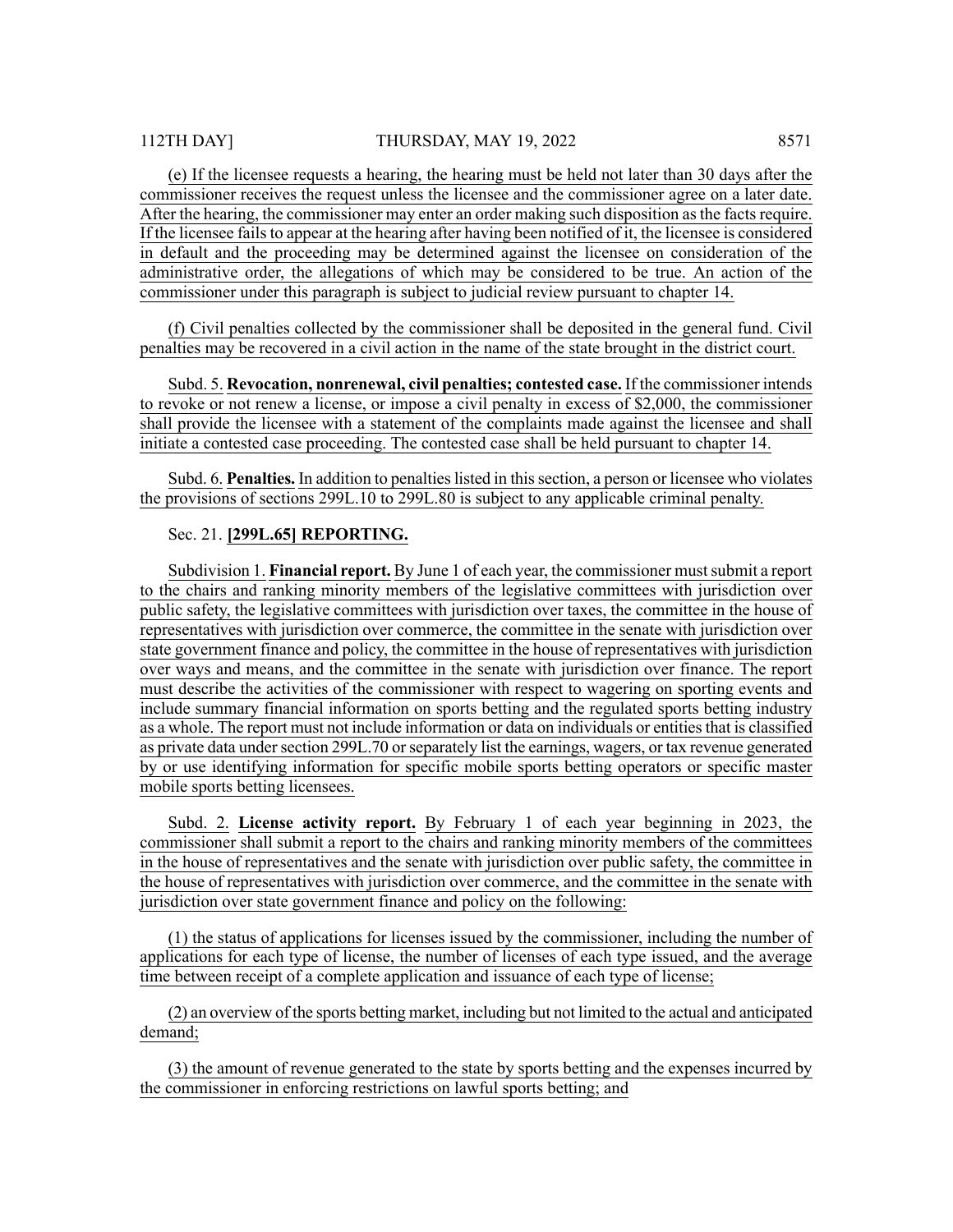(4) the commissioner's enforcement actionstaken against personslicensed undersections 299L.10 to 299L.80 for licensing violations, including violations of the rules adopted under section 299L.15.

# Sec. 22. **[299L.70] DATA PROTECTIONS.**

Subdivision 1. **Classification.** Data in which an individual who has wagered on sporting events is identified by name, account number, Social Security number, or any other uniquely identifying indicia, is private data on individuals, as defined in section 13.02, subdivision 12. Data on individual earnings of mobile sports betting operators, mobile sports betting operator application and licensing information, and all Tribal revenue records unassociated with mobile sports betting operators is nonpublic data, as defined in section 13.02, subdivision 9.

Subd. 2. **Sale of private data on individuals.** The commissionershall revoke any license issued under sections 299L.10 to 299L.80 of a person who sells private data on the individuals collected through the practice of sports betting.

# Sec. 23. **[299L.75] LOCAL RESTRICTIONS; PROHIBITION ON LOCAL TAXES OR FEES.**

No political subdivision may require a local license to offer sports betting or impose a tax or fee on the sports betting conducted pursuant to this chapter.

# Sec. 24. **INDIAN TRIBES; COMPACTS TO BE NEGOTIATED.**

The governor or the governor's designated representatives shall negotiate in good faith new Tribal-state compacts regulating the conduct of Class III sports betting on the Indian Lands of an Indian Tribe requesting negotiations, under Minnesota Statutes, section 3.9221. Compacts in effect on January 1, 2022, shall not be modified to accommodate sports betting.

# **ARTICLE 2**

# **TAXATION OF SPORTS BETTING**

#### Section 1. **[297J.01] DEFINITIONS.**

Unless otherwise defined in this chapter, or unless the context clearly indicates otherwise, the following terms have the meanings given:

(1) "casino" has the meaning given in section 299L.10, subdivision 4;

(2) "commissioner" means the commissioner of revenue;

(3) "mobile sports betting operator" has the meaning given in section 299L.10, subdivision 15;

(4) "racetrack" has the meaning given in section 299L.10, subdivision 19;

(5) "sporting event" has the meaning given in section 299L.10, subdivision 20;

(6) "sports betting" has the meaning given in section 299L.10, subdivision 21;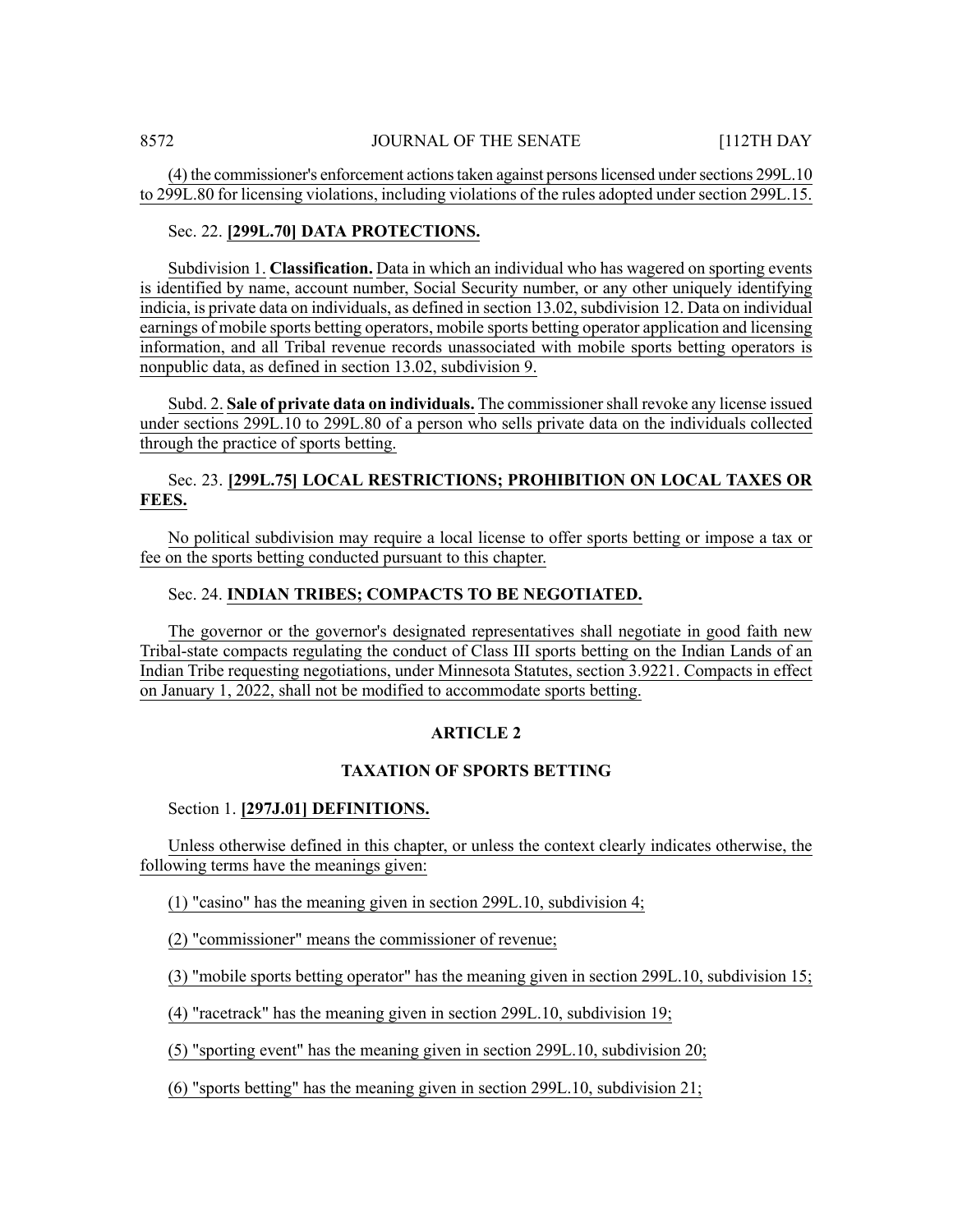(7) "sports betting net revenue" means the total of all cash and cash equivalents received in a month by a mobile sports betting operator and by a racetrack from wagers on sporting events, less the following:

(i) cash paid out as winnings in the month;

(ii) the cash equivalent of noncash prizes paid out as winnings in the month; and

(iii) all excise taxes paid pursuant to federal law.

Sports betting net revenue does not include promotional credits or free bets that are used toward wagering on sporting events, or other cash and cash equivalents received by a mobile sports betting operator for activities other than sports betting; and

(8) "wager" has the meaning given in section 299L.10, subdivision 23.

**EFFECTIVE DATE.** This section is effective for sports betting net revenue received after June 30, 2023.

# Sec. 2. **[297J.02] TAX ON SPORTS BETTING NET REVENUE.**

Subdivision 1. **Tax imposed.** (a) Except as provided in paragraph (b), a tax is imposed on sports betting net revenue received equal to ten percent on wagers placed online through a website or mobile application, or in person at a racetrack, as allowed under chapter 299L.

(b) Any wager placed on Indian Lands is not subject to state taxation. For purposes of this chapter, a wager is placed at the physical location of the individual placing the wager.

Subd. 2. **Sports betting net revenue tax in lieu of other taxes.** Income derived by a racetrack or mobile sports betting operator from the conduct of wagering on a sporting event is not subject to the tax imposed in chapter 290. Wagers accepted by a mobile sports betting operator are not subject to the tax imposed in section 297A.62 or 297E.03.

Subd. 3. **Returns; due dates.** A racetrack or mobile sports betting operator must file a return by the 20th day of each month reporting the tax due under this section for the preceding month. The return must include the amount of all wagers received, payouts made, all sports betting taxes owed, and other information required by the commissioner. If a mobile sports betting operator's sports betting net revenue for a month is a negative number, the mobile sports betting operator may carry over the negative amount to a return filed for a subsequent month and deduct the amount from its tax liability for the month, provided that the amount shall not be carried over and deducted against tax liability in any month that is more than 12 months later than the month in which the amount was accrued. The tax under this chapter is due to be paid to the commissioner on the day the return is due.

Subd. 4. **Public information.** All records concerning the administration of taxes under this chapter are classified as public information.

Subd. 5. **Refunds.** A person who has, under this chapter, paid to the commissioner an amount of tax for a period in excess of the amount legally due for that period may file with the commissioner a claim for a refund of the excess. The amount necessary to pay the refunds under this subdivision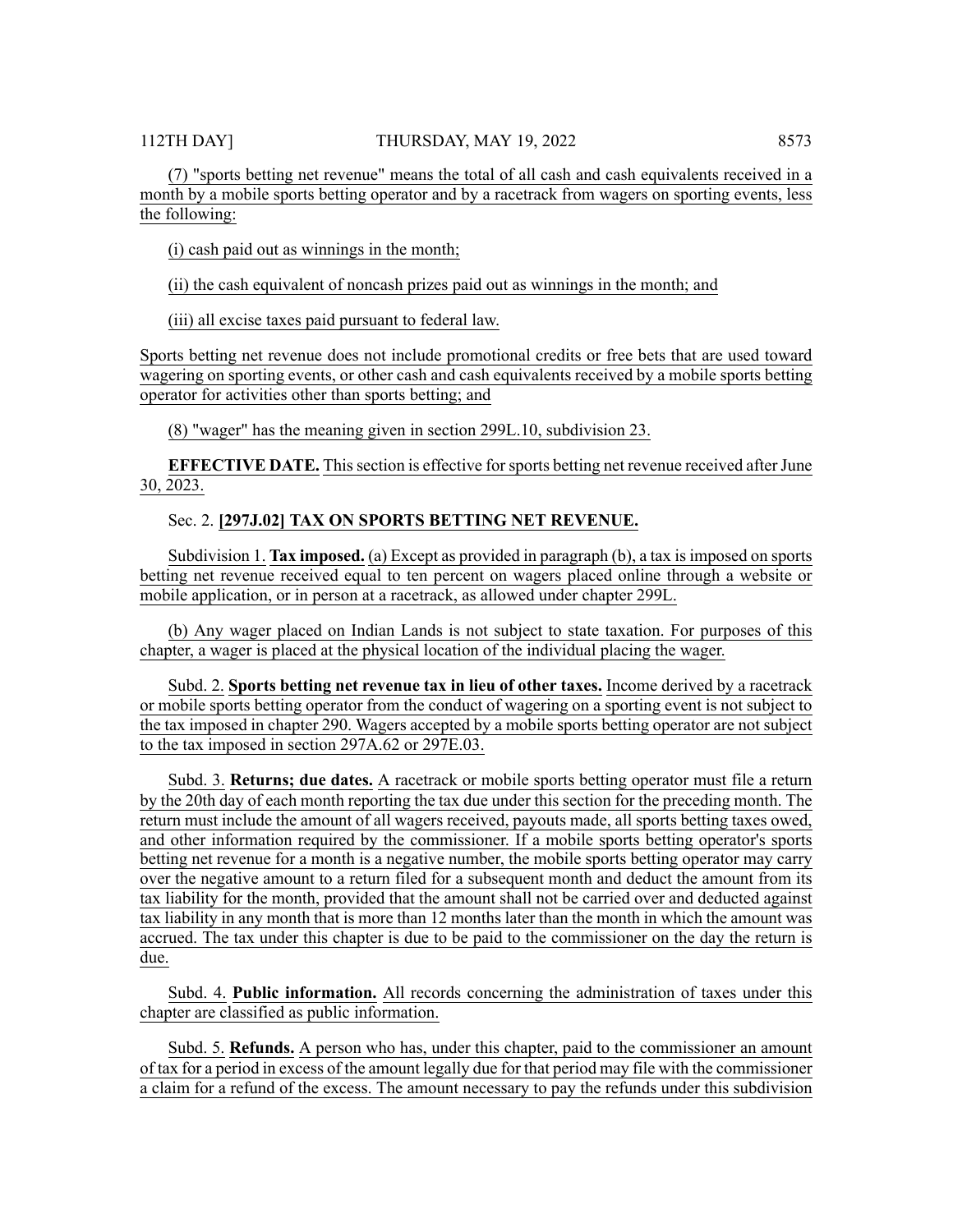is appropriated from the sports betting revenue account established in subdivision 7 to the commissioner.

Subd. 6. **Extensions.** If in the commissioner's judgment good cause exists, the commissioner may extend the time for filing tax returns, paying taxes, or both under this section for not more than six months.

Subd. 7. **Distribution of funds.** (a) All amounts collected by the commissioner under this chapter must be deposited in the special revenue fund and distributed as provided in this subdivision.

(b) One-third of the amount deposited in the special revenue fund pursuant to paragraph (a) is appropriated to the commissioner of human services for adult mental health initiatives under section 245.4661 and the compulsive gambling treatment program established under section 245.98.

(c) One-third of the amount deposited in the special revenue fund pursuant to paragraph (a) is appropriated to the commissioner for payments to organizations licensed to conduct lawful gambling under chapter 349. By October 1 of each year, the commissioner shall remit payments to each organization licensed to conduct lawful gambling under chapter 349 on a pro rata basis according to the organization's combined net receipts, as defined under section 297E.02, subdivision 6, for the period beginning July 1 of the previous calendar year and ending on June 30 of the current calendar year, and the total combined net receipts from all organizations licensed under chapter 349 for the period beginning July 1 of the previous calendar year and ending on June 30 of the current calendar year.

(d) One-third of the amount deposited in the special revenue fund pursuant to paragraph (a) shall be transferred to the sports marketing and awareness account under subdivision 8 for grants to Minnesota Sports and Events, a 501(c)(6) organization.

Subd. 8. **Account created.** The sports marketing and awareness account is established in the special revenue fund. The account consists of the amounts deposited pursuant to subdivision 7, paragraph (d). The amounts deposited are appropriated to Explore Minnesota Tourism to make grants as allowed under section 116U.30, paragraph (b), clause (5). The grants must be awarded to Minnesota Sports and Events to:

(1) attract and host large-scale sporting events in Minnesota;

(2) coordinate statewide initiatives, including greater Minnesota youth legacy programs and a statewide marketing campaign, and increase access and awareness for greater Minnesota residents; and

(3) conduct one signature event in greater Minnesota on an annual basis.

For purposes of this subdivision, "greater Minnesota" means the area of Minnesota located outside of the metropolitan area as defined in section 473.121, subdivision 2.

**EFFECTIVE DATE.** This section is effective for sports betting net revenue received after June 30, 2023.

# Sec. 3. **[297J.03] MOBILE SPORTS BETTING OPERATOR REPORTS AND RECORDS.**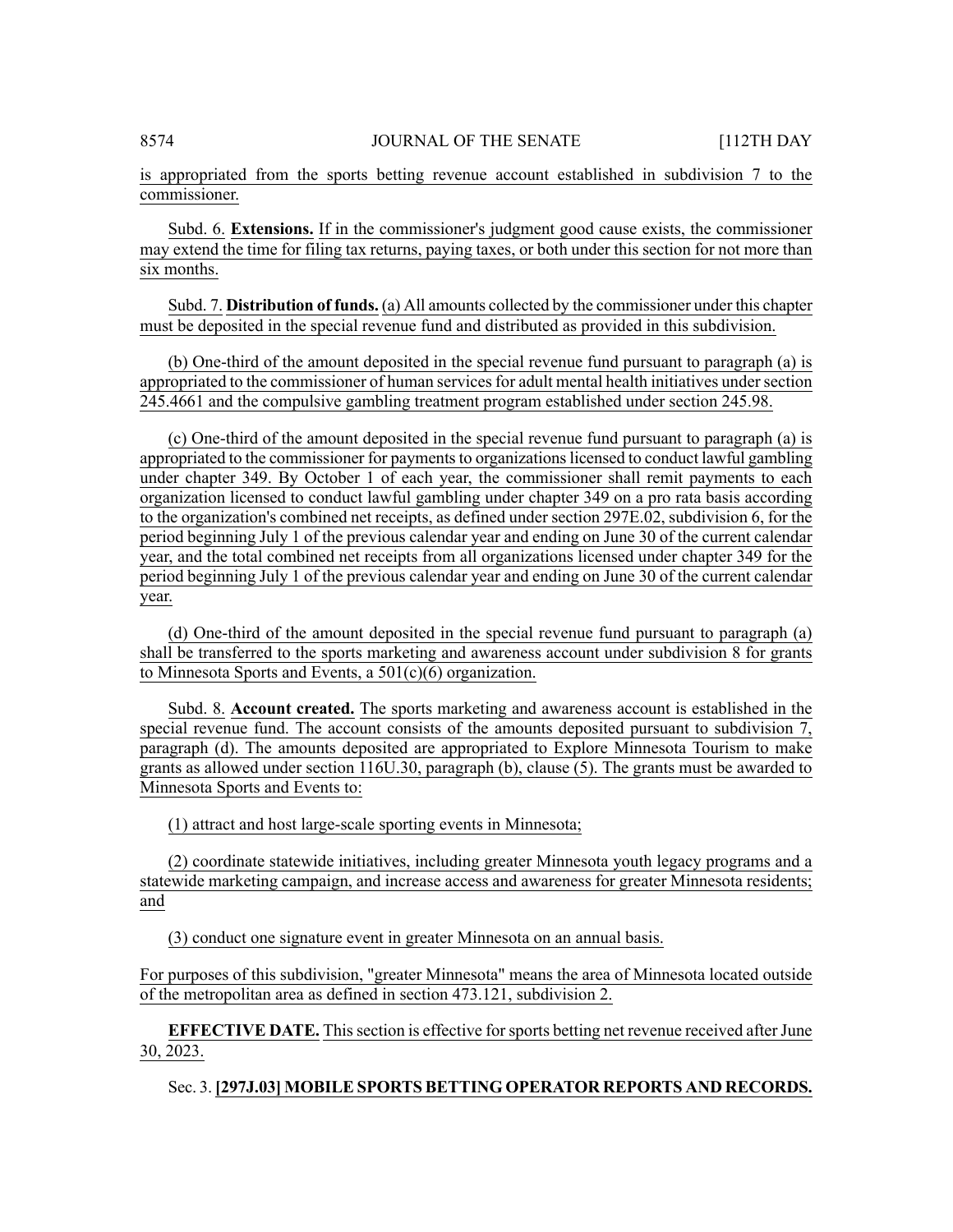Subdivision 1. **Business records.** A mobile sports betting operator and a racetrack must maintain records supporting the sports betting activity and taxes owed. Records required to be kept in this section must be preserved by the mobile sports betting operator or racetrack for at least 3-1/2 years after the return is due or filed, whichever is later, and may be inspected by the commissioner at any reasonable time without notice or a search warrant.

Subd. 2. **Audits.** The commissioner may require a financial audit of a mobile sports betting operator or racetrack's sports betting activities if the mobile sports betting operator or racetrack has failed to comply with this chapter as it relates to financial reporting. Audits must be performed by an independent accountant licensed according to chapter 326A. The commissioner must prescribe standards for an audit required under this subdivision. A complete, true, and correct copy of an audit must be filed as prescribed by the commissioner. Nothing in this subdivision limits the commissioner's ability to conduct its own audit pursuant to its authority under chapter 270C.

**EFFECTIVE DATE.** This section is effective for sports betting net revenue received after June 30, 2023.

Sec. 4. **[297J.04] OTHER PROVISIONS APPLY.**

Except for those provisions specific to distributors, gambling products, or gambling equipment, sections 297E.11 to 297E.14 apply to this chapter.

**EFFECTIVE DATE.** This section is effective for sports betting net revenue received after June 30, 2023.

#### **ARTICLE 3**

#### **CRIMES RELATED TO SPORTS BETTING**

Section 1. Minnesota Statutes 2020, section 260B.007, subdivision 16, is amended to read:

Subd. 16. **Juvenile petty offender; juvenile petty offense.** (a) "Juvenile petty offense" includes a juvenile alcohol offense, a juvenile controlled substance offense, a juvenile violation of section 299L.80, subdivision 3, paragraph (a), a violation of section 609.685, or a violation of a local ordinance, which by its terms prohibits conduct by a child under the age of 18 years which would be lawful conduct if committed by an adult.

(b) Except as otherwise provided in paragraph (c), "juvenile petty offense" also includes an offense that would be a misdemeanor if committed by an adult.

(c) "Juvenile petty offense" does not include any of the following:

(1) a misdemeanor-level violation of section 518B.01, 588.20, 609.224, 609.2242, 609.324, subdivision 2 or 3, 609.5632, 609.576, 609.66, 609.746, 609.748, 609.79, or 617.23;

(2) a major traffic offense or an adult court traffic offense, as described in section 260B.225;

(3) a misdemeanor-level offense committed by a child whom the juvenile court previously has found to have committed a misdemeanor, gross misdemeanor, or felony offense; or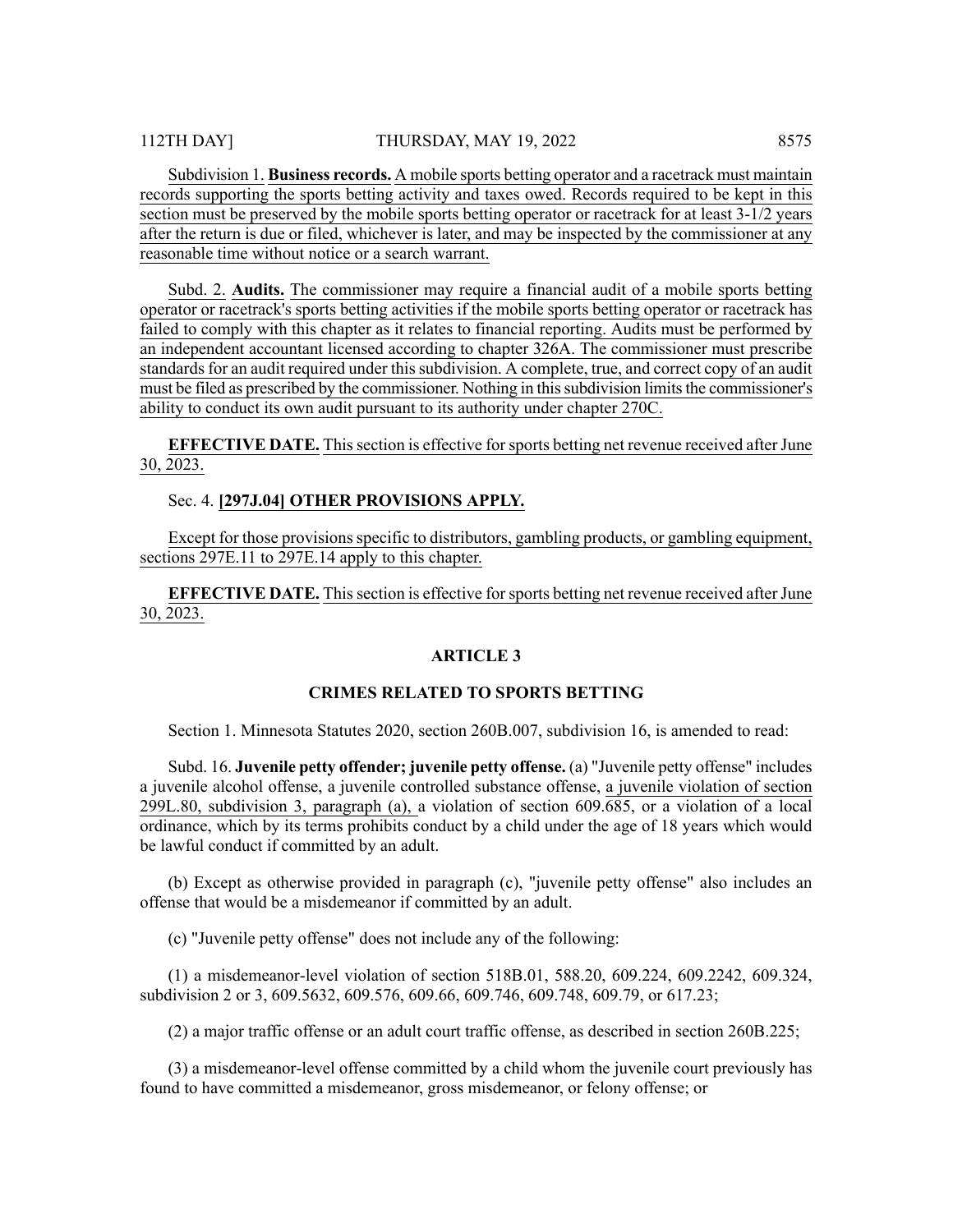# 8576 **JOURNAL OF THE SENATE** [112TH DAY

(4) a misdemeanor-level offense committed by a child whom the juvenile court has found to have committed a misdemeanor-level juvenile petty offense on two or more prior occasions, unless the county attorney designates the child on the petition as a juvenile petty offender notwithstanding this prior record. As used in this clause, "misdemeanor-level juvenile petty offense" includes a misdemeanor-level offense that would have been a juvenile petty offense if it had been committed on or after July 1, 1995.

(d) A child who commits a juvenile petty offense is a "juvenile petty offender." The term juvenile petty offender does not include a child alleged to have violated any law relating to being hired, offering to be hired, or agreeing to be hired by another individual to engage in sexual penetration or sexual conduct which, if committed by an adult, would be a misdemeanor.

### Sec. 2. **[299L.80] CRIMES RELATING TO WAGERING ON SPORTING EVENTS.**

Subdivision 1. **Definitions.** As used in this section:

(1) "accepts a wager" includes receiving, recording, or forwarding a wager or an offer to wager on a sporting event, and attempts to do so;

(2) "nonpublic information" means information regarding a participant's ability or likelihood to perform in a sporting event that:

(i) is not available to the general public;

(ii) is derived from a personal or professional relationship with the participant; and

(iii) if the information was disseminated, would likely affect the odds of the participant or the participant's team in achieving a particular outcome in the event;

(3) "places a wager" includes an offer or attempt to place a wager on a sporting event; and

(4) "sell" means the selling, renting, or disclosing in writing or by electronic means the private data of an individual who has wagered on sporting events by a licensee or an employee of a licensee to another person for monetary consideration. A licensee does not sell private data when:

(i) an individual uses or directs the licensee to intentionally disclose private data to or uses the licensee to intentionally interact with a third party, provided the third party does not also sell the private data. An intentional interaction occurs when the individual intends to interact with the third party via one or more deliberate interactions. Hovering over, muting, pausing, or closing a given piece of content does not constitute an individual's intent to interact with a third party;

(ii) the licensee uses or shares an identifier for an individual who has opted out of the sharing of the individual's private data for the purposes of alerting third parties that the individual has opted out of the sharing of such individual's private data;

(iii) the licensee uses or shares with a service provider or third-party vendor the private data of an individual that is necessary to perform a legitimate business purpose of the licensee, provided the service provider or third-party vendor does not also sell the private data; and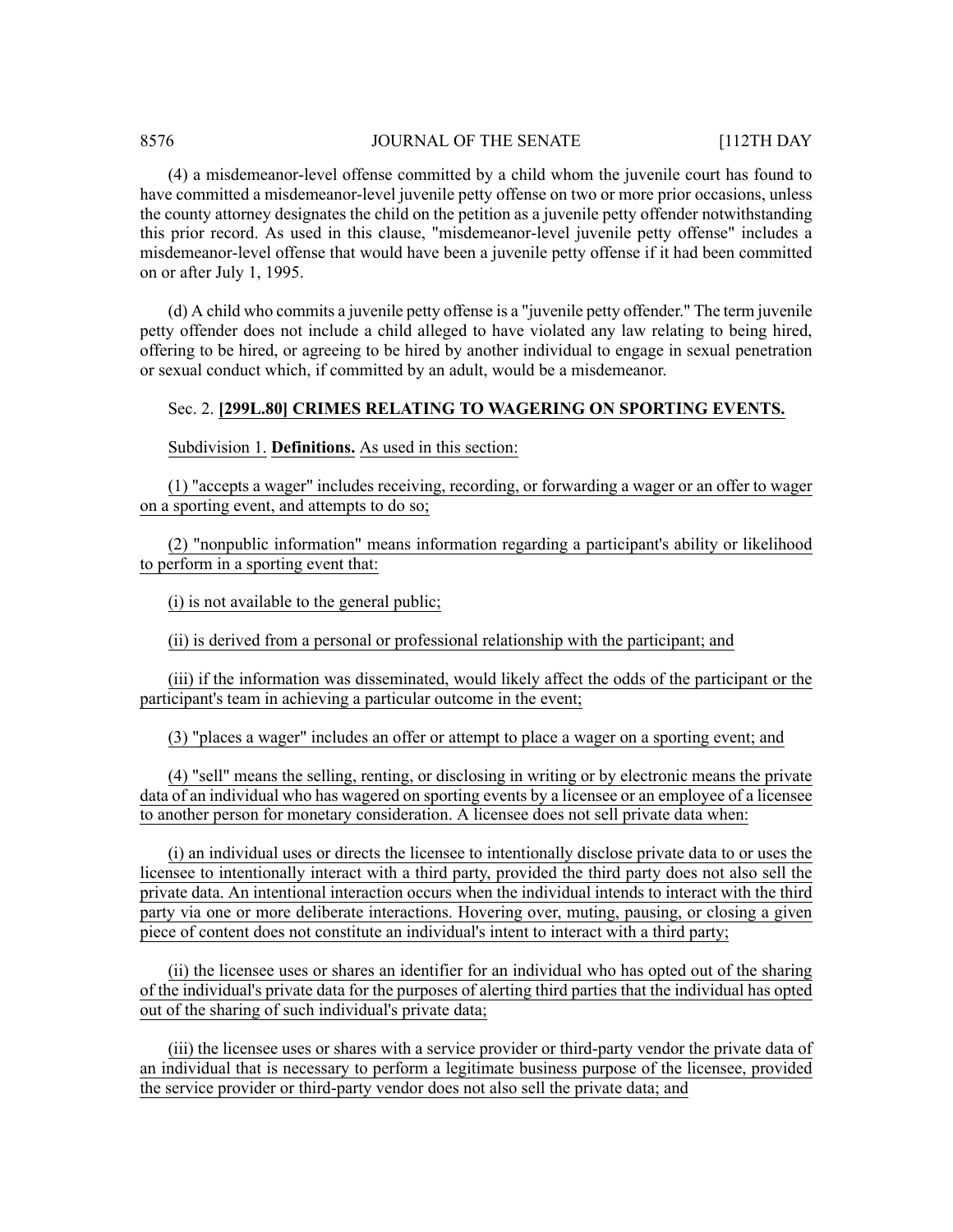(iv) the licensee transfers to a third party the private data of an individual as an asset that is part of a merger, acquisition, bankruptcy, or other transaction in which the third party assumes control of all or part of the licensee. If a third party materially alters how it uses or shares the private data of an individual in a manner that is materially inconsistent with the disclosures made at the time of collection, it shall provide prior notice of the new or changed practices to the individual. The notice shall be sufficiently prominent and robust to ensure that individuals can easily exercise their choice to allow the third party to use their private data.

Subd. 2. **Sale of private data.** (a) Whoever sells private data on individuals collected through the practice of wagering on sporting events is guilty of a misdemeanor.

(b) Paragraph (a) does not apply to the transfer of data between a person licensed under sections 299L.10 to 299L.80 or an employee of a licensee and third-party vendors and service providers as necessary to conduct the ordinary course of business of mobile sports wagering.

(c) Paragraph (a) does not apply to the transfer of data between a person licensed under sections 299L.10 to 299L.80 or an employee of a licensee and the commissioner, the director, or the commissioner of revenue when that transfer is necessary to perform duties prescribed by law relating to wagering on sporting events.

Subd. 3. **Wagering by a person under age 21.** (a) A person who is under 21 years of age and does either of the following is guilty of a misdemeanor:

(1) places a wager on a sporting event; or

(2) misrepresents the person's age as being 21 or older for the purposes of placing a wager on a sporting event.

(b) A person licensed under sections 299L.10 to 299L.80 or an employee of a licensee who accepts a wager on a sporting event placed by someone under the age of 21 years is guilty of a gross misdemeanor.

(c) Paragraph (a), clause (1) does not prohibit private social bets on sporting events that are not part of or incidental to organized, commercialized, or systematic gambling.

Subd. 4. **Unauthorized wagers.** (a) The following persons who place a wager with an entity licensed under sections 299L.10 to 299L.80 are guilty of a crime and may be sentenced as provided in paragraphs (b) to (c):

(1) a person who is a participant in a sporting event and who places a wager on that event or who induces another to place a wager on the event on behalf of the person;

(2) a person licensed under sections 299L.10 to 299L.80, or an employee of a licensee whose exclusive or primary responsibilities involve mobile sports betting, who places a wager on a sporting event on an online website or mobile application with which the person is affiliated;

(3) an officer, director, member, or employee of the Department of Public Safety or the division who places a wager on a sporting event; or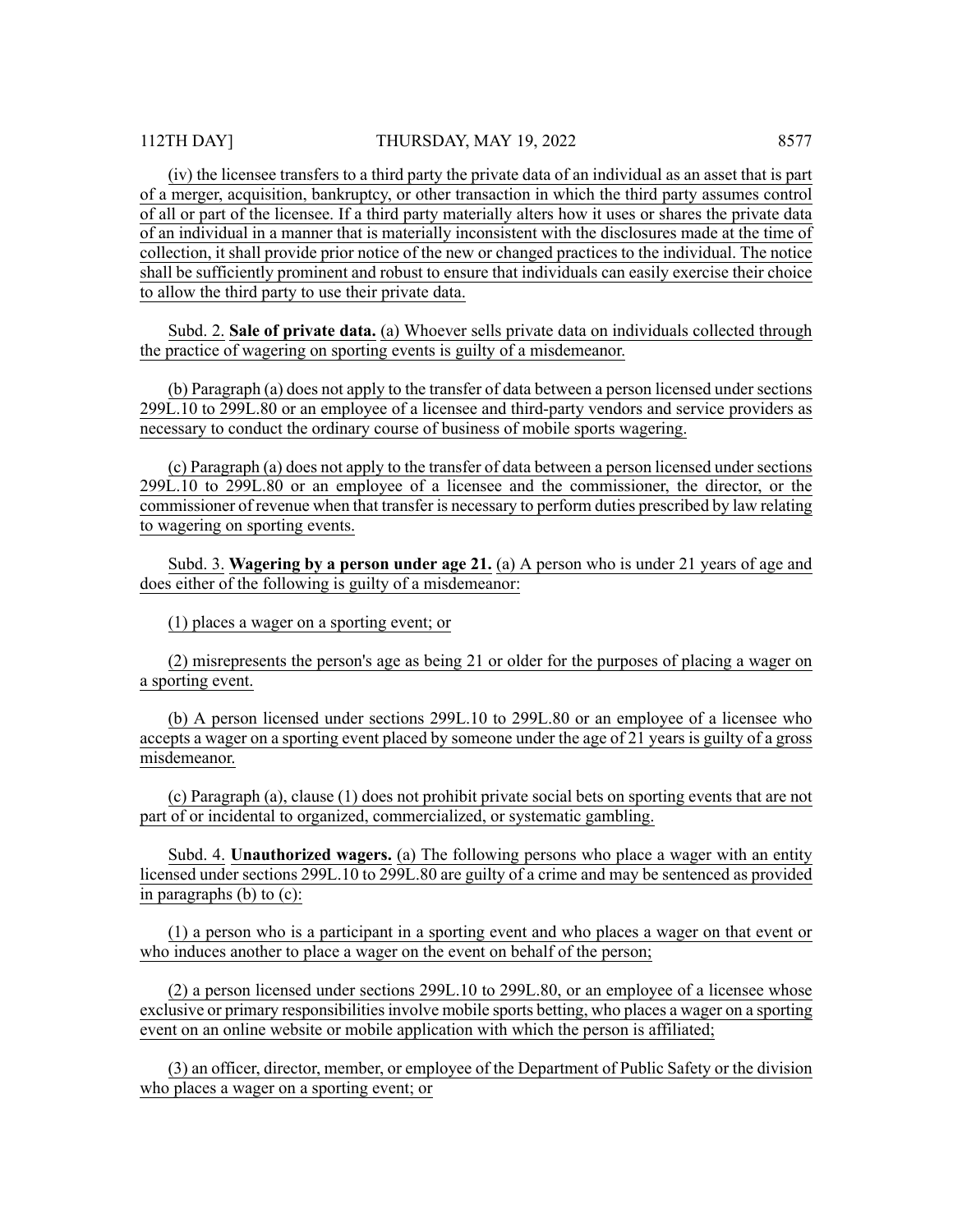(4) a person who possesses nonpublic information on a sporting event and who places a wager on that event.

(b) A person who violates paragraph (a) is guilty of a misdemeanor if the amount of the wager is no more than \$500.

(c) A person who violates paragraph (a) is guilty of a gross misdemeanor if:

(1) the person has previously been convicted of a violation of this section or section 609.76; or

(2) the amount of the wager is more than \$500.

Subd. 5. **Unauthorized acceptance of wagers.** (a) A person licensed under sections 299L.10 to 299L.80, or an employee of a licensee whose exclusive or primary responsibilities involve mobile sports betting, who accepts a wager on a sporting event knowing that the wager was made in violation of subdivision 4, paragraph (a) is guilty of a crime and may be sentenced as provided in paragraphs (b) to (e).

(b) A person who violates paragraph (a) is guilty of a misdemeanor if the amount of the wager is no more than \$500.

(c) A person who violates paragraph (a) is guilty of a gross misdemeanor if:

(1) the person has previously been convicted of a violation of this section or section 609.76; or

(2) the amount of the wager is more than \$500 but not more than \$1,000.

(d) A person who violates paragraph (a) is guilty of a felony and may be sentenced to imprisonment for not more than two years or to payment of a fine of not more than \$4,000, or both, if the amount of the wager is more than \$1,000 but not more than \$5,000.

(e) A person who violates paragraph (a) is guilty of a felony and may be sentenced to imprisonment for not more than five years or to payment of a fine of not more than \$10,000, or both, if:

(1) the amount of the wager is more than \$5,000; or

(2) the person accepts one or more wagers knowing that:

(i) the wager is prohibited under subdivision 4, paragraph (a);

(ii) acceptance of the wager will result in the person making a wager having placed more than five wagers on any one or more sporting events within any 30-day period; and

(iii) the total amount wagered is more than \$2,500.

Subd. 6. **Aggregation; venue.** In any prosecution undersubdivision 4 or 5, the amount of money wagered within any six-month period may be aggregated and the accused charged accordingly in applying the provisions of those subdivisions. In addition, when two or more offenses are committed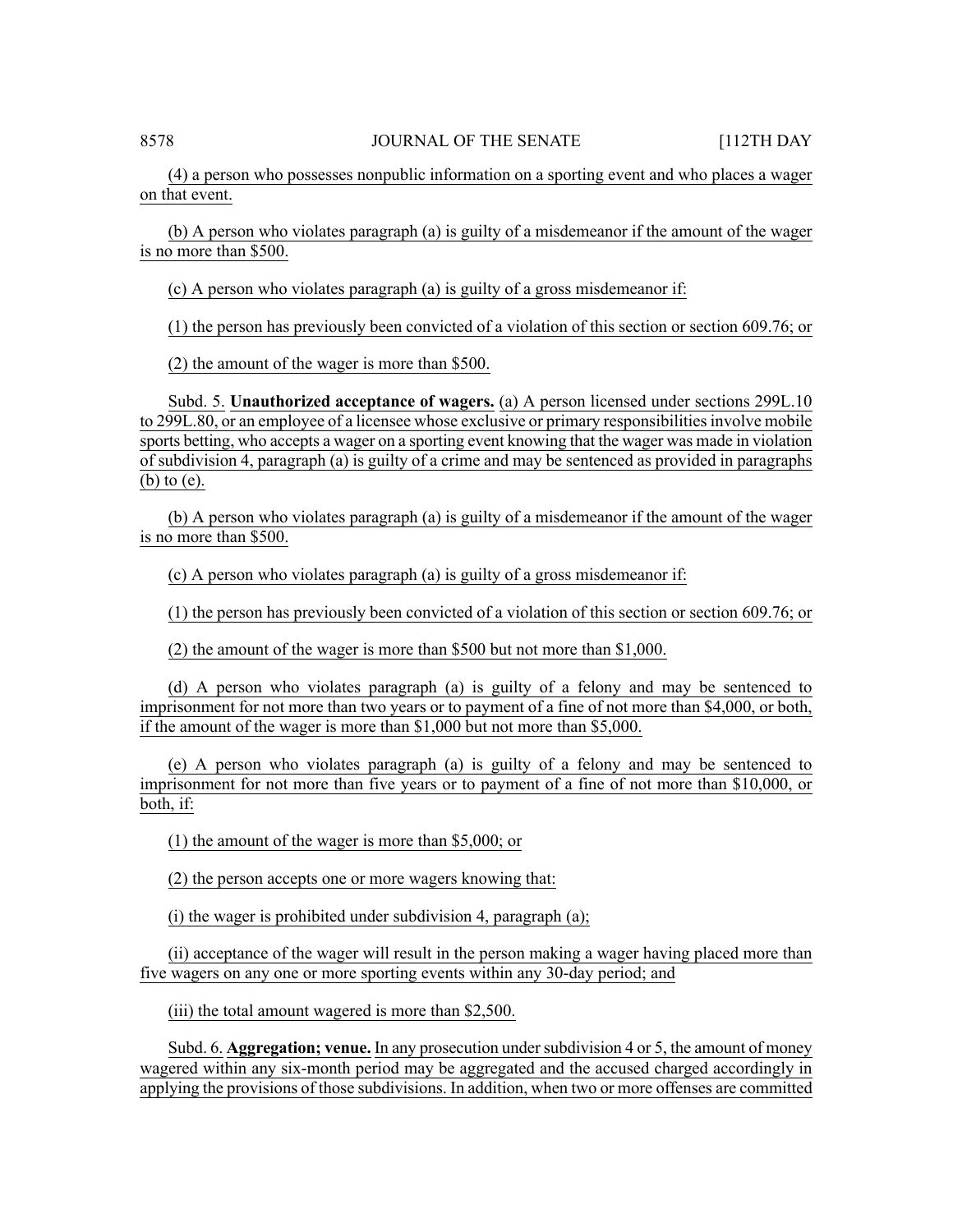by the same person in two or more counties, the accused may be prosecuted in any county in which one of the offenses was committed for all of the offenses aggregated under this subdivision.

Subd. 7. **Proof of age; defense; seizure of false identification.** (a) Proof of age for placing a wager under sections 299L.10 to 299L.80 on a sporting event may be established only by one of the following:

(1) a valid driver's license or identification card issued by Minnesota, another state, a Tribal government, or a province of Canada, that includes the photograph and date of birth of the person;

(2) a valid military identification card issued by the United States Department of Defense;

(3) a valid United States passport;

(4) a valid instructional permit issued under section 171.05 that includes a photograph and the date of birth of the person;

(5) a Tribal identification;

(6) in the case of a foreign national, a valid passport; or

(7) use of an identity verification process approved by the commissioner and implemented by the mobile sports betting operator or mobile sports betting platform provider.

(b) In a prosecution for accepting a wager on a sporting event from a person under the age of 21, it is an affirmative defense for the defendant to prove by a preponderance of the evidence that the defendant reasonably and in good faith relied upon representations of proof of age authorized in paragraph (a).

(c) A mobile sports betting operator or employee of a mobile sports betting operator, or an official or employee authorized to accept wagers on sporting events under a Tribal-state compact regulating the conduct of Class III sports betting on the Indian Lands of an Indian Tribe, may seize a form of identification listed under paragraph (a) if the person has reasonable grounds to believe that the form of identification has been altered or falsified or is being used to violate any law. A person who seizes a form of identification under this paragraph must deliver it to a law enforcement agency, as defined in section 626.84, subdivision 1, paragraph (f), within 24 hours of seizure.

Sec. 3. Minnesota Statutes 2020, section 609.75, subdivision 3, is amended to read:

Subd. 3. **What are not bets.** The following are not bets:

(1) a contract to insure, indemnify, guarantee or otherwise compensate another for a harm or loss sustained, even though the loss depends upon chance;

 $(2)$  a contract for the purchase or sale at a future date of securities or other commodities;

(3) offers of purses, prizes or premiums to the actual contestants in any bona fide contest for the determination of skill, speed, strength, endurance, or quality or to the bona fide owners of animals or other property entered in such a contest;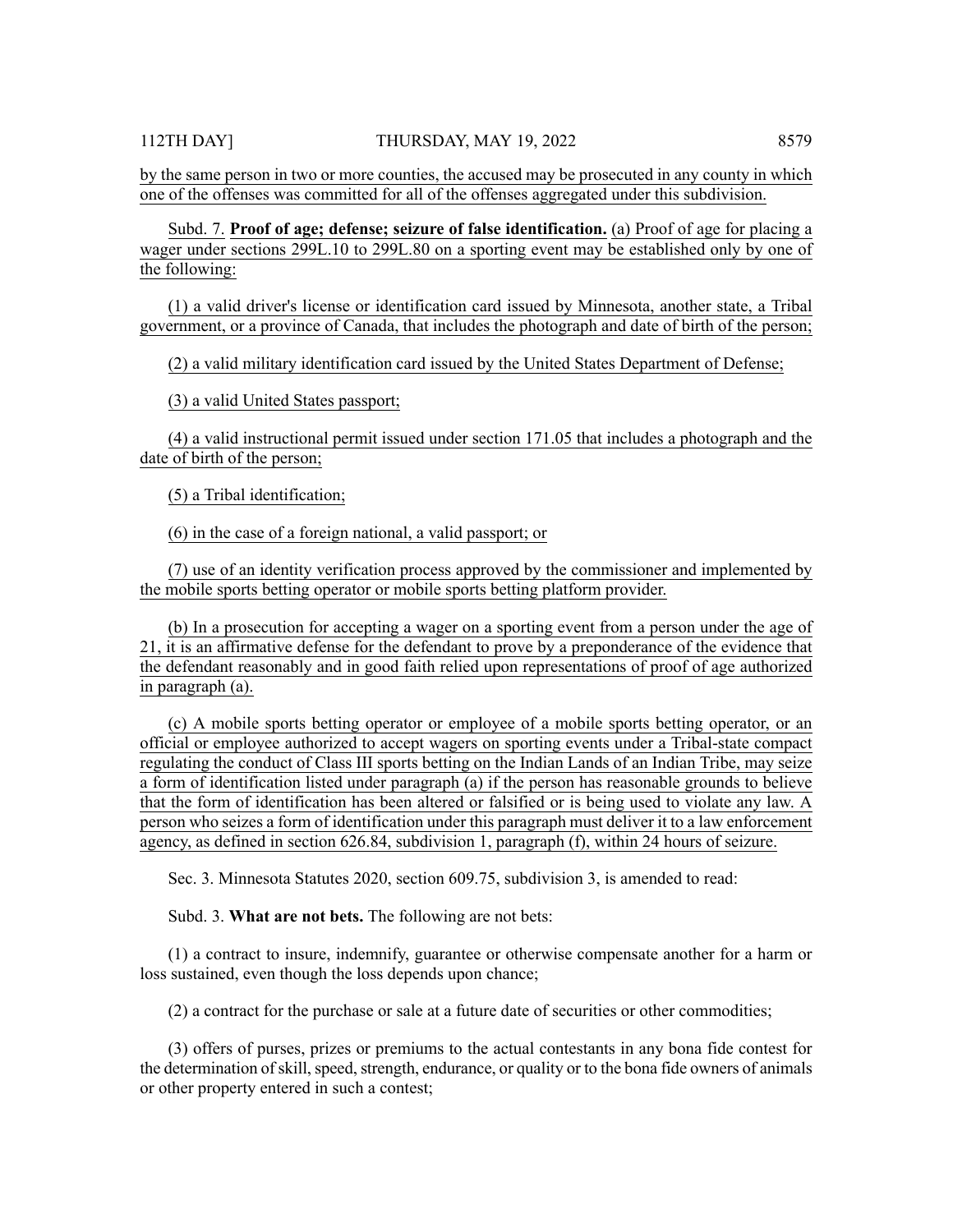### 8580 JOURNAL OF THE SENATE [112TH DAY

(4) the game of bingo when conducted in compliance with sections 349.11 to 349.23;

(5) a private social bet not part of or incidental to organized, commercialized, or systematic gambling;

(6) the operation of equipment or the conduct of a raffle under sections 349.11 to 349.22, by an organization licensed by the Gambling Control Board or an organization exempt from licensing under section 349.166;

(7) pari-mutuel betting on horse racing when the betting is conducted under chapter 240; and

(8) the purchase and sale of State Lottery tickets under chapter 349A; and

(9) sports betting when the betting is conducted pursuant to sections 299L.10 to 299L.80.

Sec. 4. Minnesota Statutes 2020, section 609.75, subdivision 4, is amended to read:

Subd. 4. **Gambling device.** A gambling device is a contrivance the purpose of which is that for a consideration a player is afforded an opportunity to obtain something of value, other than free plays, automatically from the machine or otherwise, the award of which is determined principally by chance, whether or not the contrivance is actually played. "Gambling device" also includes a video game of chance, as defined in subdivision 8. "Gambling device" does not include a website or mobile application, or device used for accessing the website or mobile application, authorized to be used in conducting mobile sports betting pursuant to sections 299L.10 to 299L.80.

Sec. 5. Minnesota Statutes 2020, section 609.75, subdivision 7, is amended to read:

Subd. 7. **Sports bookmaking.** Sports bookmaking is the activity of intentionally receiving, recording or forwarding within any 30-day period more than five bets, or offers to bet, that total more than \$2,500 on any one or more sporting events. Sports bookmaking does not include sports betting when the betting is conducted pursuant to sections 299L.10 to 299L.80.

Sec. 6. Minnesota Statutes 2020, section 609.75, is amended by adding a subdivision to read:

Subd. 7a. **Sporting event.** "Sporting event" has the meaning given in section 299L.10, subdivision 19, and includes any event, such as a game, match, contest, or activity, or series of games, matches, contests, activities, or tournaments, involving the athletic skill or performance in a video game of one or more players or participants, regardless of whether the event is approved by the commissioner to be an event eligible for wagering under sections 299L.10 to 299L.80.

Sec. 7. Minnesota Statutes 2020, section 609.755, is amended to read:

# **609.755 GAMBLING; MISDEMEANOR.**

Whoever does any of the following is guilty of a misdemeanor:

- (1) makes a bet, other than a bet on a sporting event;
- (2) sells or transfers a chance to participate in a lottery;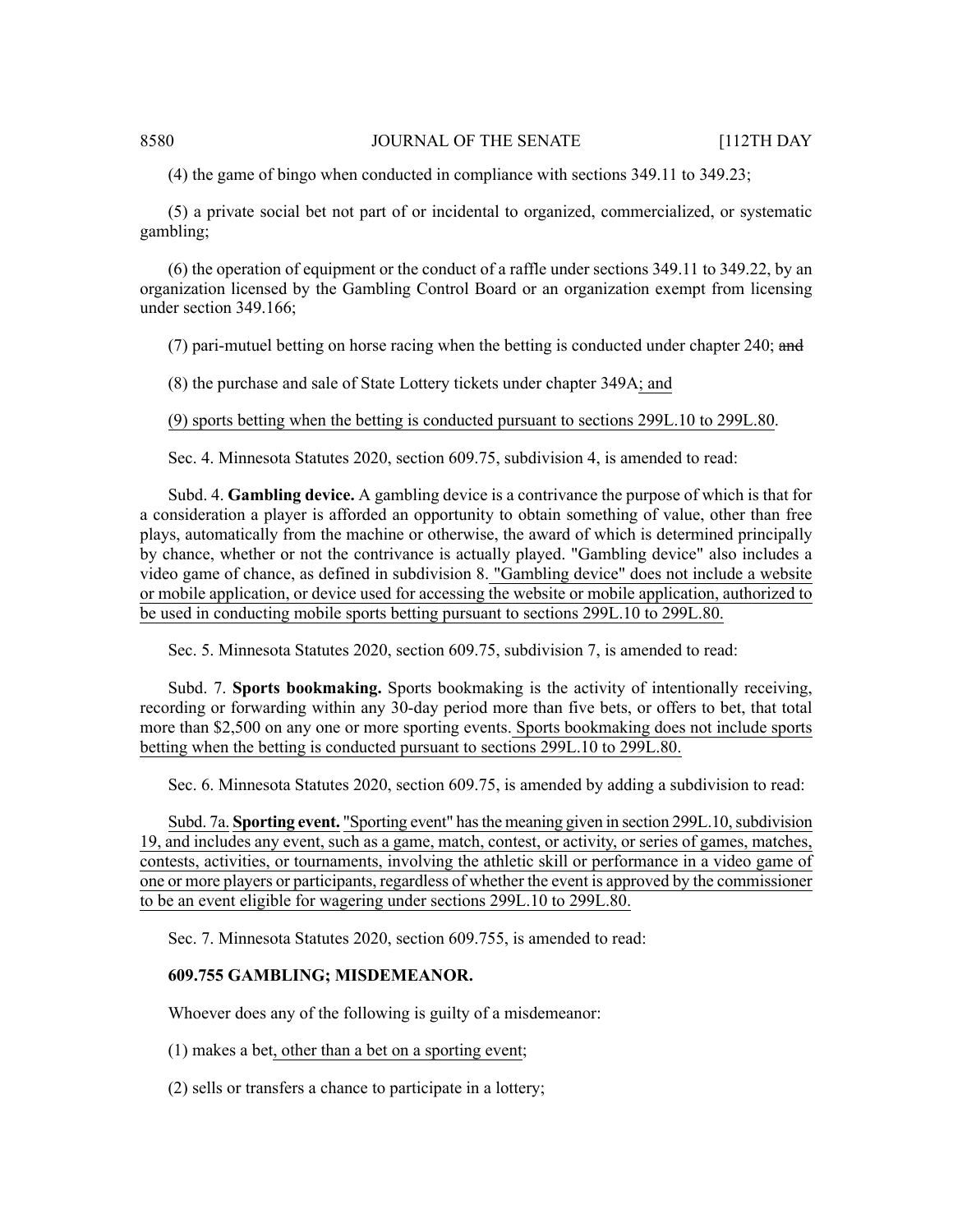(3) disseminates information about a lottery, except a lottery conducted by an adjoining state, with intent to encourage participation therein;

(4) permits a structure or location owned or occupied by the actor or under the actor's control to be used as a gambling place; or

(5) except where authorized by statute, possesses a gambling device.

Clause (5) does not prohibit possession of a gambling device in a person's dwelling for amusement purposes in a manner that does not afford players an opportunity to obtain anything of value.

Sec. 8. Minnesota Statutes 2020, section 609.76, subdivision 2, is amended to read:

Subd. 2. **Unauthorized sports bookmaking betting.** (a) Whoever makes a bet on a sporting event with a person who is not licensed to engage in sports betting under sections 299L.10 to 299L.80 is guilty of a misdemeanor if the amount of the wager is no more than \$500.

(b) Whoever makes a bet on a sporting event with a person who is not licensed to engage in sports betting under sections 299L.10 to 299L.80 is guilty of a gross misdemeanor if:

(1) the person has previously been convicted of a violation of this section or section 609.76; or

(2) the amount of the wager is more than \$500 but not more than \$1,000.

(c) Whoever makes a bet on a sporting event with a person who is not licensed to engage in sports betting under sections 299L.10 to 299L.80 is guilty of a felony if the amount of the wager is more than \$1,000.

(d) Whoever engages in sports bookmaking is guilty of a felony.

(e) In any prosecution under paragraph (b) or (c), the amount of money wagered within any six-month period may be aggregated and the accused charged accordingly in applying the provisions of those paragraphs. In addition, when two or more offenses are committed by the same person in two or more counties, the accused may be prosecuted in any county in which one of the offenses was committed for all of the offenses aggregated under this subdivision.

# Sec. 9. **[609.764] SPORTING EVENTS; FRAUD; BRIBERY.**

(a) As used in this section:

(1) "participant in a sporting event" has the meaning given in section 299L.10, subdivision 18; and

(2) "sporting event" has the meaning given in section 299L.10, subdivision 19.

(b) A person is guilty of a felony and may be sentenced to imprisonment for not more than five years or to payment of a fine of not more than \$10,000, or both, if the person:

(1) offers, gives, or promises to give, directly or indirectly, to a participant in a sporting event any benefit, reward, or consideration to which the participant is not legally entitled as compensation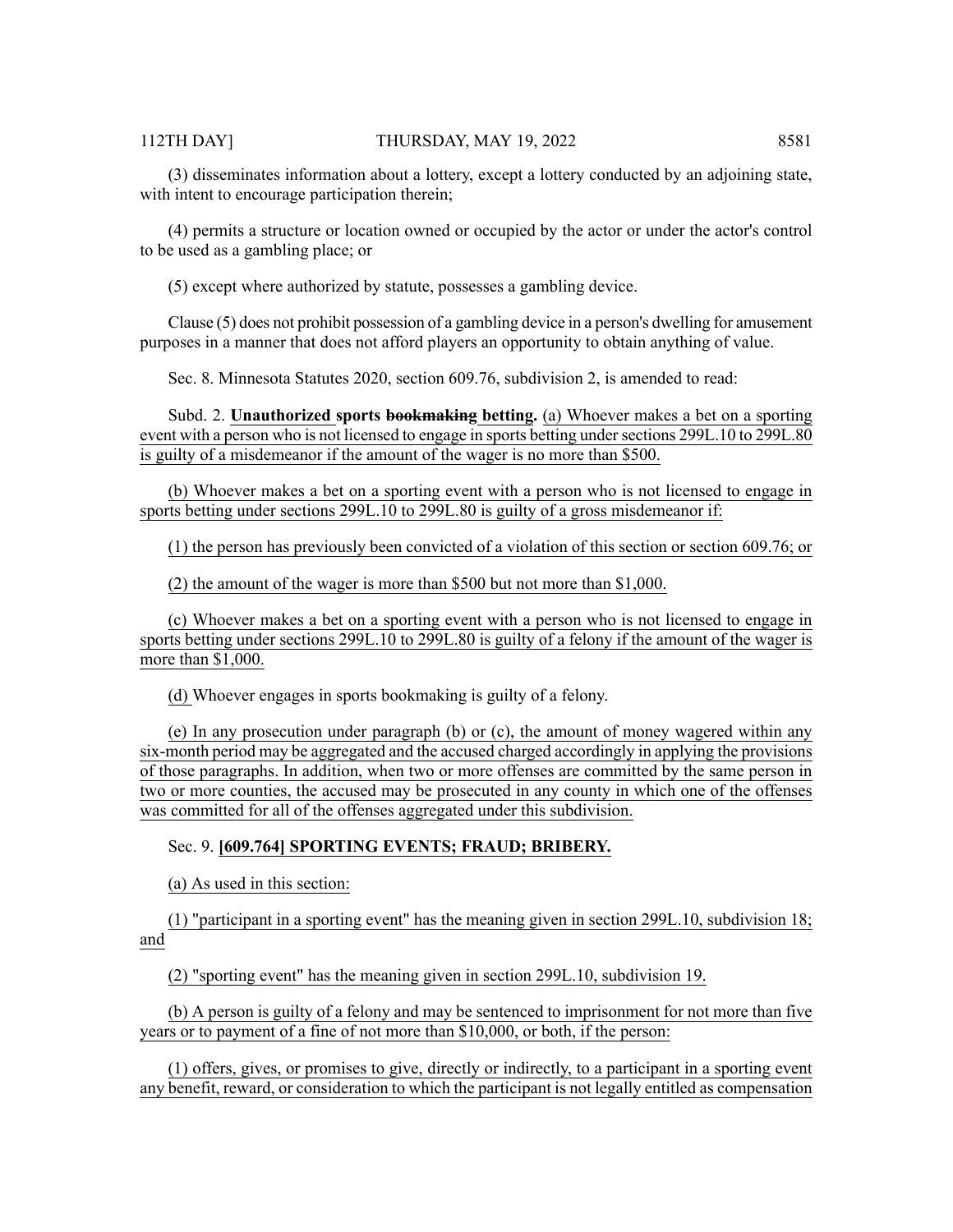### 8582 JOURNAL OF THE SENATE [112TH DAY

or a prize, with intent to influence the performance of the participant, or the outcome of the event or a component of the event; or

(2) as a participant in a sporting event, requests, receives, or agrees to receive, directly or indirectly, a benefit, reward, or consideration to which the participant is not legally entitled to intentionally lose, cause to lose, or attempt to lose or cause to lose the event, or to intentionally perform below abilities to adversely affect the outcome of the event or a component of the event.

# Sec. 10. **EFFECTIVE DATE.**

Sections 1 to 9 are effective the day that sports betting becomes lawful under article 1 and applies to crimes committed on or after that date.

### **ARTICLE 4**

#### **CONFORMING AMENDMENTS**

#### Section 1. **[240.1365] SPORTS BETTING REVENUE.**

(a) From the amounts earned by a racetrack from sports betting authorized under chapter 299L, the licensee shall set aside the amounts specified in this section to be used for purse payments. These amounts are in addition to the breeders fund and purse requirements in this chapter.

(1) For amounts between zero and \$6,000,000, the licensee shall set aside not less than ten percent to be used as purses.

(2) For amounts in excess of \$6,000,000, the licensee shall set aside not less than 14 percent to be used as purses.

(b) From all amounts set aside under paragraph (a), the licensee shall set aside ten percent to be deposited in the breeders fund."

Amend the title numbers accordingly

And when so amended the bill do pass.

Senator Marty questioned the reference thereon and, under Rule 21, the bill was referred to the Committee on Rules and Administration.

#### **Senator Rosen from the Committee on Finance, to which was referred**

**H.F. No. 4670:** A bill for an act relating to claims against the state; providing for the settlement of certain claims; appropriating money.

Reports the same back with the recommendation that the bill do pass. Report adopted.

# **SECOND READING OF HOUSE BILLS**

H.F. No. 4670 was read the second time.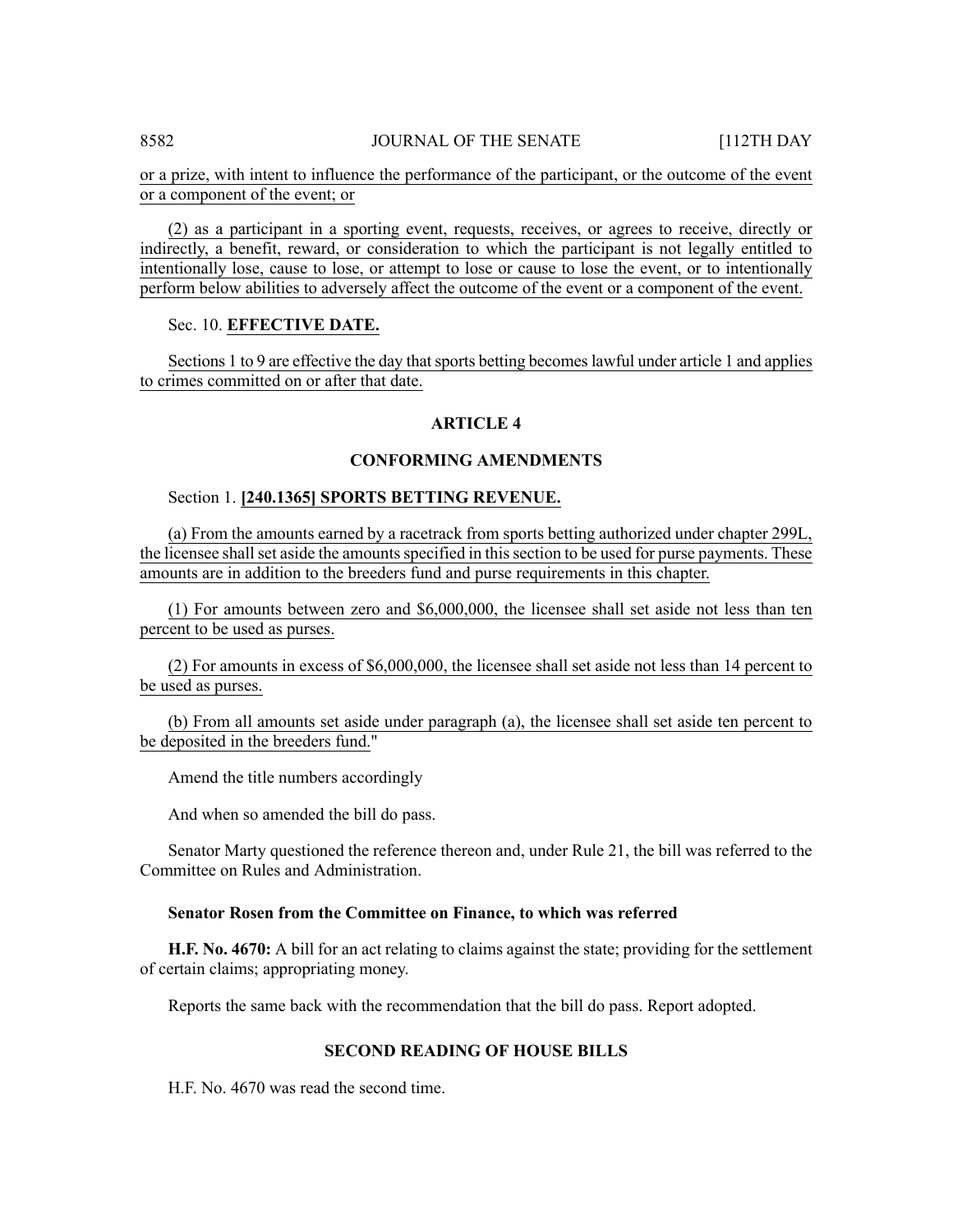#### 112TH DAY] THURSDAY, MAY 19, 2022 8583

#### **MOTIONS AND RESOLUTIONS - CONTINUED**

Senator Johnson moved that the name of Senator Latz be added as a co-author to S.F. No. 4593. The motion prevailed.

# **CONFERENCE COMMITTEE EXCUSED**

Pursuant to Rule 12.5, Senator Ingebrigtsen moved that the following members be excused for a Conference Committee on S.F. No. 4062 at 1:00 p.m.:

Senators Ingebrigtsen, Tomassoni, Eichorn, Weber, and Eken. The motion prevailed.

# **CONFERENCE COMMITTEE EXCUSED**

Pursuant to Rule 12.5, Senator Abeler moved that the following members be excused for a Conference Committee on S.F. No. 4410 at 1:00 p.m.:

Senators Abeler, Utke, Koran, Benson, and Hoffman. The motion prevailed.

#### **CONFERENCE COMMITTEE EXCUSED**

Pursuant to Rule 12.5, Senator Kiffmeyer moved that the following members be excused for a Conference Committee on H.F. No. 4293 at 1:15 p.m.:

Senators Kiffmeyer, Newman, Howe, Jasinski, and Dibble. The motion prevailed.

#### **SPECIAL ORDERS**

Pursuant to Rule 26, Senator Miller, Chair of the Committee on Rules and Administration, designated the following bills a Special Orders Calendar to be heard immediately:

S.F. No. 4045, H.F. No. 3013, S.F. No. 4318, H.F. No. 4030, and S.F. No. 2952.

### **SPECIAL ORDER**

**S.F. No. 4045:** A bill for an act relating to rare diseases; modifying provisions governing the Rare Disease Advisory Council; instructing the revisor of statutes to renumber certain statutes; appropriating money; amending Minnesota Statutes 2020, section 137.68.

S.F. No. 4045 was read the third time and placed on its final passage.

The question was taken on the passage of the bill.

The roll was called, and there were yeas 66 and nays 0, as follows:

Those who voted in the affirmative were:

| Abeler   | Benson  | <b>Thamberlain</b> | ∩oleman ∶    | Dibble  |
|----------|---------|--------------------|--------------|---------|
| Anderson | Bigham  | Champion           | Cwodzinski   | Dornink |
| Bakk     | `arlson | `lausen            | <b>Dahms</b> | Draheim |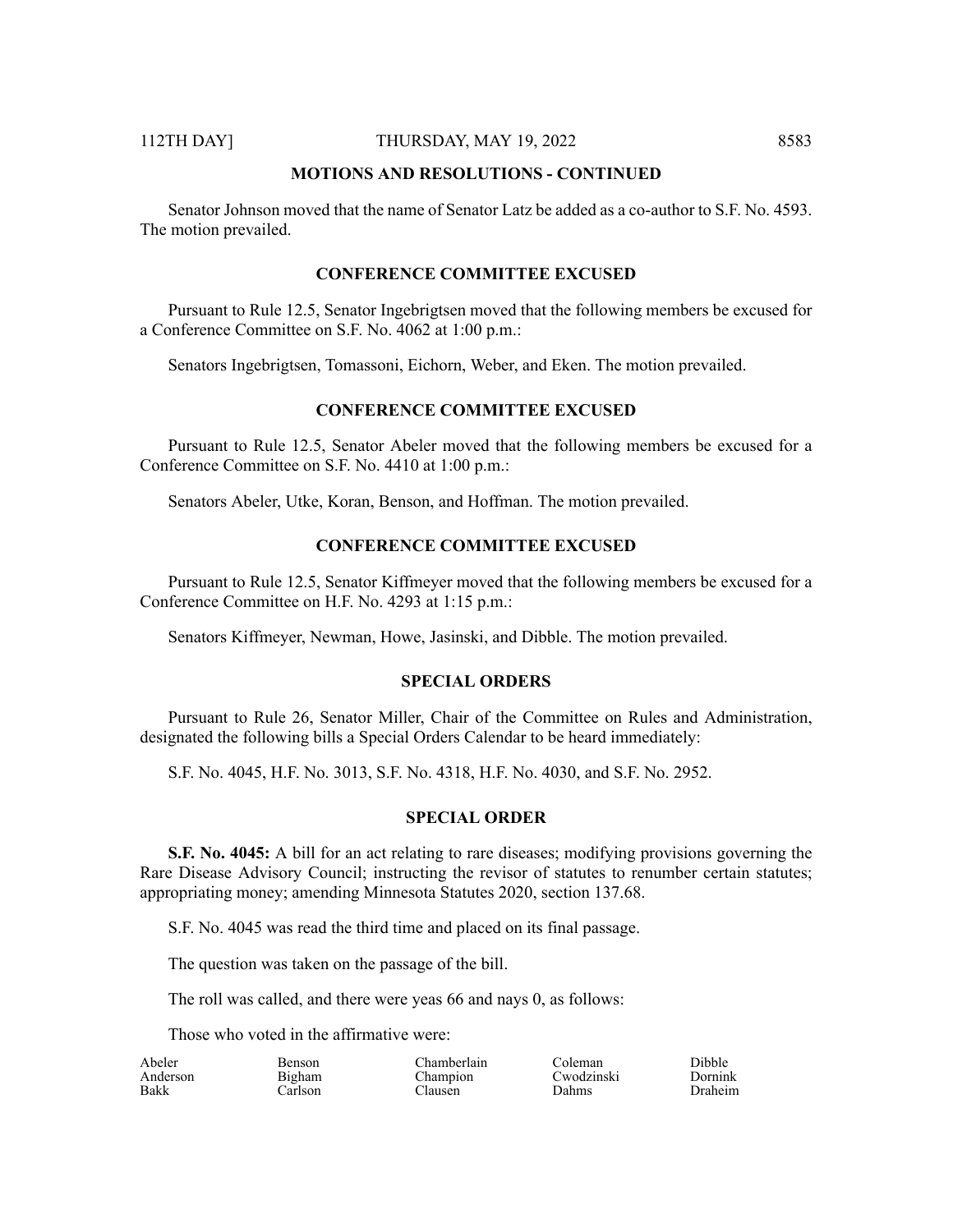| Duckworth | Housley         | Kunesh        | Newton |
|-----------|-----------------|---------------|--------|
| Dziedzic  | Howe            | Lang          | Osmek  |
| Eaton     | Ingebrigtsen    | Latz          | Pappas |
| Eichorn   | Isaacson        | Limmer        | Port   |
| Eken      | Jasinski        | López Franzen | Pratt  |
| Fateh     | Johnson         | Marty         | Putnam |
| Frentz    | Johnson Stewart | Mathews       | Rarick |
| Gazelka   | Kent            | McEwen        | Rest   |
| Goggin    | Kiffmeyer       | Miller        | Rosen  |
| Hawj      | Klein           | Murphy        | Ruud   |
| Hoffman   | Koran           | Newman        | Senjem |

Tomassoni Torres Ray Utke Weber Westrom Wiger Wiklund

Pursuant to Rule 40, Senator Jasinski cast the affirmative vote on behalf of the following Senators: Abeler, Anderson, Benson, Chamberlain, Howe, Ingebrigtsen, Kiffmeyer, Koran, Lang, Mathews, Newman, Pratt, Rarick, Rosen, Tomassoni, and Utke.

Pursuant to Rule 40, Senator Hawj cast the affirmative vote on behalf of the following Senators: Dibble, Eken, Fateh, Frentz, Hoffman, López Franzen, Pappas, Port, Torres Ray, and Wiklund.

So the bill passed and its title was agreed to.

#### **SPECIAL ORDER**

**H.F. No. 3013:** A bill for an act relating to crime; providing for classified employees of the Minnesota Sentencing Guidelines Commission; amending Minnesota Statutes 2020, section 244.09, subdivision 10.

H.F. No. 3013 was read the third time and placed on its final passage.

The question was taken on the passage of the bill.

The roll was called, and there were yeas 65 and nays 0, as follows:

Those who voted in the affirmative were:

| Abeler      | Dornink   | Housley         | Latz          | Pratt      |
|-------------|-----------|-----------------|---------------|------------|
| Anderson    | Draheim   | Howe            | Limmer        | Putnam     |
| Bakk        | Duckworth | Ingebrigtsen    | López Franzen | Rarick     |
| Benson      | Dziedzic  | Isaacson        | Marty         | Rosen      |
| Bigham      | Eaton     | Jasinski        | Mathews       | Ruud       |
| Carlson     | Eichorn   | Johnson         | McEwen        | Senjem     |
| Chamberlain | Eken      | Johnson Stewart | Miller        | Tomassoni  |
| Champion    | Fateh     | Kent            | Murphy        | Torres Ray |
| Clausen     | Frentz    | Kiffmeyer       | Newman        | Utke       |
| Coleman     | Gazelka   | Klein           | Newton        | Weber      |
| Cwodzinski  | Goggin    | Koran           | Osmek         | Westrom    |
| Dahms       | Hawj      | Kunesh          | Pappas        | Wiger      |
| Dibble      | Hoffman   | Lang            | Port          | Wiklund    |

Pursuant to Rule 40, Senator Jasinski cast the affirmative vote on behalf of the following Senators: Abeler, Anderson, Benson, Chamberlain, Ingebrigtsen, Kiffmeyer, Koran, Lang, Mathews, Newman, Pratt, Rarick, Rosen, Tomassoni, and Utke.

Pursuant to Rule 40, Senator Hawj cast the affirmative vote on behalf of the following Senators: Dibble, Eken, Fateh, Frentz, Hoffman, López Franzen, Pappas, Port, Torres Ray, and Wiklund.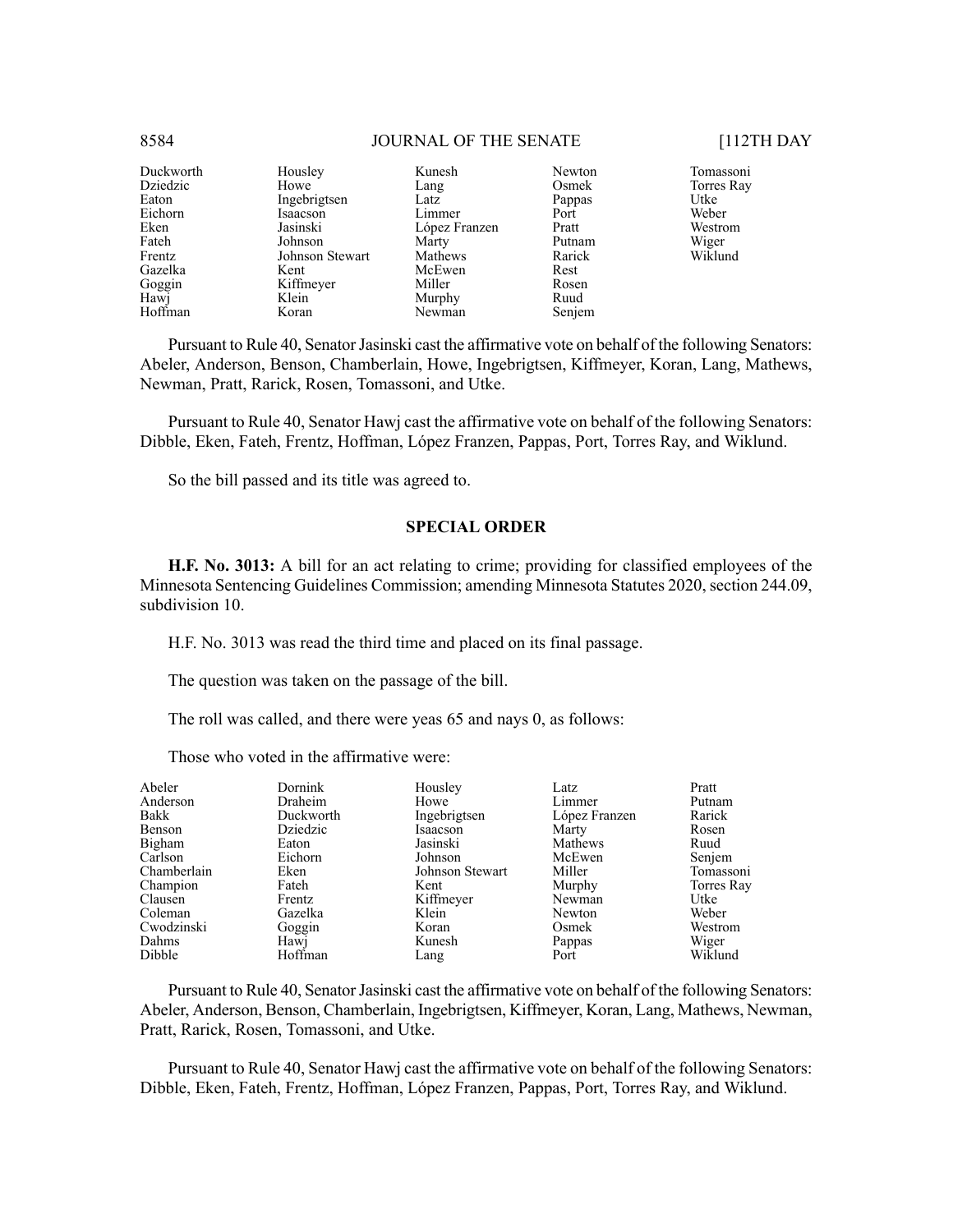So the bill passed and its title was agreed to.

#### **SPECIAL ORDER**

**S.F. No. 4318:** A bill for an act relating to judiciary; permitting complaints in certain forfeiture matters to be served by certified mail; permitting statements of claim in certain forfeiture matters to be served pursuant to the Rules of Conciliation Court Procedure; amending Minnesota Statutes 2021 Supplement, sections 169A.63, subdivision 8; 609.5314, subdivision 3.

S.F. No. 4318 was read the third time and placed on its final passage.

The question was taken on the passage of the bill.

The roll was called, and there were yeas 65 and nays 0, as follows:

Those who voted in the affirmative were:

| Abeler      | Dornink   | Housley         | Limmer        | Putnam     |
|-------------|-----------|-----------------|---------------|------------|
| Anderson    | Draheim   | Howe            | López Franzen | Rarick     |
| Bakk        | Duckworth | Ingebrigtsen    | Marty         | Rest       |
| Benson      | Dziedzic  | Isaacson        | Mathews       | Rosen      |
| Bigham      | Eaton     | Jasinski        | McEwen        | Ruud       |
| Carlson     | Eichorn   | Johnson         | Miller        | Senjem     |
| Chamberlain | Eken      | Johnson Stewart | Murphy        | Tomassoni  |
| Champion    | Fateh     | Kent            | Newman        | Torres Ray |
| Clausen     | Frentz    | Klein           | Newton        | Utke       |
| Coleman     | Gazelka   | Koran           | Osmek         | Weber      |
| Cwodzinski  | Goggin    | Kunesh          | Pappas        | Westrom    |
| Dahms       | Hawj      | Lang            | Port          | Wiger      |
| Dibble      | Hoffman   | Latz            | Pratt         | Wiklund    |

Pursuant to Rule 40, Senator Jasinski cast the affirmative vote on behalf of the following Senators: Abeler, Anderson, Benson, Chamberlain, Howe, Ingebrigtsen, Koran, Lang, Mathews, Miller, Newman, Pratt, Rarick, Rosen, Tomassoni, and Utke.

Pursuant to Rule 40, Senator Hawj cast the affirmative vote on behalf of the following Senators: Dibble, Eken, Fateh, Frentz, Hoffman, Isaacson, López Franzen, Pappas, Port, Rest, Torres Ray, and Wiklund.

So the bill passed and its title was agreed to.

### **SPECIAL ORDER**

**H.F. No. 4030:** A bill for an act relating to commerce; modifying provisions governing bullion coins and bullion products dealers; amending Minnesota Statutes 2020, sections 80G.01, subdivision 3, by adding a subdivision; 80G.02, subdivisions 1, 4; 80G.03, subdivision 2; 80G.04, subdivision 1; 80G.05, subdivision 1; 80G.06, subdivision 2; 80G.07, subdivision 1; Minnesota Statutes 2021 Supplement, sections 80G.06, subdivision 1; 80G.11.

H.F. No. 4030 was read the third time and placed on its final passage.

The question was taken on the passage of the bill.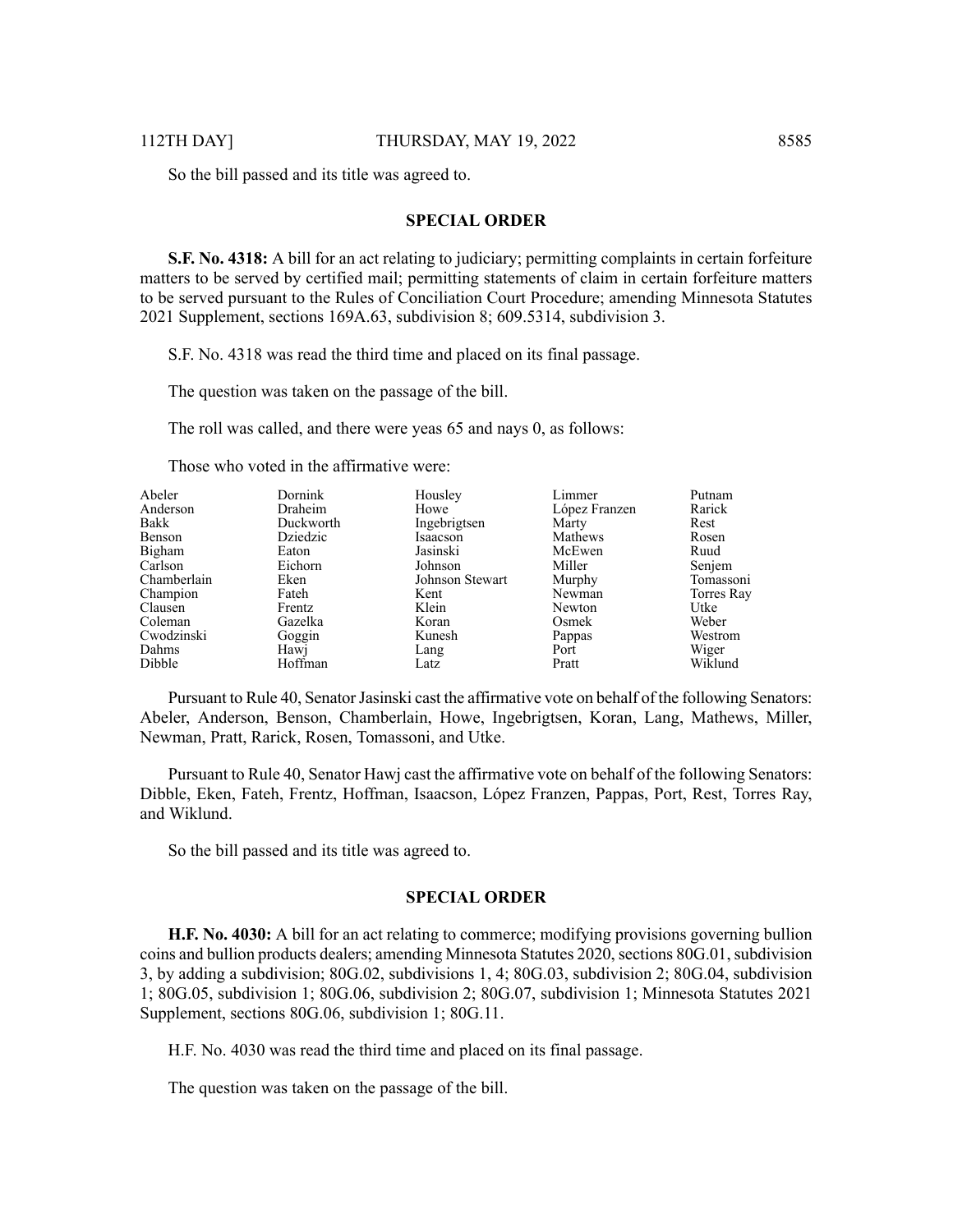The roll was called, and there were yeas 66 and nays 0, as follows:

| Abeler      | Draheim   | Ingebrigtsen    | Marty   | Rosen      |
|-------------|-----------|-----------------|---------|------------|
| Anderson    | Duckworth | Isaacson        | Mathews | Ruud       |
| Bakk        | Dziedzic  | Jasinski        | McEwen  | Senjem     |
| Benson      | Eaton     | Johnson         | Miller  | Tomassoni  |
| Bigham      | Eichorn   | Johnson Stewart | Murphy  | Torres Ray |
| Carlson     | Eken      | Kent            | Newman  | Utke       |
| Chamberlain | Fateh     | Kiffmeyer       | Newton  | Weber      |
| Champion    | Frentz    | Klein           | Osmek   | Westrom    |
| Clausen     | Gazelka   | Koran           | Pappas  | Wiger      |
| Coleman     | Goggin    | Kunesh          | Port    | Wiklund    |
| Cwodzinski  | Hawj      | Lang            | Pratt   |            |
| Dahms       | Hoffman   | Latz            | Putnam  |            |
| Dibble      | Housley   | Limmer          | Rarick  |            |
| Dornink     | Howe      | López Franzen   | Rest    |            |

Those who voted in the affirmative were:

Pursuant to Rule 40, Senator Jasinski cast the affirmative vote on behalf of the following Senators: Abeler, Anderson, Benson, Chamberlain, Ingebrigtsen, Kiffmeyer, Koran, Lang, Mathews, Miller, Newman, Pratt, Rarick, Rosen, Tomassoni, and Utke.

Pursuant to Rule 40, Senator Hawj cast the affirmative vote on behalf of the following Senators: Dibble, Eken, Fateh, Frentz, Hoffman, Isaacson, López Franzen, Pappas, Port, Rest, Torres Ray, and Wiklund.

So the bill passed and its title was agreed to.

### **SPECIAL ORDER**

**S.F. No. 2952:** A bill for an act relating to education; modifying teacher shortage reporting requirements; amending Minnesota Statutes 2020, sections 122A.06, subdivision 6; 122A.091, subdivision 5.

Senator Duckworth moved to amend S.F. No. 2952 as follows:

Page 1, lines 10 to 13, delete the new language and insert ", including the number of assignments a school district is unable to fill with a licensed teacher by November 1 of every even-numbered year"

The motion prevailed. So the amendment was adopted.

S.F. No. 2952 was read the third time, as amended, and placed on its final passage.

Dahms Dibble Dornink Draheim

The question was taken on the passage of the bill, as amended.

The roll was called, and there were yeas 65 and nays 0, as follows:

Those who voted in the affirmative were:

Abeler Anderson Bakk Benson Bigham

Carlson Chamberlain Champion Clausen Coleman

Cwodzinski

Duckworth Dziedzic Eaton Eichorn Eken

Fateh Frentz Gazelka Goggin Hawj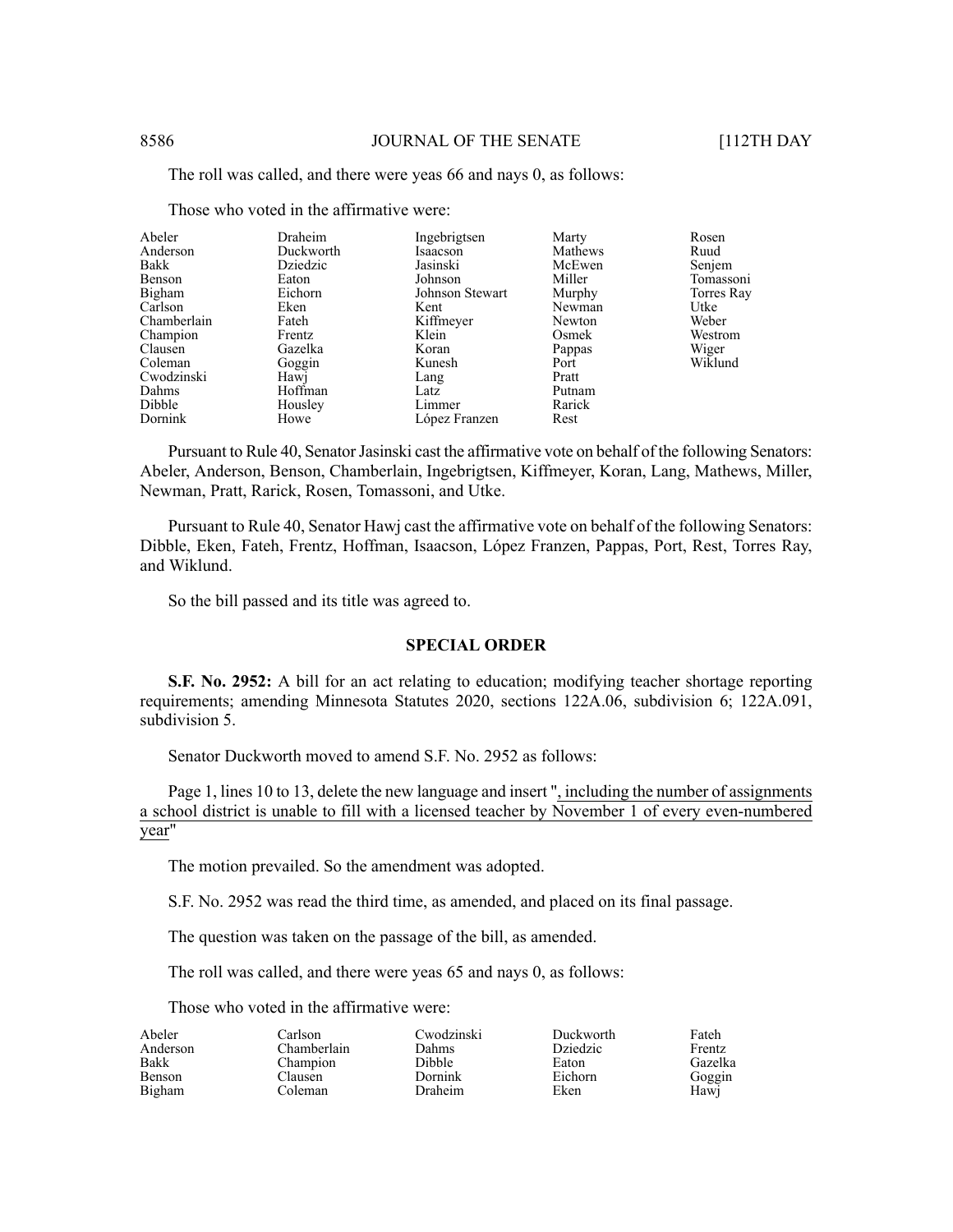#### 112TH DAY] THURSDAY, MAY 19, 2022 8587

| Hoffman         | Kent          | Marty   | Pappas | Senjem     |
|-----------------|---------------|---------|--------|------------|
| Housley         | Klein         | Mathews | Port   | Tomassoni  |
| Howe            | Koran         | McEwen  | Pratt  | Torres Ray |
| Ingebrigtsen    | Kunesh        | Miller  | Putnam | Utke       |
| Isaacson        | Lang          | Murphy  | Rarick | Weber      |
| Jasinski        | Latz          | Newman  | Rest   | Westrom    |
| Johnson         | Limmer        | Newton  | Rosen  | Wiger      |
| Johnson Stewart | López Franzen | Osmek   | Ruud   | Wiklund    |

Pursuant to Rule 40, Senator Jasinski cast the affirmative vote on behalf of the following Senators: Abeler, Anderson, Benson, Chamberlain, Ingebrigtsen, Koran, Lang, Mathews, Newman, Rarick, Rosen, Tomassoni, and Utke.

Pursuant to Rule 40, Senator Hawj cast the affirmative vote on behalf of the following Senators: Dibble, Eken, Fateh, Frentz, Hoffman, López Franzen, Pappas, Port, Rest, Torres Ray, and Wiklund.

So the bill, as amended, was passed and its title was agreed to.

#### **RECESS**

Senator Miller moved that the Senate do now recess subject to the call of the President. The motion prevailed.

After a brief recess, the President called the Senate to order.

# **MOTIONS AND RESOLUTIONS - CONTINUED**

Without objection, remaining on the Order of Business of Motions and Resolutions, the Senate reverted to the Orders of Business of Reports of Committees and Second Reading of House Bills.

# **REPORTS OF COMMITTEES**

Senator Limmer moved that the Committee Report at the Desk be now adopted. The motion prevailed.

# **Senator Rosen from the Committee on Finance, to which was re-referred**

**H.F. No. 3346:** A bill for an act relating to state government; ratifying certain labor agreements and compensation plans; ratifying certain memorandums of understanding.

Reports the same back with the recommendation that H.F. No. 3346, the unofficial engrossment, do pass. Report adopted.

# **SECOND READING OF HOUSE BILLS**

H.F. No. 3346 was read the second time.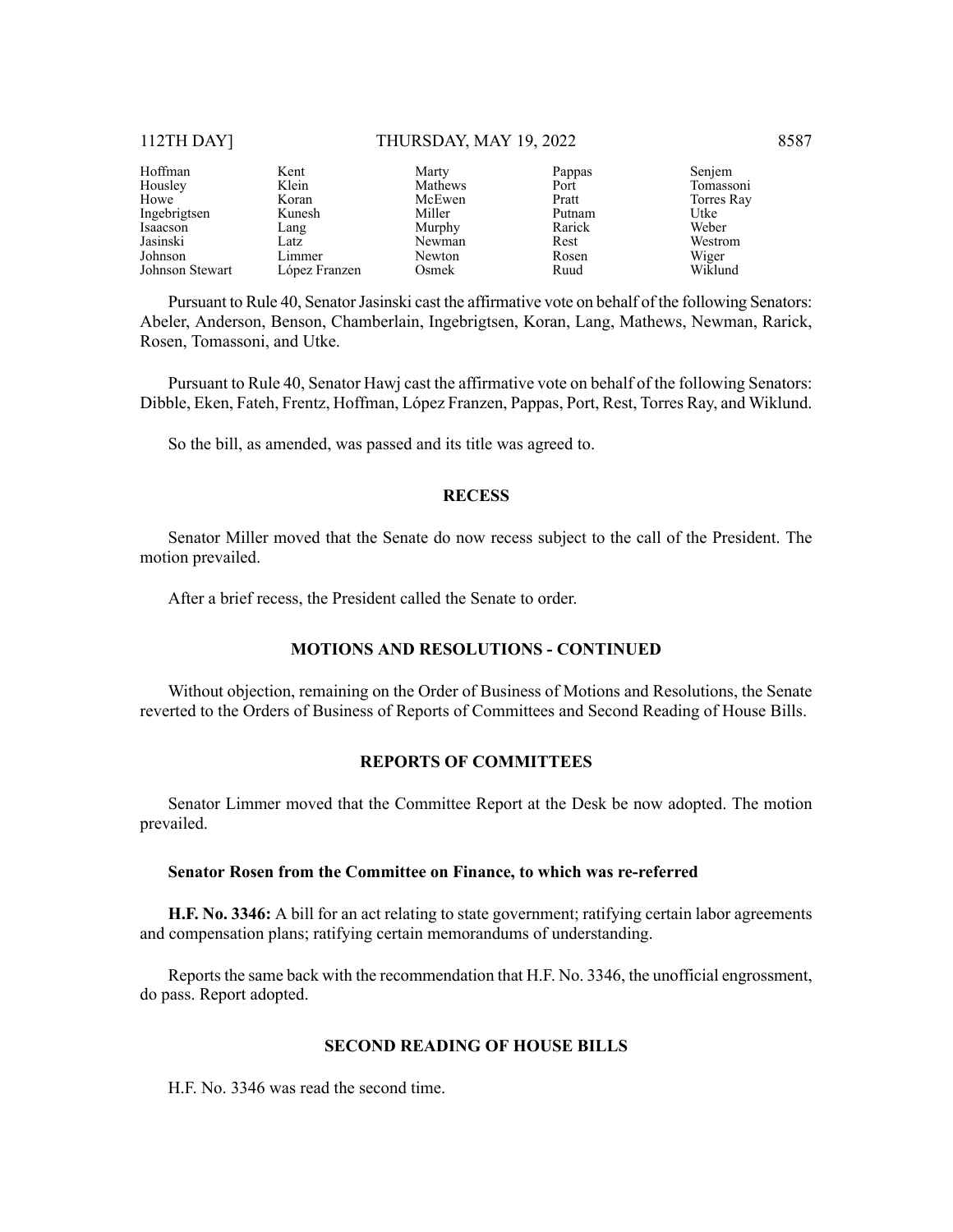# 8588 JOURNAL OF THE SENATE [112TH DAY

#### **MEMBERS EXCUSED**

Senator Bakk was excused from the Session of today from 11:00 a.m. to 1:30 p.m. Senator Nelson was excused from the Session of today at 11:15 a.m.

# **ADJOURNMENT**

Senator Limmer moved that the Senate do now adjourn until 11:00 a.m., Friday, May 20, 2022. The motion prevailed.

Cal R. Ludeman, Secretary of the Senate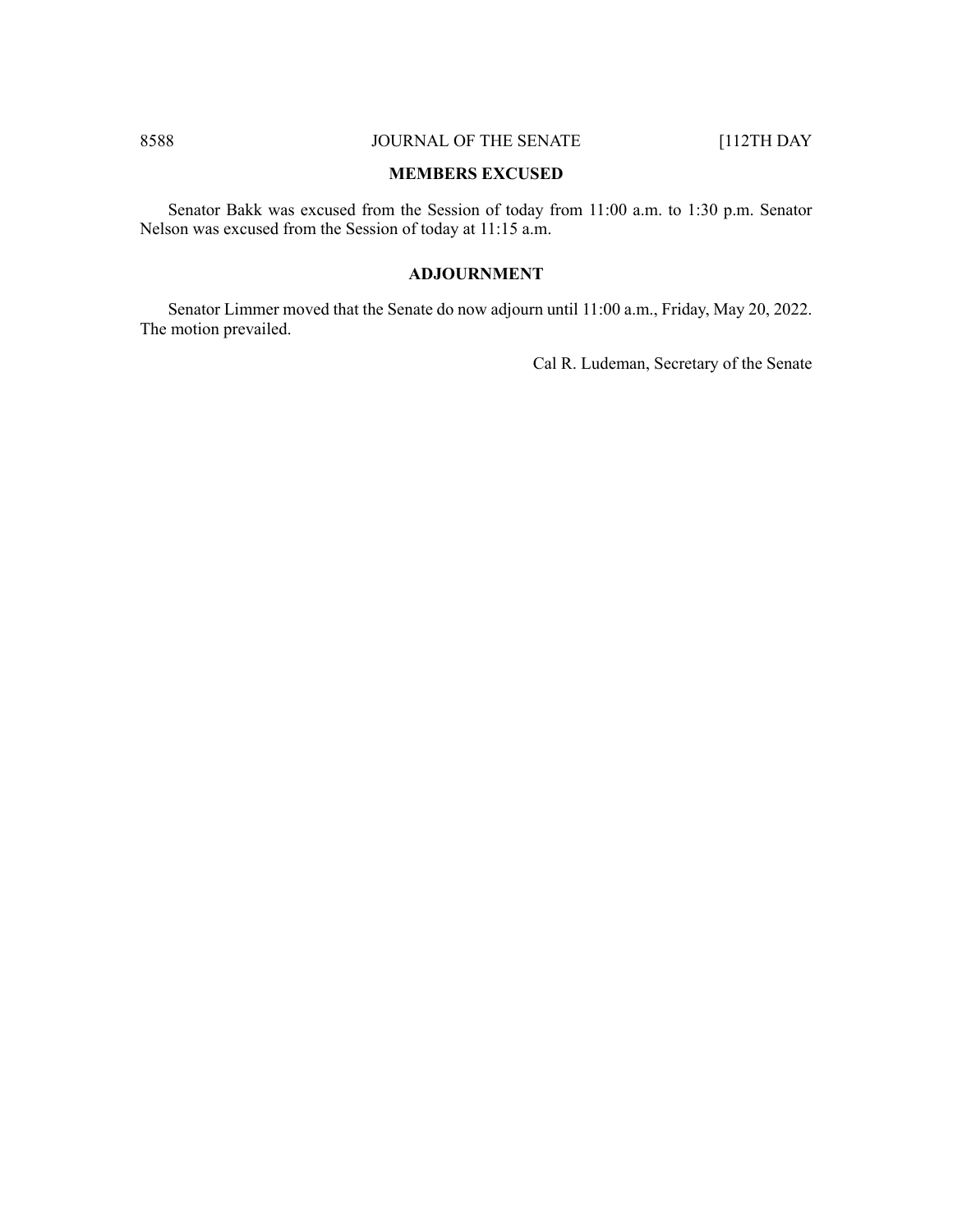# **INDEX TO DAILY JOURNAL**

# **Thursday, May 19, 2022**

# **EXECUTIVE AND OFFICIAL COMMUNICATIONS**

Pages 8545 to 8546

# **MESSAGES FROM THE HOUSE AND FIRST READING OF HOUSE FILES**

| S.F.<br>Nos. | Message<br>Page | H.F.<br>Nos. | Message<br>Page            | -l st<br>Reading<br>Page |
|--------------|-----------------|--------------|----------------------------|--------------------------|
|              |                 |              | $3255$ 8547<br>$3400$ 8547 | 8547<br>8547             |
|              |                 |              | 39558547                   | 8547                     |

# **REPORTS OF COMMITTEES**

| S.F. Nos. | Page | H.F. Nos. | Page               |
|-----------|------|-----------|--------------------|
|           |      |           | $778$ 8550         |
|           |      |           | $1829 \ldots 8547$ |
|           |      |           | $2354$ 8548        |
|           |      |           | $2665$ 8548        |
|           |      |           | $3346$ 8587        |
|           |      |           | $4670$ 8582        |
|           |      |           |                    |

# **SECOND READINGS**

S.F. Nos. Page H.F. Nos. Page H.F. Nos. Page H.F. Nos. Page H.F. Nos. 2014

| I.F. Nos. |               | Page |
|-----------|---------------|------|
|           | $1829$ $8548$ |      |
|           | $2354$ 8548   |      |
|           | $2665$ 8548   |      |
|           | $3346$ 8587   |      |
|           | $4670$ 8582   |      |
|           |               |      |

# **INTRODUCTION AND FIRST READING OF SENATE BILLS**

S.F Nos. 4602 to 4603 . . . . . . . . . . . . . . . . . Page 8549